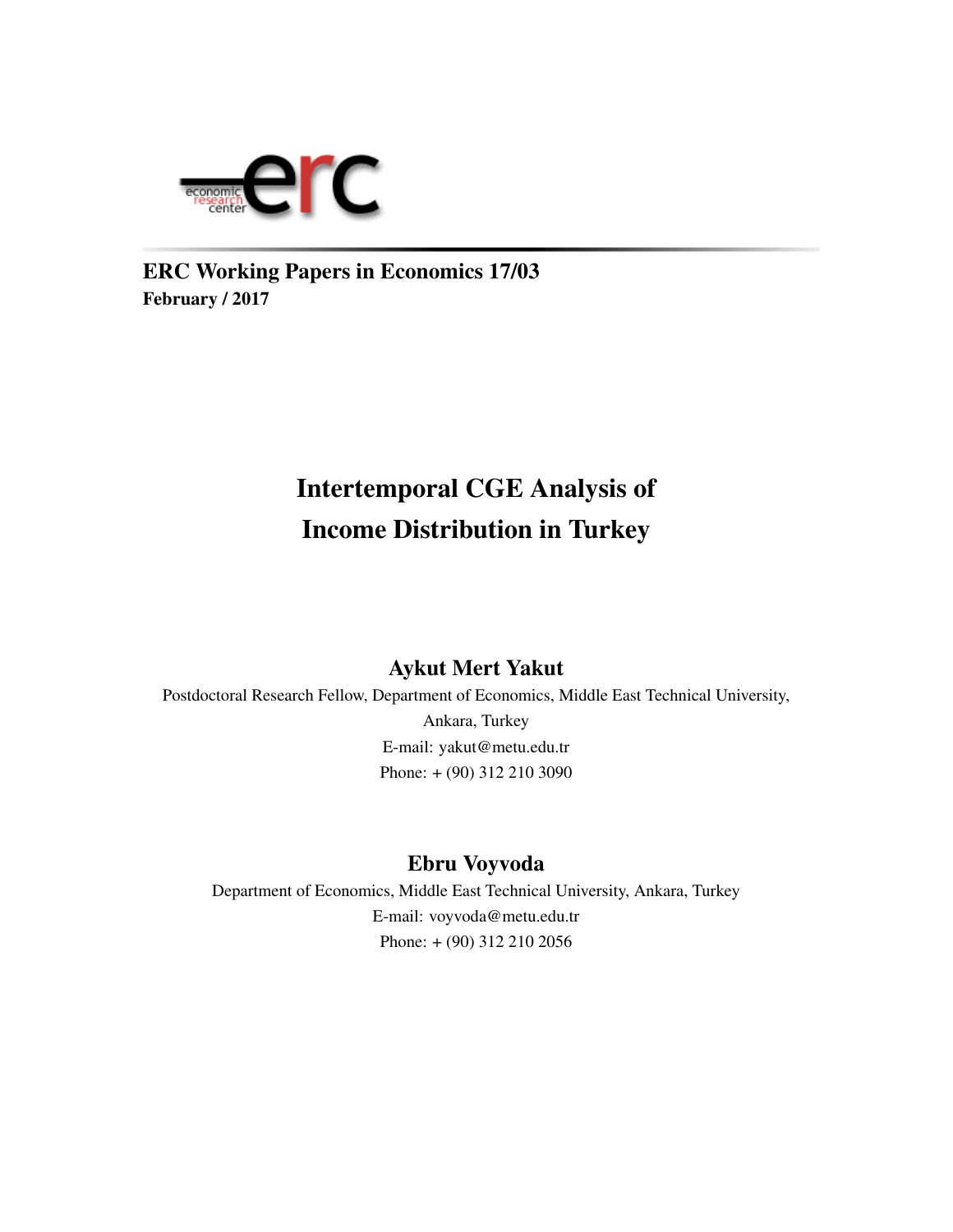# Intertemporal CGE Analysis of Income Distribution in Turkey<sup>∗</sup>

Aykut Mert Yakut† Ebru Voyvoda‡

#### Abstract

This study focuses on the effects of public policies on the size distribution of income in Turkey. To this end, an intertemporal dynamic equilibrium model with heterogeneous agents in a small open economy framework is constructed. This study serves several extensions to the literature via its algebraic structure and the calibration process in which various micro-level data sets are utilized. The results reveal that, in line with the previous findings of the literature, increasing budget allocations to unilateral social transfer programs has no significant effect on the size distribution of income and has adverse effects on the labor market decisions of relatively poor laborers. On the contrary, subsidizing the cost of labor has positive impacts on labor supplies and the size distribution of income improves in favor of relatively poor households.

*Keywords:* Income distribution, Redistributive policies, Internal migration, Intertemporal CGE

*JEL classifications:* D33, D58, D91, D92, H23

<sup>∗</sup>The authors would like to thank the participants of 35*th* Annual Meeting of the Middle East Economic Association (MEEA) in Boston, EconAnadolu 2015: Anadolu International Conference in Economics in Eskisehir, Economics and Technology University, Center for Social Policy Research Seminar in Ankara, 19*th* Annual Conference on Global Economic Analysis in Washington, D.C., European Commission - Joint Research Center, Friday Scientific Seminar in Seville, and Brown-bag Seminar in Department of Economics, Middle East Technical University in Ankara for useful comments and suggestions.

<sup>†</sup>Corresponding author. Postdoctoral Research Fellow, Department of Economics, Middle East Technical University, Ankara-Turkey. yakut@metu.edu.tr, mertyakut@gmail.com

<sup>‡</sup>Department of Economics, Middle East Technical University, Ankara-Turkey. voyvoda@metu.edu.tr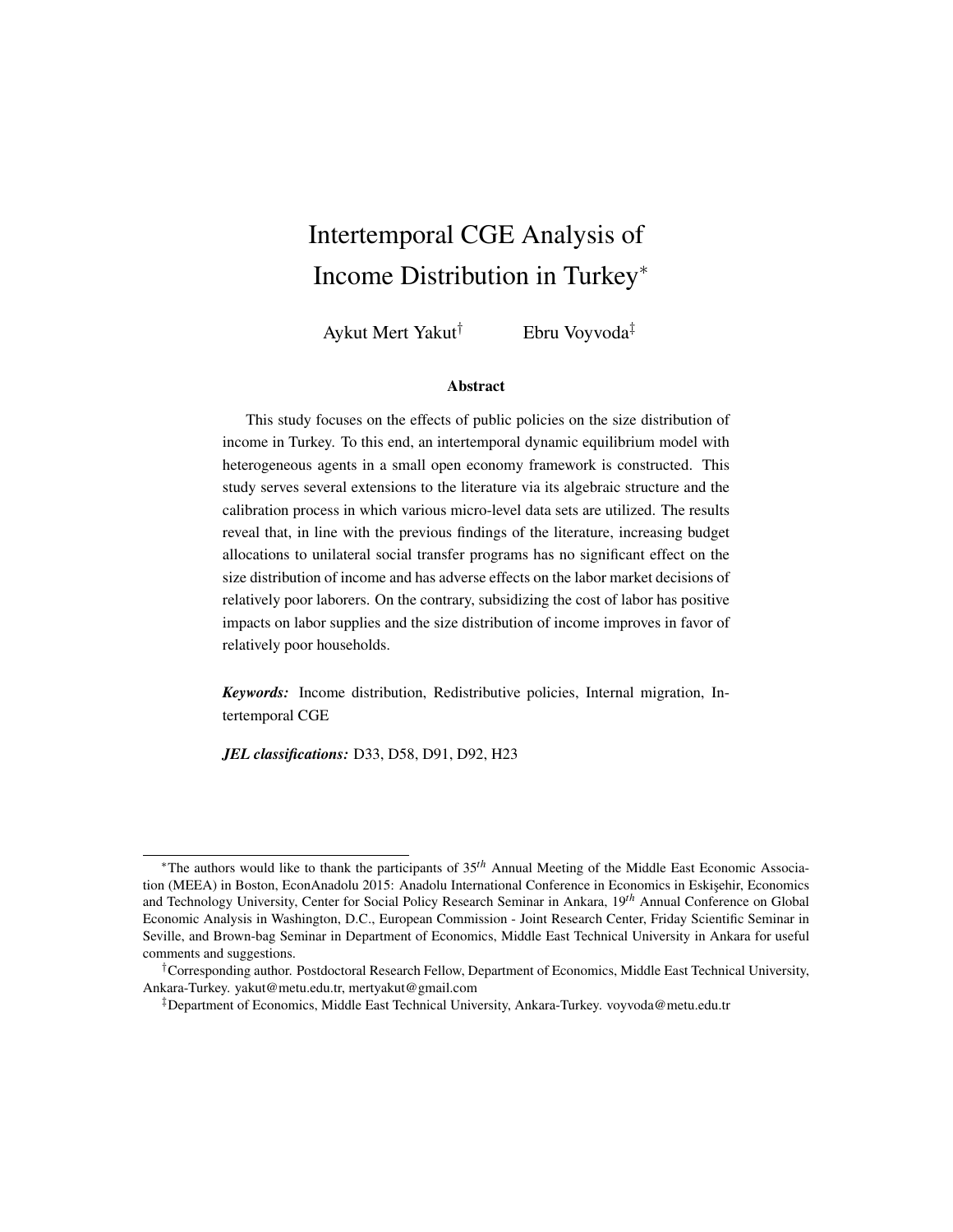### Table of Contents

| $\mathbf{1}$            |                   | <b>Introduction</b>                           | $\boldsymbol{4}$ |
|-------------------------|-------------------|-----------------------------------------------|------------------|
| $\mathbf{2}$            |                   | A Brief Account of the Turkish Welfare Regime | 8                |
|                         | 2.1               |                                               | 8                |
|                         | 2.2               |                                               | 12               |
| 3                       |                   | A Dynamic General Equilibrium Analysis        | 14               |
|                         | 3.1               |                                               | 17               |
|                         | 3.2               | <b>Firms</b>                                  | 21               |
|                         | 3.3               |                                               | 24               |
|                         | 3.4               |                                               | 25               |
|                         | 3.5               |                                               | 27               |
|                         | 3.6               |                                               | 28               |
| $\overline{\mathbf{4}}$ |                   | <b>Policy Analyses</b>                        | 29               |
|                         | 4.1               |                                               | 29               |
|                         | 4.2               |                                               | 32               |
|                         | 4.3               |                                               | 37               |
|                         | 4.4               |                                               | 43               |
| 5                       |                   | <b>Conclusion</b>                             | 49               |
|                         |                   | <b>Appendix A</b> Household Results           | 51               |
|                         | <b>References</b> |                                               | 53               |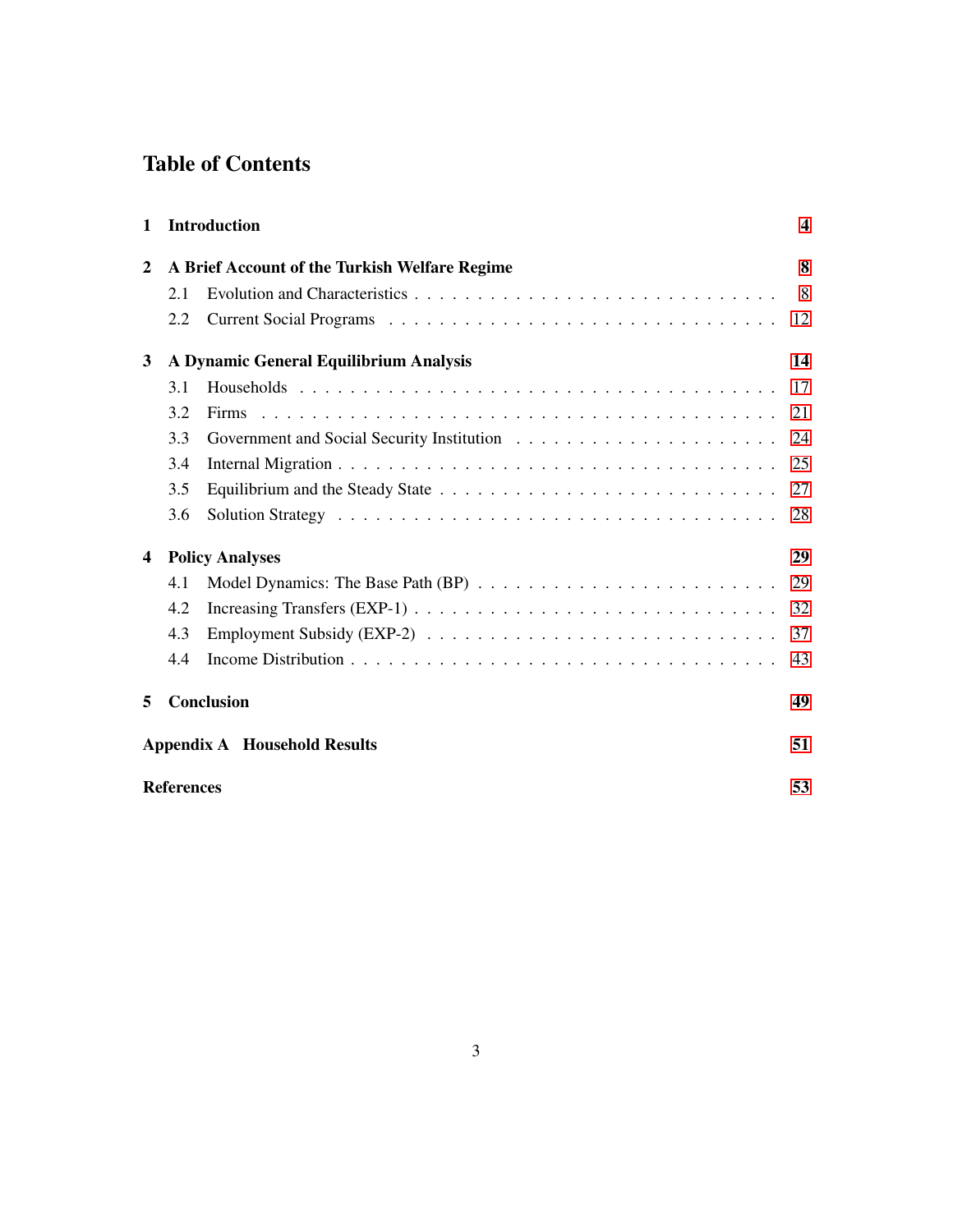### <span id="page-3-0"></span>1 Introduction

Acceleration of globalization, removal of barriers to international trade and financial flows have led to an economic transformation towards changing sectoral composition of gross domestic product (GDP) in favor of services. The declining share of industry has also caused concomitant changes in labor markets and employment relations. Under the new structure, a large portion of total employment is created by services in which wage rates, especially for new entrants, and its growth rate are low because of relative productivity and lower productivity growth [\(Esping-Andersen, 1999\)](#page-54-0).

In the Nordic countries, especially to alleviate the unemployment effects of such transformation, a new employment regime, so-called flexicurity, have been introduced in 1970s. The term refers to flexibility for firms in hiring and firing, while it means employment / job security for individuals according to their skills. The effective flexicurity policies are intend not to discourage individuals from participating in the labor market and also allow the recipients to accumulate skills. Eligibility conditions for unemployment benefits are tightened and duration of being a recipient is shortened to achieve the former objective. For the latter objective, active labor market policies such as mandatory participation to vocational education activities, job search, on-the-job training, etc. are implemented. Obviously, this policy framework requires a connection between labor market regulations and social policies including social security services, health-care services, social services and social assistance programs. These policies aim to make people participants of the society as free individuals enjoying equal rights while charity and informal solidarity networks are beyond the scope of these policies (Buğra & Keyder, 2005b, 7). The main objective of new social policy framework has been to help active working population without encouraging exits from the labor market.

The flexicurity framework also forms the basis of the employment regime of the European Union (EU). Hence, welfare practices of the EU have also been reformed accordingly, although there are substantial differences across the member states in terms of composition of GDP, composition of total employment (and the shares of skilled and unskilled workers) and historical and cultural standpoints. [Aiginger](#page-52-0) [\(2002\)](#page-52-0) states that if a country wants to keep the level of welfare provisions intact, costs of production and productivity have to evolve in a balanced manner and fiscal balance should hold. Thus, the major policy package should focus on boosting education and research activities in new technologies which should aim to match productivity growth with higher wages. However, this process in the EU has been interrupted by the global financial crisis of 2008-9 and then debt crisis in several Mediterranean member states. Despite huge monetary easing policies of the major central banks that resulted in negative long-term interest rates, neither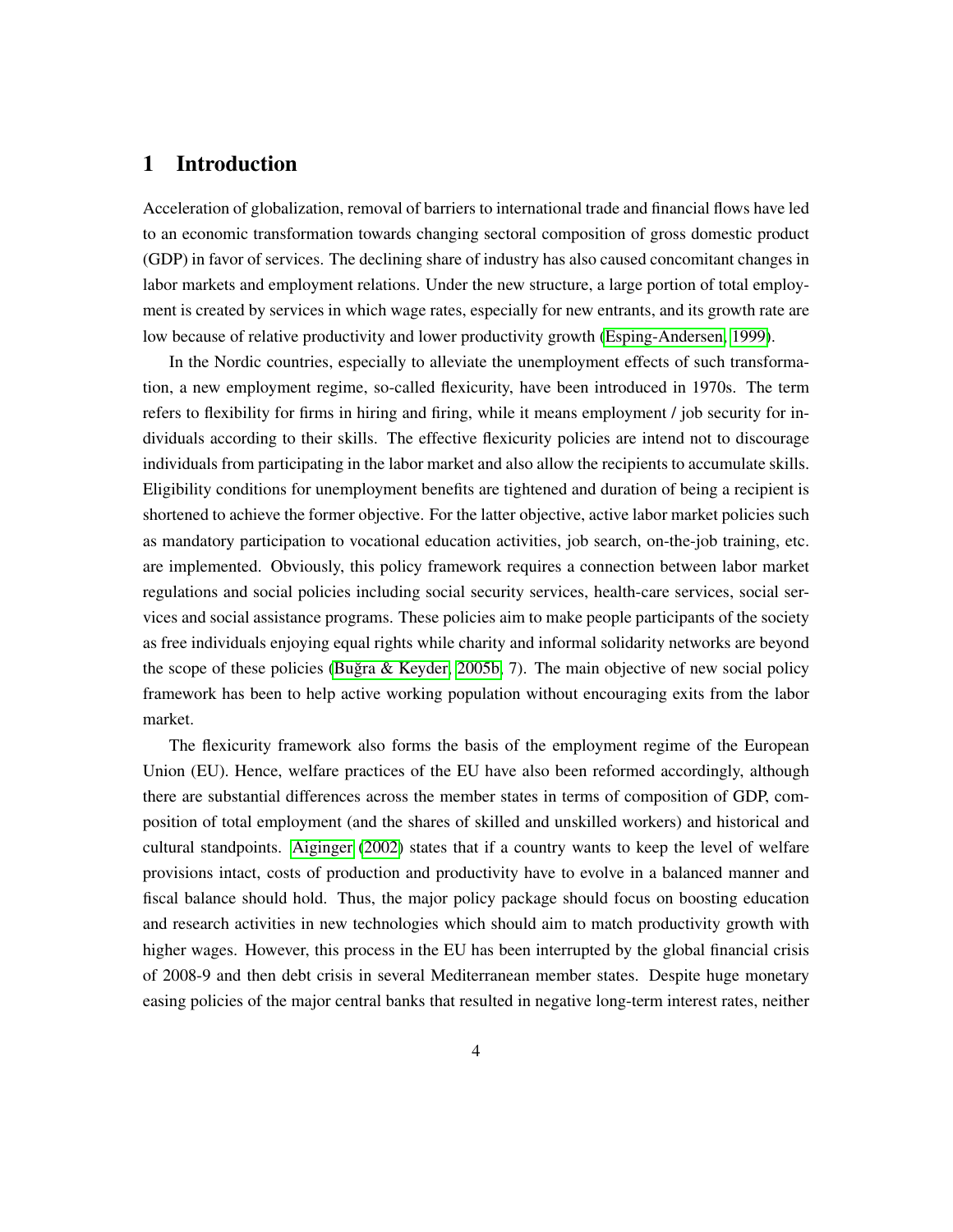employment nor economic growth could be stimulated as desired. Therefore, the reform agenda has been extended by the incorporation of achieving and keeping fiscal balances which is formed around the German Chancellor A. Merkel's statement; *"7% of the world's population producing 25% of the global output cannot sustain 50% of global social protection spending"*[\(Begg et al.,](#page-53-1) [2015,](#page-53-1) 4).

As an element of social policy design, social assistance programs are designed in order to support needy, poor, disabled, etc. individuals by cash or in-kind benefits. It is clear that one of the major problems of the governments is to coordinate these programs with the labor market regulations. If these programs were designed in a unilateral and time limitless manner, they would have discouraging effects on the labor market participation decisions of the recipients. In this case, decreasing wage income of poor households, which is the main source of income for them, has to be compensated by welfare payments. If change in the former is greater than the latter, the income distribution worsens. In this respect, a bulk of the literature reveals that the social assistance programs' effectiveness on poverty alleviation and income distribution are questionable.

In the Turkish case, attempting to reform of social policies<sup>[1](#page-4-0)</sup> have started in the field of the social security at the end of the 21*st* century and mainly focused on gradual increase of the retirement age. The health system reform was also enacted in 2002 with several dimensions including expansion of the Green Card program (a non-contributory health-care program introduced in 1992 and was replaced by General Health Insurance on January 2012), conditional cash transfer programs to ensure health services accessions of children under age six and pregnant women who live in poor households, etc.. In the case of social assistance, number and variety of the programs have been increased and total budget of such programs has been expanded. However there have been a number of voids during this viewpoint change of government policy from charity-based approach to universal rights-based approach. The main controversy about such programs have been emphasized the escalation of transfer payments in line with the election calendar and clientelistic and rich households-biased coverage. Several studies for Turkey claim that these payments have played a corrective role in terms of income distribution and poverty alleviation, in spite of their small shares in total household income. [Balaban](#page-52-1) [\(2014\)](#page-52-1) states that either increase in the social expenditures

<span id="page-4-0"></span><sup>&</sup>lt;sup>1</sup> Since this study focuses on unilateral social assistance payments, parallel developments in the other fields of social policies are not emphasized. Grütjen  $(2008)$  and Üçkardesler  $(2015)$  provide a general assessment of the recent changes in the Turkish social policy framework. Değer [\(2011\)](#page-54-1) gives a detailed analysis of the Turkish social security system before and after the reforms enacted in the last decade. Moreover, the author presents the effects of these reforms on the institutions' balance sheets and on the overall economic outlook in an OLG framework. The health system reforms also constitute another major aspect of changes in the social policy framework. In the Turkish case, the general effects of the reforms can be found in [World Bank](#page-57-1) [\(2014\)](#page-57-1), while [Hone et al.](#page-55-1) [\(2016\)](#page-55-1) analyzes family medicine reform enacted in 2005 by assessing its effects on user satisfaction and service usage.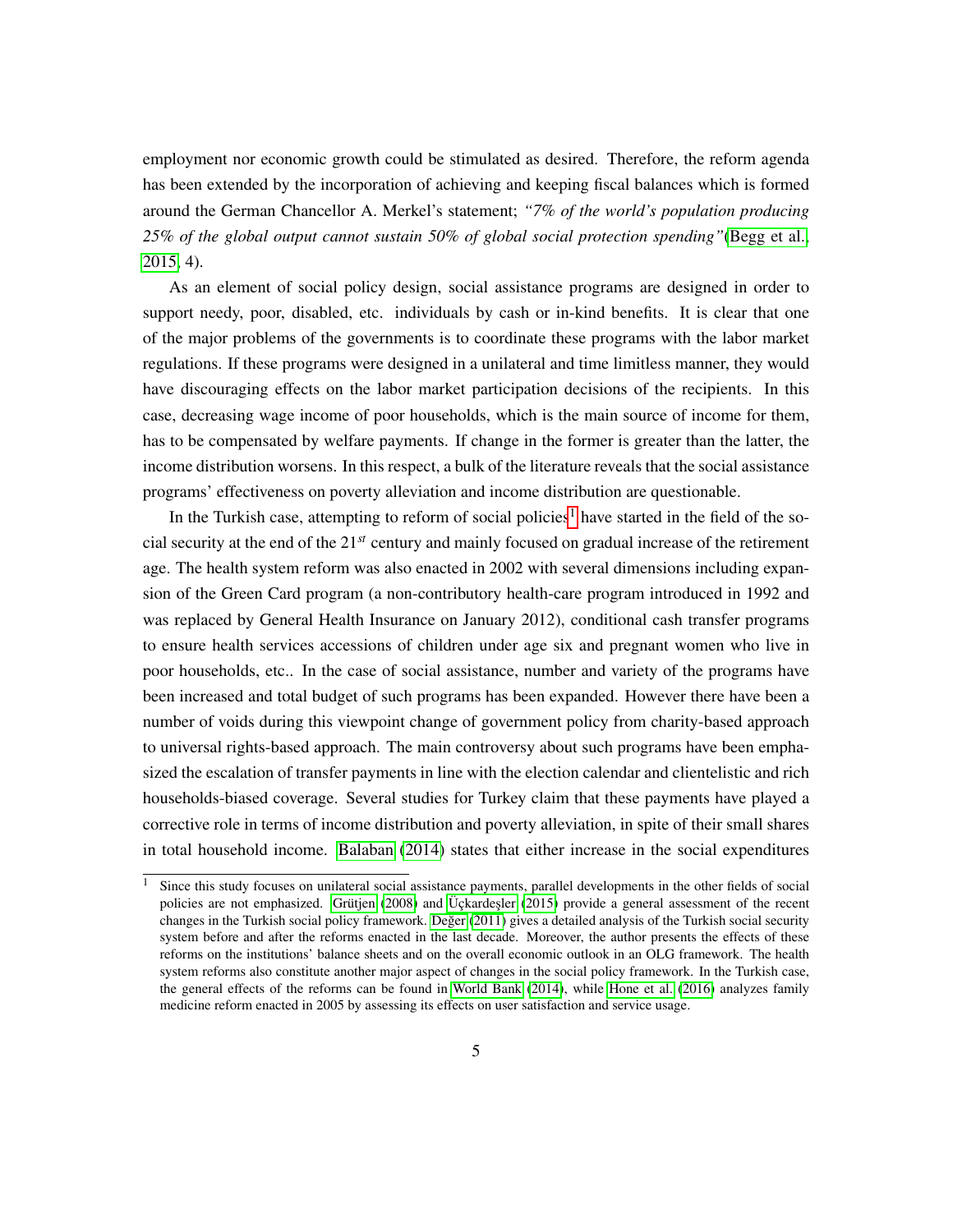relative to GDP is not sufficient or that there are operational deficits since the effect of such social transfers on the poverty rate is negligible relative to that of EU-27. Despite its importance, there are only a few studies focusing on the effects of these programs on the labor market decisions of the recipients for the Turkish case. According to Şeker [\(2011\)](#page-56-0), being a recipient of welfare payment deteriorates the job search behavior of unemployed individuals due to absence of time limit on being a recipient. [Yakut](#page-57-2) [\(2015\)](#page-57-2) states that there is a negative association between the amount of welfare receipts of households and the hours of work decision of male head of households for all income quintiles but the effect decelerates as income increases.

There are two basic definitions of the income distribution. The first is called as functional income distribution and it measures distribution of income among factors of production such as labor, capital, and land or among different socioeconomic groups such as occupation, sector of employment, region, educational attainment, level of skill, etc. The second definition is the distribution of income among individuals, so-called size distribution of income:

functional income distribution or income distribution between socio-economic groups provide appropriate conceptual frameworks for studying the linkages, which shape the distributional dynamics including the impact of economic policies. Size distribution of income, on the other hand, is the statistical end result of these relations of distribution, [Boratav et al.](#page-53-2) [\(2000,](#page-53-2) 18-9).

For the Turkish case, there are several studies that analyze the effects of social policies on the income distribution. However, most of these studies utilize reduced form econometrics which typically ignores the behavioral changes and simultaneity of the decisions of several agents. However, under a detailed representation of the labor market structure, change in sectoral demand for a particular type of labor would lead to differentiated effects on other types of labors. Since wage income is the basic source of income of most households, especially for less educated and unskilled households, household disposable income is affected automatically. Moreover, changes in the government indebtedness or transfer scheme or tax policies, so-called redistribute policies, also alter the disposable income of households. The effects of external environment such as changing terms of trade, interest rate in the international markets or country-specific effects such as deterioration/improvement in the perception about the country resulting increasing/decreasing risk premium would change income sub-items and / or their distributions among households and thus disposable income. As disposable incomes change, the size distribution of income also changes. Hence, one can immediately advocate that the size distribution of income requires a comprehensive method which incorporates behaviors of different economic agents and the relations among them. In this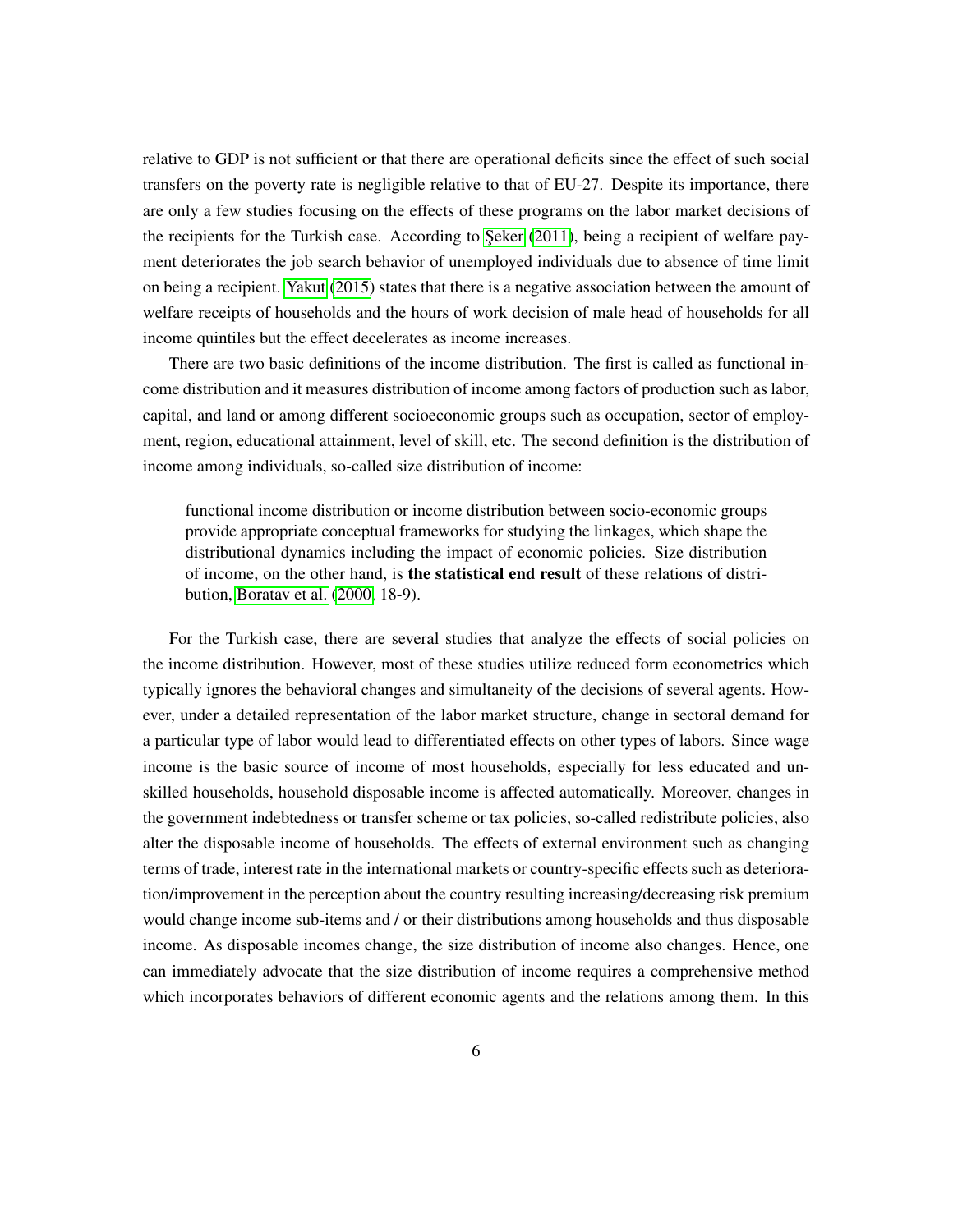respect, general equilibrium models are widely utilized in the analysis of the size income distribution since they allow researchers to consider several dimensions simultaneously in a broader and consistent framework.

Following such discussions, we construct an intertemporal general equilibrium model with heterogeneous households and firms in a small open economy framework. This study, to our best knowledge is a first attempt to analyze the income distribution phenomenon in the Turkish context, utilizing a dynamic GE framework. There are a few studies employing similar methods but this study includes several extensions to such models. First, utilizing several micro-level data sets in order to reflect the heterogeneities among the agents is a very first attempt for the Turkish case. Besides the national accounts, an updated version of an input-output table for sectoral variables and inter-sectoral flows, the summary results of Annual Industry and Service Statistics to obtain the investment by destination figures, the Household Budget Survey (HBS) to compile the household level parameters and the Household Labor Force Survey (HLFS) to obtain sectoral distribution of employment and sectoral wage rates, are used extensively. Secondly, the model incorporates heterogeneous households taking into account differences in saving decisions, compositions of households' disposable incomes, compositions of households' consumption baskets, etc. Thirdly, even it is widely used in the dynamic stochastic general equilibrium models, to our best knowledge, this study is the very first to incorporate non-Ricardian households, who are assumed to be handto-mouth, into a CGE framework. Moreover, households of this subset are also differentiated in terms of sources of incomes and labor supply decisions. These heterogeneities allow the model to produce richer results in evaluating the policy changes. Fourthly, this household heterogeneity is also reflected in the labor market structure and labor market is divided into 52 strata. From the point of view of firms, all types of workers are imperfect substitutes for one another, while from the point of view of households and based on their labor endowment category, all sectors are imperfect substitutes. Thus, firms (households) allocate their labor demand (supply) among different types of workers (sectors) to minimize (maximize) the cost of labor (wage income). Another notable characteristic of the model economy is the incorporation of an internal migration from rural to urban along with an endogenous labor supply decision of individuals. For the CGE literature, this study, again to our best knowledge, is also the first attempt to solve for an intertemporal CGE model in which households endogenously choose labor/leisure in the presence of internal migration.

The recent policy framework of welfare payments in Turkey is based on unilateral unconditional cash and in-kind payments which are paid as long as individual/household can prove her/its necessity. However, the government has been criticized due to budget allocations on social policies. Among the OECD member countries, Turkey, still has the lowest total social transfers to GDP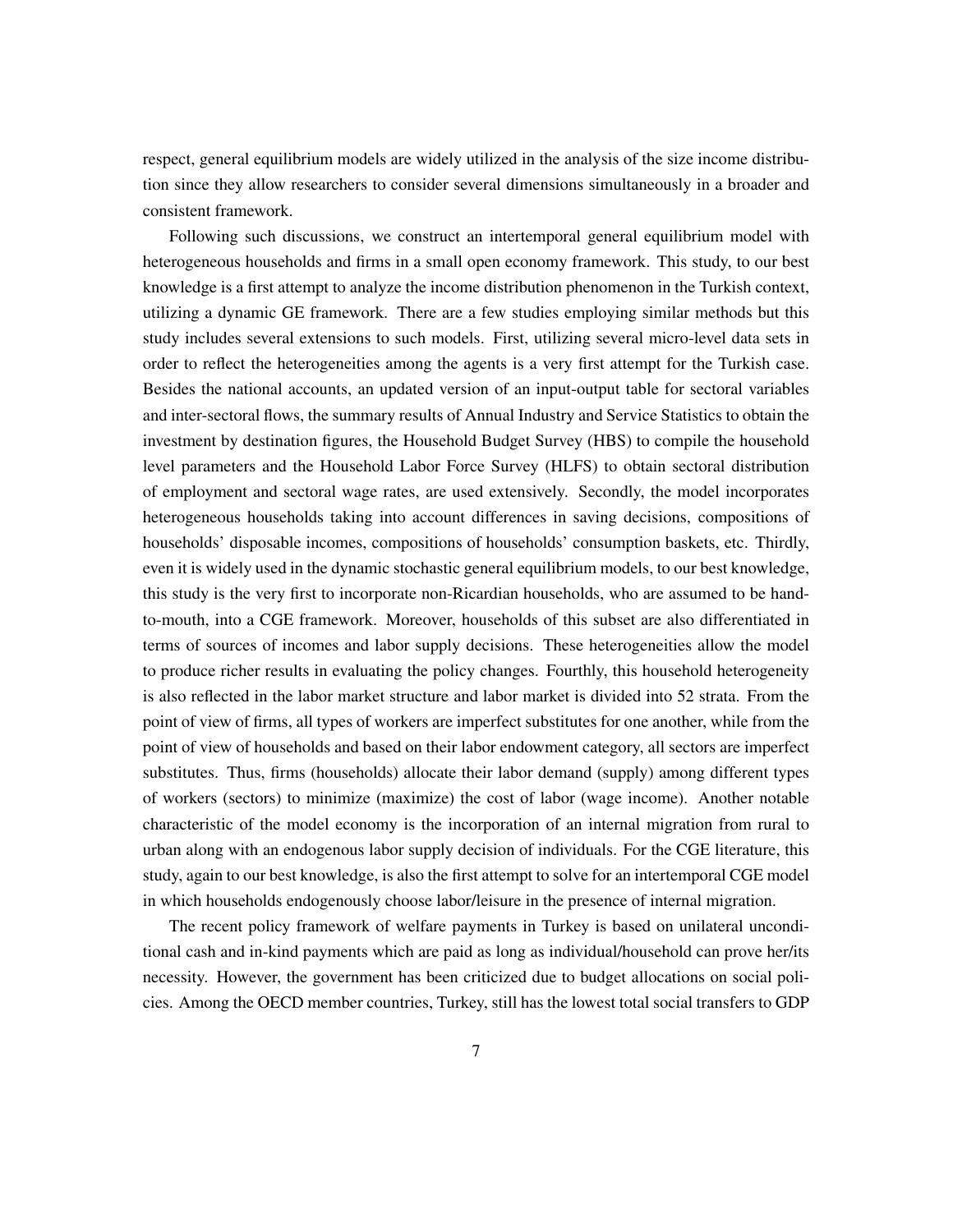ratio. The first policy experiment constructed in this study analyzes the effects of an increase in the share of government transfers in GDP by 20%. The expected but undesired outcome of such a policy change is its disincentive effects on the labor supply behaviors of informal workers and unskilled formal wage earners. These results are consistent with the general findings of the literature and the conclusions of Seker  $(2011)$  and [Yakut](#page-57-2)  $(2015)$  for Turkey.

As a second experiment, a modified version of the employment subsidy program designed and implemented in the aftermath of the global financial crisis of 2008-9 is simulated. The program has proposed five percentage points reduction in sectoral social security contribution rates to stimulate total formal employment. This study, rather than treating all sectors homogeneously, assumes that the subsidy rates are endogenous and are functions of sectoral shares in total unskilled formal employment. The results reveal that migration inflows from the rural to the urban expand and the labor supplies of all households increase. The effect is the highest for the informal workers.

The outline of this study is as follows. The next section is devoted to summarize the evolution and characteristics of the Turkish welfare regime, and the current social policy framework. Section 3 provides a brief summary of the related literature. The next section explains the details of the model economy and calibration process. In Section 5, the results of the experiments are presented in detail and Section 6 provides the changes in the income distribution indicators as a part of the result of policy experiments. Section 7 concludes.

### <span id="page-7-0"></span>2 A Brief Account of the Turkish Welfare Regime

#### <span id="page-7-1"></span>2.1 Evolution and Characteristics

[Esping-Andersen](#page-54-2) [\(1990\)](#page-54-2) defines three different welfare regimes; conservative, liberal and socialdemocratic. The classification is based on the social stratification, the quality of the social rights, and the relationship between the state, market and family. Conservative (Continental European) welfare state puts family into the center of the social policy framework and aims to keep the status differentials among classes / social statuses. Wage rate is determined by collective bargaining and maintenance of (full) employment (if possible) is the major concern. The eligibility conditions of the welfare programs include the means-tested procedures to get the moderate amount of assistance. In a liberal welfare state, the stigmatized means-tested assistance with strict eligibility conditions and the modest universal transfers are predominant. Wage rates are determined by individual bargaining in the relatively unregulated labor markets. The state encourages individuals to participate in the private welfare provisions by backing them via tax credits and tax shelters schemes [\(Esping-](#page-54-0)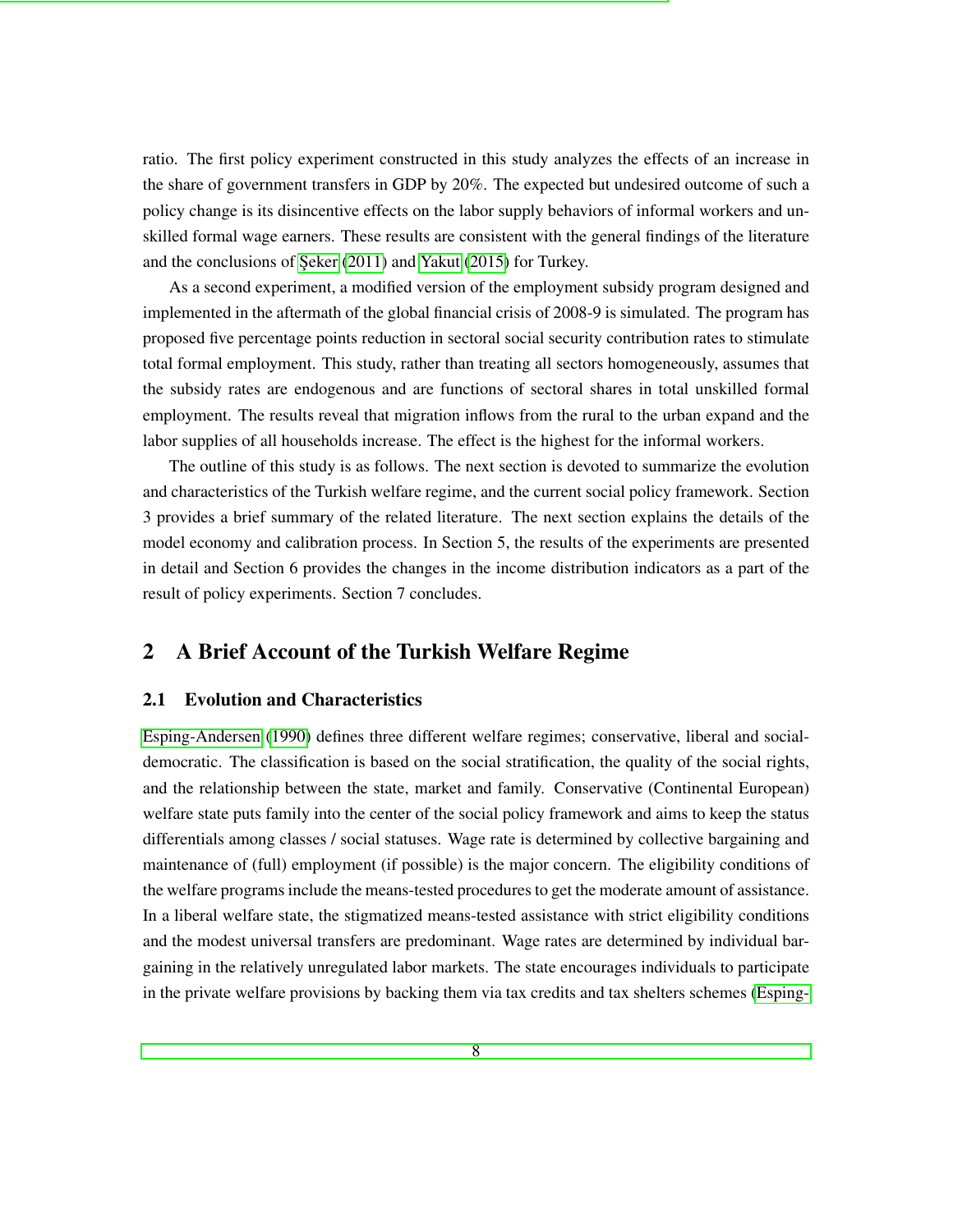[Andersen, 1999;](#page-54-0) [Aiginger et al., 2007\)](#page-52-2). In the social-democratic (Scandinavian or Nordic) welfare states, the redistribution, the high level of social inclusion, and the universal rights are the main pillars. The regime aims to generate an equally distributed higher living standards regardless of the status of individuals. In order to prevent a decrease in the welfare of individuals due to family failures, the state provides children- and elderly-care services to encourage the participation of females into the labor force [\(Aiginger et al., 2007\)](#page-52-2).

This is criticized as there are some other countries that do not fit into these typologies with their differences in the labor market structures and the cultures, especially in terms of the importance of family, and the coverage of the social policies. [Esping-Andersen](#page-54-0) [\(1999\)](#page-54-0) defines other forms of welfare regimes such as the Antipodean, the East Asian, and the Mediterranean<sup>[2](#page-8-0)</sup>. The author expresses that the Mediterranean system could not be defined as a "regime" because it is just related with family-based social assistance programs which are designed for the political clientelism rather than the social protection. The countries that belong to the Mediterranean welfare regime, or the Southern Europe model as commonly used in the literature, share the following commonalities (Buğra & Keyder, 2003; [Karamessini, 2007\)](#page-55-2).

- Role of Government: Public employment opportunities are available for individuals who are selected for the sake of favoritism than by taking into account their qualifications. This affects efficiency of public institutions negatively.
- Labor Market Structure: Since small family entrepreneurship lived longer due to the late industrialization, self-employment and unpaid family workers constitute the majority of total employment. Working in informal casual jobs is a common phenomenon. Employment of males, as the main bread-winner, is under the protection which makes women (gender inequality is high) and less-experienced individuals, especially youth, disadvantaged. The skill-based segmentation feeds wage inequalities, determines the working conditions and the rights of employees even in the formal jobs.
- Social Security System: It is based upon status differentials which also have repercussions on the coverage of the health insurances. Dependent members' social security are provided by the head of household's social security. The system has corporatist elements since the government supports the system to provide social security for individuals who do not have any sources of income.
- Social Policies: Family, as a welfare producer unit, is at the core of the system. A needy

<span id="page-8-0"></span><sup>&</sup>lt;sup>2</sup> The former is a variant of the liberal welfare regime while the latter is an hybrid of the liberal and the conservativestate corporatist welfare regimes, although they have indigenous characteristics.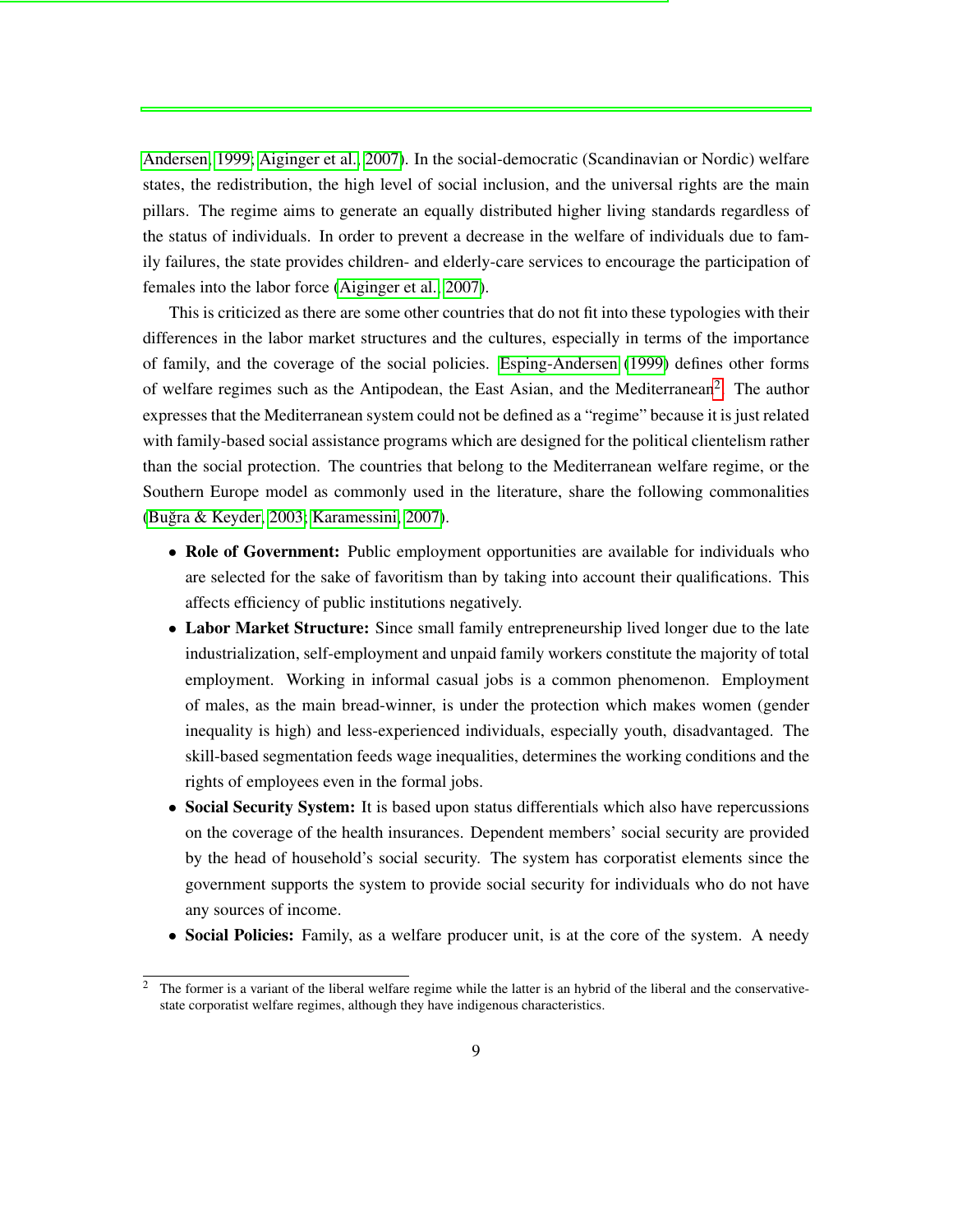individual should be supported primarily by his/her family in terms of income security and shelter. Mothers are responsible for caring children and older individuals. Local governments, charity organizations, and religious institutions are also important welfare providers. Being a participant of any welfare programs is subject to favoritism and there are strict eligibility conditions to be a recipient of unemployment insurance. Absence or deficiencies in the vocational education system feeds not only income support necessities of disadvantaged individuals but also do not allow them to shift into a better labor market segment.

According to [Bugra and Keyder](#page-53-3) [\(2003\)](#page-53-3), Turkey belongs to the Southern European model due ˘ to several commonalities. Grütjen [\(2008\)](#page-55-0) compares indicators of Turkey with four typical Southern European countries and concludes that except civil society's, market actors' and regional authorities' impacts and absence of universalistic health system, Turkey is "the ideal" type of Southern European Model. On the other hand, [Aybars and Tsarouhas](#page-52-3) [\(2010\)](#page-52-3) states that the Turkish welfare regime is an hybrid of the Southern European model and the Middle Eastern welfare system. The authors state that clientelistic and residual social assistance scheme, religiously dominant political ideology, huge gender differences in educational attainment, lower female labor force participation and high fertility are basic characteristics of the Middle Eastern welfare regime. They also highlight EU's influences on the policy reform initiatives to explain the differences between Turkey and Middle Eastern countries but they conclude that Turkey's efforts towards EU will end up with having a pure Southern European welfare model.

The practices of the welfare regime in Turkey started in the second half of the 20*th* century with the establishment of the social security system. Until 2005, there were three different institutions which were organized according to employment status of workers. Economic crises and expansions in the participants to the non-contributory programs and their costs due to higher informality worsened the balance sheets and transfers from the central government to cover their deficits increased over time. Social security reform was enacted at the beginning of 2000s. Firstly retirement age has been raised in echelons and then these three institutions were merged under the name of Social Security Institution in 2006. The first social assistance program, i.e. the old-age annuity, of Turkey was enacted in 1976. Eligibility conditions of the program was being 65+, having no social security coverage, having no income generating property and any other source of income, and having no close relatives to take care of them. As criticized by [Bugra and Key-](#page-53-4) ˘ [der](#page-53-4) [\(2005a,](#page-53-4) 28), disabled and elderly individuals were out of the targeted groups. The first social service institution, Social Service and Children Protection Institution, was formed in 1983 [\(Metin,](#page-56-1) [2012\)](#page-56-1). The first social assistance institution, Fund for the Encouragement of Social Cooperation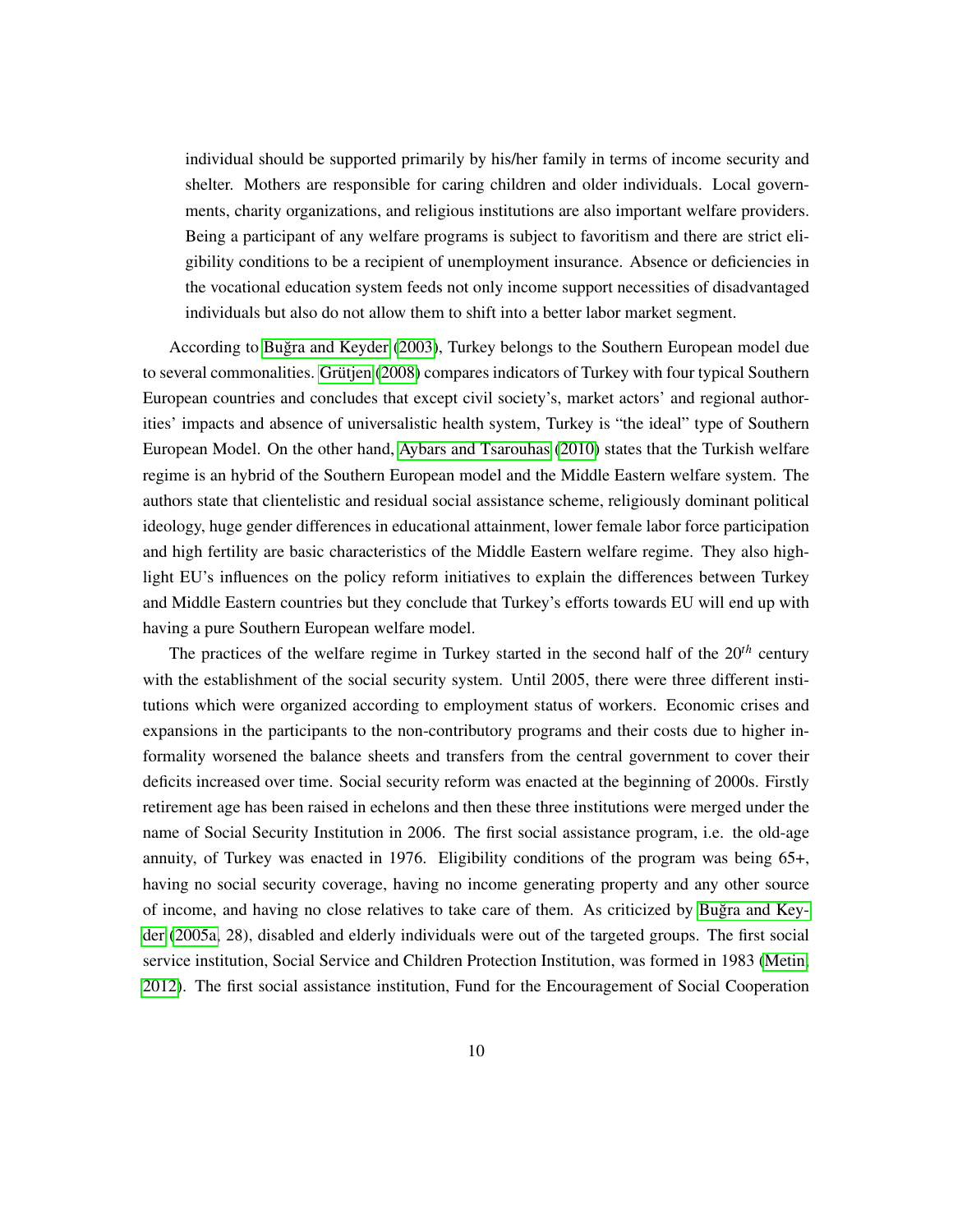and Solidarity, was established in 1986 under the administration of Prime Ministry and was tasked with performing social assistance programs. The fund's organizational structure was based on Social Assistance and Solidarity Foundations in all counties and provinces. The board of trustees of these foundations in provinces constitute several provincial public authorities (governor is head of the board), representatives of two NGOs and two philanthropists. Senses [\(1999\)](#page-56-2), in his analysis of the first decade of the Fund emphasizes that introduction of poverty alleviation into the policy agenda to increase living conditions of poor households is important but its effectiveness against changing structure of the economy in terms of technological improvements and the composition of employment i questionable.

There were several institutions to conduct social policies with different areas of responsibilities. As mentioned by [Yenturk](#page-57-3) [\(2013\)](#page-57-3), collection of data on social protection expenditures (the central government's expenditures on health, social security, social services and social assistance) required to trace 55 different institutions' budgetary figures and activity reports. This non-unity was a political choice to avoid transparency and accountability in public fund usage [Bugra and Adar](#page-53-5) ˘  $(2007)$ , which caused accusations of the administrations as being politically prejudiced Senses [\(2010\)](#page-56-3). The unification of several administrations under the Ministry of Family and Social Policies (MoFSP) took place in June 2011. The welfare regime of the last decade is at the center of political as well as economic debates. The following quotation is a brief comparison of the pre- and post-2002 welfare regimes;

This new welfare regime has been arising upon new principles like selective coverage, informal transfer mechanism, discretion, private initiative and irregularity. These principles are in direct contradiction with the principles of former state-centric and state-funded welfare system like regularity, constitutionally guaranteed non-selective transfer mechanism, full coverage objective, and rule based distribution. The new welfare regime provides a very crucial tool for the redistributive politics, Bahçe and Köse [\(2014,](#page-52-4) 27).

Figure [1](#page-11-1) shows the share of cash social benefits receiver households' income quintile and provides a proof for the quotation above. Turkey, after Mexico and Portugal, occupies the third rank in the skewed distribution of cash benefit payments in favor of the richest income quintile. The figure also confirms the observation of Buğra and Keyder [\(2003\)](#page-53-3); Turkey is followed by Italy, Greece and Spain, with Portugal, which constitute the major prototypes of the Southern welfare regime. The report highlights that this is the result of social transfer scheme in which payments heavily depend upon working history in formal jobs and pension payments [OECD](#page-56-4) [\(2014,](#page-56-4) 5).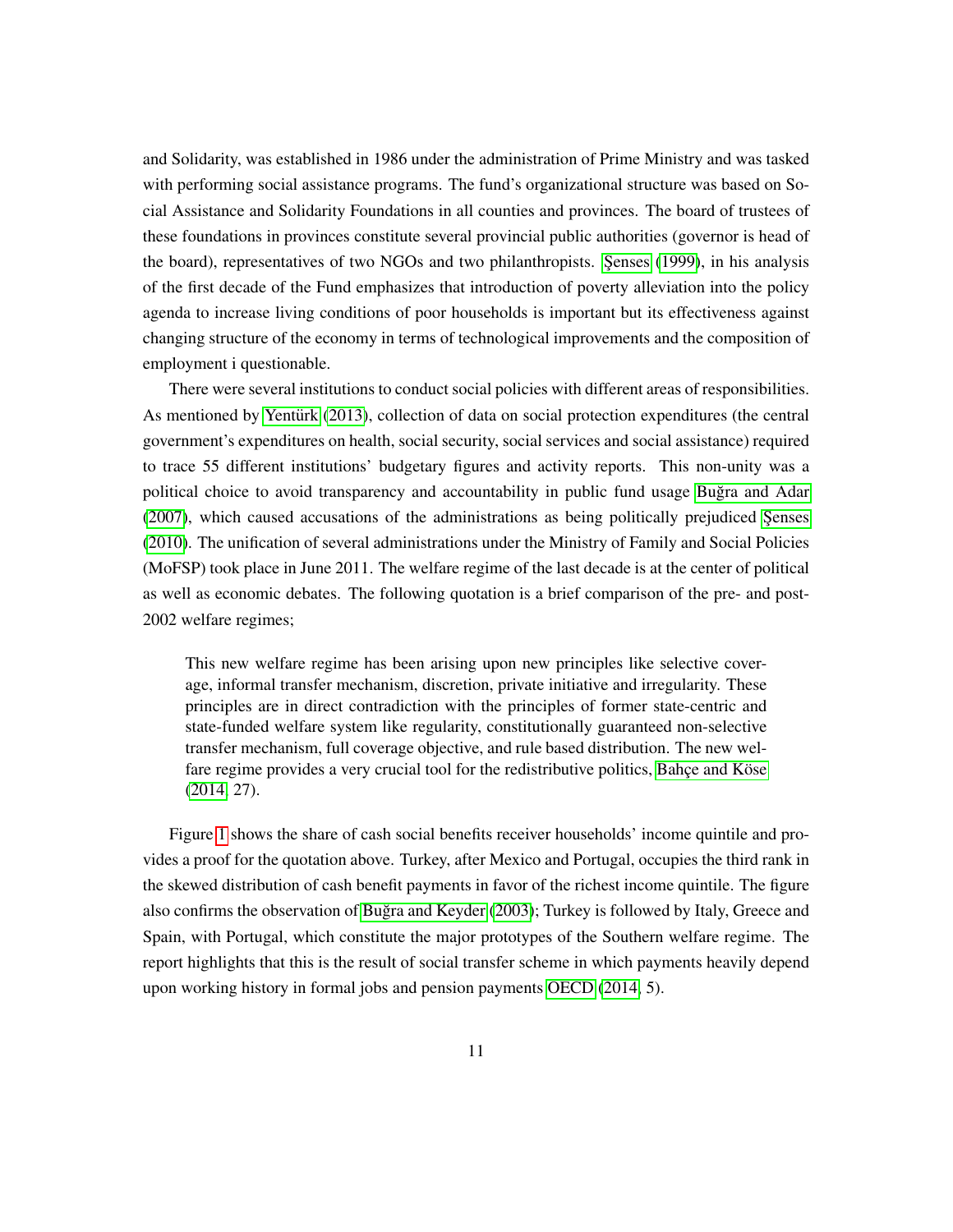<span id="page-11-1"></span>

#### Figure 1: Who are the receivers of cash benefits?

*Source:* [OECD](#page-56-4) [\(2014\)](#page-56-4)

#### <span id="page-11-0"></span>2.2 Current Social Programs

<span id="page-11-2"></span>The current framework puts the family into the center of social transfers but it also comprises several types of transfer programs that are designed for elderly, disabled individuals. On the other hand, some of the transfers are paid conditionally for educational and health-care purposes.

|                                                             | 2013      | 2014      | 2015      |
|-------------------------------------------------------------|-----------|-----------|-----------|
| Total Social Transfer Expenditures, as of GDP (%)           | 1.35      | 1.38      | 1.33      |
| Number of Regular Aid Receiver Families                     | 1,099,183 | 1.113.242 | 1,093,320 |
| Number of Temporary Aid Receiver Families                   | 837,755   | 731.716   | 699,927   |
| Number of Both Types of Aid Receiver Families               | 1,159,551 | 1,160,940 | 1,224,722 |
| Total Number of Aid Receiver Families                       | 3.096.489 | 3.005.898 | 3.017.969 |
| Number of Old-age and Disabled Pension Receiver Individuals | 1.222.748 | 1,300,377 | 1,272,038 |
| Population under \$2.15 Daily Purchase by Current PPP, %    | 0.06      | 0.06      | 0.03      |
| Population under \$4.30 Daily Purchase by Current PPP, %    | 2.27      | 2.06      | 1.62      |
|                                                             |           |           |           |

Table 1: Aggregate Figures on Social Policies

*Source:* [ASPB \(2013,](#page-52-5) [2014,](#page-52-6) [2015\)](#page-52-7)

Table [1](#page-11-2) provides selected figures to summarize the Turkish social policy scheme. Total social transfer expenditures to GDP ratio is stable in 2013-5. Number of families that receive a transfer payment, either cash or in-kind, is also stable around 3 million while the number of households that receive temporary aid such as food, shelter, fuel etc. decreases gradually.

There are six types of social transfers in the system; transfers to families, transfers for educational purposes, transfers for health purposes, transfers for special purposes, transfers to old and disabled, and transfers to support projects and employment. Families are eligible to receive cash or in-kind transfers if per capita household income is below one third of the net minimum wage.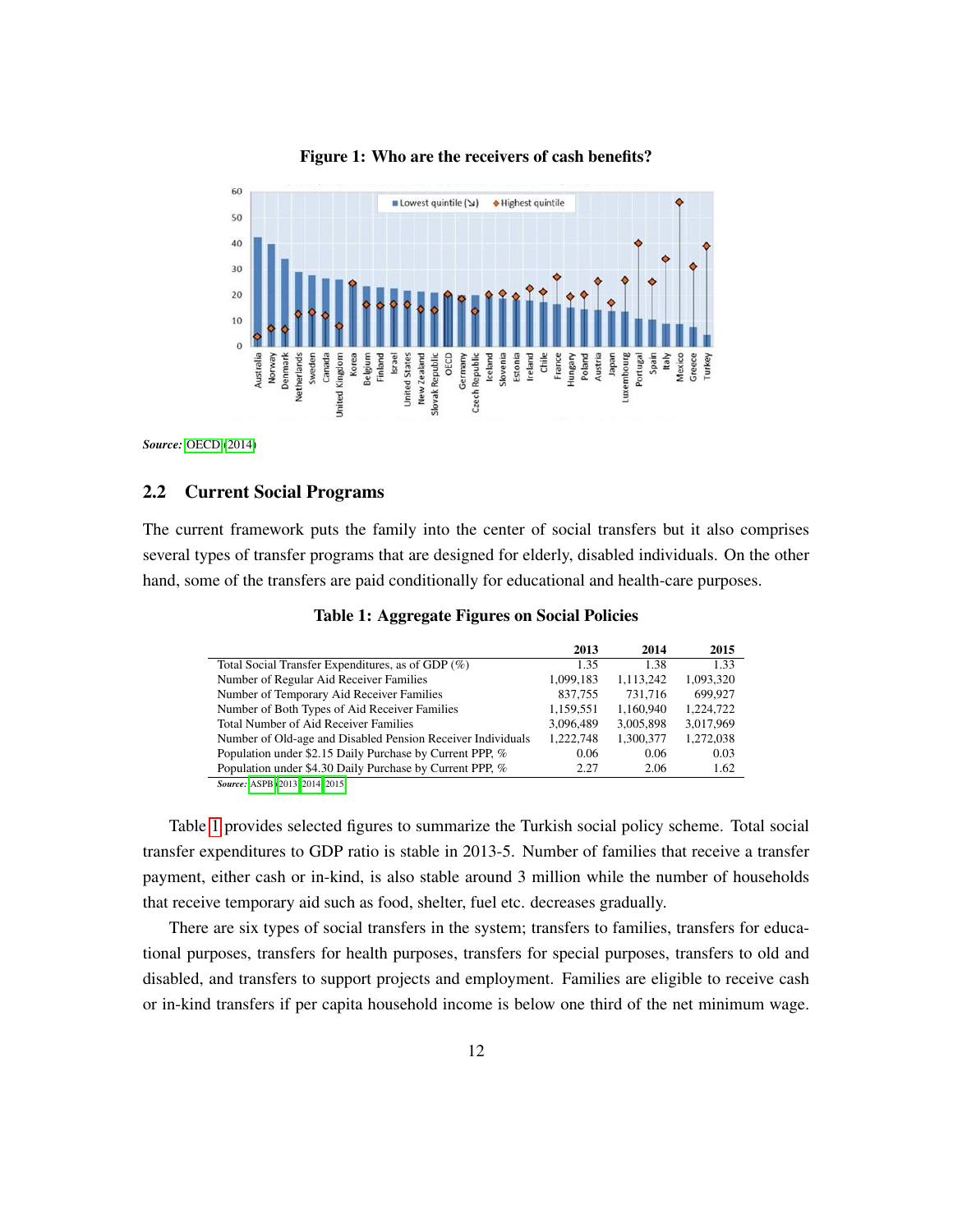Transfers to families include food aid, shelter aid, fuel aid, orphan aid, birth aid, and social housedwelling. Transfers for educational purposes cover provisions of course materials, lunch, course book, transportation of disabled students. Moreover, there is also a conditional cash transfer (CCT) program which aims to increase school enrollment of children in needy families. The payments differ by the level of the school (primary, middle and high school) and by gender (payments to girls are higher). Transfers for health purposes, general health insurance<sup>[3](#page-12-0)</sup> payments are covered by MoFSP, any equipment necessities of disabled individuals are provided, and also a CCT program is implemented. The first objective is to ensure that children younger than six of needy families are eligible to the basic health services on a regular basis. The second aim is to ensure that pregnant women get regular health check and give birth at a health-care institution. The payments are made during pregnancy and there is a lump-sum payment if the delivery takes place in a hospital. Soupkitchens and disaster or emergency aids are classified as transfers by special purposes, which also cover payments to Syrian refugees. In order to support elderly and disabled individuals, transfer payments are structured by the Law no. 2022 which enacts cash payments to needy Turkish citizens and covers three groups of individuals. The first group that receives old-age annuity covers individuals who are older than 65, do not have social security and per capita household income is below one third of the net minimum wage. Disabled individuals who are older than 18 and relatives who are taking care of the disabled people are covered in the second group. Third group contains individuals who lost his/her workforce by at least 15% due to silicosis disease and do not get any income. Moreover, the entire necessities of disabled individuals such as personal care and psycho-social support services on 7/24 basis are covered. The eligibility conditions are having high-degree disability approved by a health report, having a per capita household income below two thirds of the net minimum wage and one of the family member has to spend his/her time with disabled individual at least 8 hours per day. Lastly, revenue generating projects (plant and animal productions, agricultural product process, hairdressing, tailoring, restaurants, plumber, etc.) and agricultural activities (sheep breeding, greenhousing, etc.) are supported.

The major problem of the recent social programs is to establish links between the programs and employment. Since April 2010, social transfer recipients have been registered to database of the Turkish Labor Agency (ISKUR) which is responsible to implement active labor market policies to improve the employability of workforce. In 2015, the recipients are supported in several ways to lead them to labor market participation. For instance, the recipients are paid (max.) 100 TL in three times per year for the costs of job interviews, medical reports, and other necessary documents. If

<span id="page-12-0"></span><sup>&</sup>lt;sup>3</sup> As of January 2012, General Health Insurance (Law no. 5510) was enacted and individuals who do not have a social security have an obligation to pay general health insurance premium.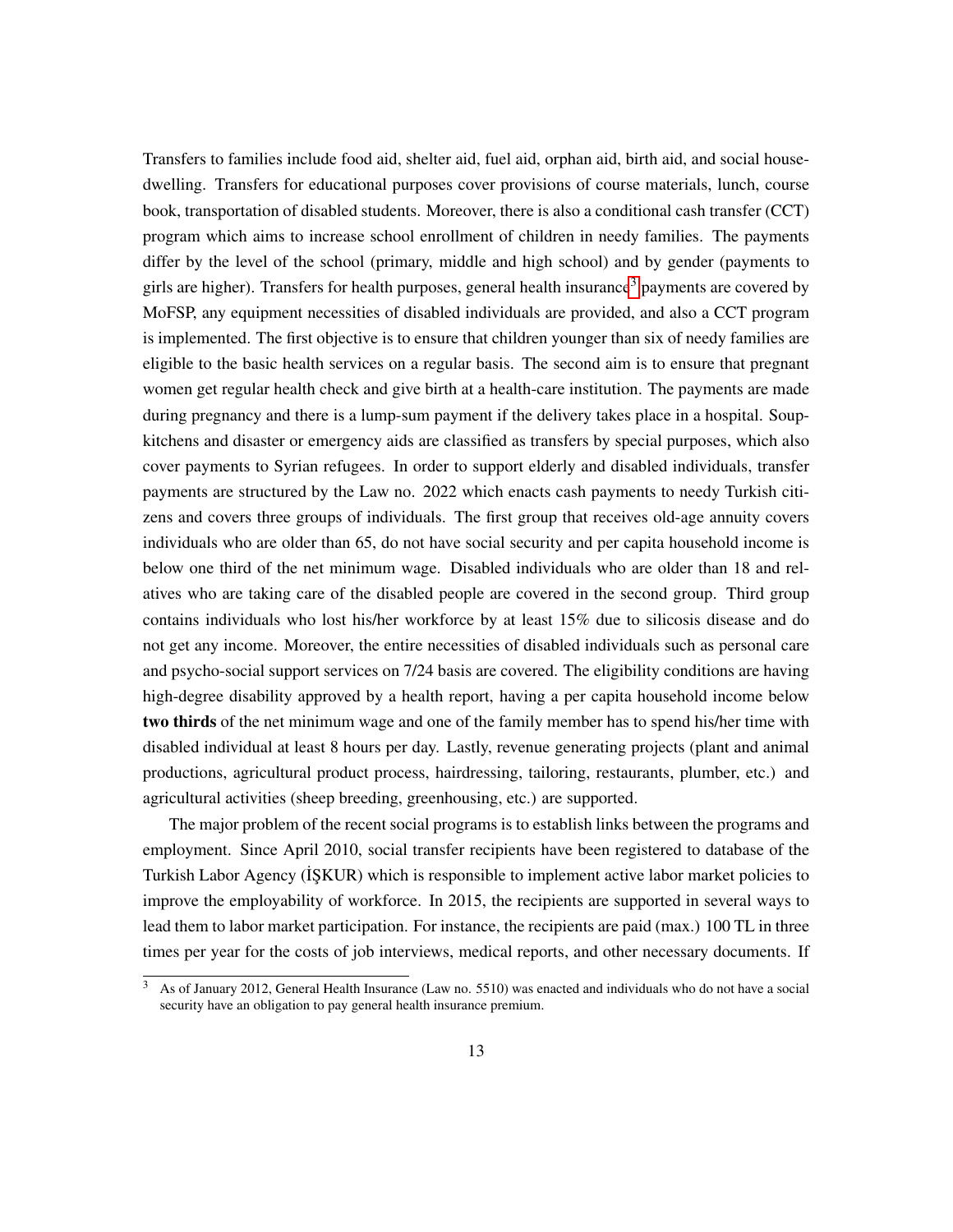the recipient can find a job, one third of gross minimum wage is paid once as a job replacement aid. If her/him labor market participation is continuous, she/he is considered to be preferential for coal, education, and food aids. As a sanction of not to participate into labor market, cash benefits -excluding regular aids- of household are canceled. According to [ASPB](#page-52-5) [\(2013\)](#page-52-5), in the period of 2011-13, 43,054 recipients were directed to employment. [˙IS¸KUR](#page-57-4) [\(2015\)](#page-57-4) states that total number of job replacements between 2011-15 is 65,260. In 2014 and 2015, 509 and 1,584 recipients benefited from leading to employment and job placement aids, respectively, whereas the costs of these two programs were 51,316 TL and 357,920 TL, in nominal terms. These figures relative to the total number of beneficiary families are too small. This indicates that these policies are not implemented effectively, despite the importance of the issue.

### <span id="page-13-0"></span>3 A Dynamic General Equilibrium Analysis

In most of CGE analyses on the income distribution, multiple representative agent (RA) approach is a common way to incorporate household and firm structures. [de Santis](#page-54-3) [\(2000\)](#page-54-3) and [Harrison et al.](#page-55-3) [\(2003\)](#page-55-3) analyze the welfare effects of Turkey's accession to Customs Union (CU) where the former emphasize the importance of the labor market treatment when the concern is income distribution and welfare. According to gender-based analysis of [Latorre](#page-56-5) [\(2016\)](#page-56-5), foreign direct investment and tariff reform in Tanzania lead to productivity gains which increase factor incomes while the effects are the lowest for less skilled females. [Cloutier et al.](#page-53-6) [\(2008\)](#page-53-6) and [Jung and Thorbecke](#page-55-4) [\(2003\)](#page-55-4) show the importance of budgetary allocations to education and supporting human capital accumulation in poverty alleviation. Increasing public investment expenditures on the infrastructure affects the productivity of private capital, [Dissou and Didic](#page-54-4) [\(2011\)](#page-54-4), while allocating government expenditures to a mix of infrastructure and education has positive impacts on poverty reduction, and distribution of income gains across classes, [Buffie and Atolia](#page-53-7) [\(2012\)](#page-53-7).

Due to over-aggregation of the micro behavior, RA approach limits the analysis and a RA-CGE model can make conclusions on the between-group inequalities. One approach to endogenize the within-group income distribution is assigning a functional form for each representative household group (RHG). Here, the results of RA-CGE model is used to produce income of each RHG and poverty line endogenously for each policy scenario and to calculate several poverty and distribu-tion indicators. Dervis et al. [\(1982\)](#page-54-5), [de Janvry et al.](#page-54-6) [\(1991\)](#page-54-6), Decaluwé, Patry, et al. [\(1999\)](#page-54-7), and [Boccanfuso et al.](#page-53-8) [\(2008\)](#page-53-8) provide examples of this methodology.

The frontier of enriching a CGE analysis in terms of household heterogeneity is incorporation of all households individually into a CGE model, i.e. fully integrated approach. The first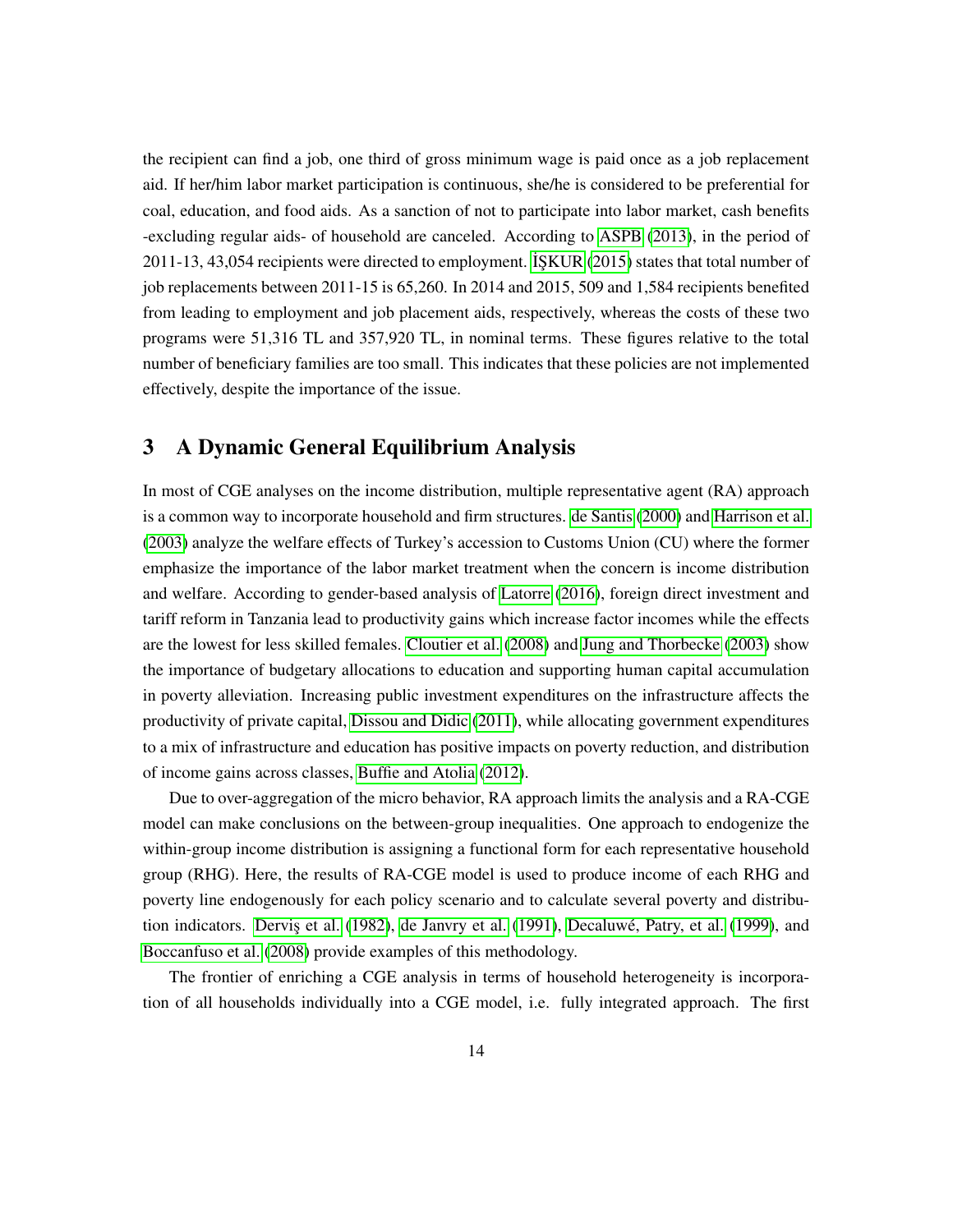attempt of such an analysis, Decaluwé, Dumont, and Savard [\(1999\)](#page-54-8), postulates that endogenizing intra group distributional effects is important although it makes the modeling exercise cumbersome. [Bourguignon et al.](#page-53-9) [\(2003\)](#page-53-9) compares the results of fully integrated and RA-CGE approaches by conducting the same set of experiments and concludes that the former reveals increasing inequality while the latter shows no change and the magnitude of changes in the poverty measures are relatively higher in the former. [Cogneau and Robilliard](#page-54-9) [\(2000\)](#page-54-9) and [Coady and Harris](#page-54-10) [\(2001\)](#page-54-10) provide other examples of this methodology by using static CGE models. [Annabi et al.](#page-52-8) [\(2005\)](#page-52-8) shows the importance of the growth component in poverty reduction, especially for households who are around the poverty line. [Agenor et al.](#page-52-9) [\(2003\)](#page-52-9) provides one of the most detailed model for poverty analysis by utilizing so-called "simple micro-accounting method" in which growth rates of per capita disposable income and consumption are used to produce post-shock values in order to evaluate changes in the income distribution.

In the Turkish case, the majority of income distribution analyses are based on the descriptive statistics produced by using micro-level data sets and utilize reduced-form econometrics. Although the availability of data increased since the beginning of 2000s, absence of reliable statistical data for long time series is a major problem, especially in the policy evaluation. Therefore, the quantitative analysis of the income distribution has mostly been based on the data collected by researchers' themselves. [Yukseler](#page-57-5) [\(2005,](#page-57-5) Table 1, p. 58) compares eight different income distribution analyses ¨ for Turkey between 1963 and 2003<sup>[4](#page-14-0)</sup>. According to the results, Gini coefficient was higher than 0.5 until mid of 1980s and it dropped to 0.43 in 1987, while it was 0.49 in 1994 and 0.42 in 2003. On the other hand, Gürsel et al. [\(2000\)](#page-55-5) highlights the importance of adjustment of household income according to the size and the composition of household, i.e. the importance of using equalized household income, and concludes that exact conclusions on increasing income inequality between 1987 and 1994 may be misleading.

[Boratav and Yeldan](#page-53-10) [\(2001\)](#page-53-10) states that historical problems (oligopolistic industry and banking sector, huge and low-productive rural population employed in agriculture and invoked migration) could not be solved during 1980s due to clientelistic allocation of export subsidies and grants. The findings of  $\ddot{O}$ zmucur [\(1996\)](#page-56-6) support deterioration in functional income distribution. The share of total wage income in GDP was almost stable around 30% until the end of 1980s. Between 1991 and 1993, it increased to 35% and crashed to 26.5% in 1994. Günes [\(2007\)](#page-55-6) analyzes the functional income distribution for 1987Q1-2005Q4 and concludes that, on the contrary to the general belief as

<span id="page-14-0"></span><sup>&</sup>lt;sup>4</sup> Three of the surveys (1963-68-86) were conducted by academics, by the State Planning Organization (predecessor of today's Ministry of Development) in 1973, and by the State Statistical Institute (predecessor of today's Turkish Statistical Institute - TURKSTAT) in 1987-94-2002 and 2003.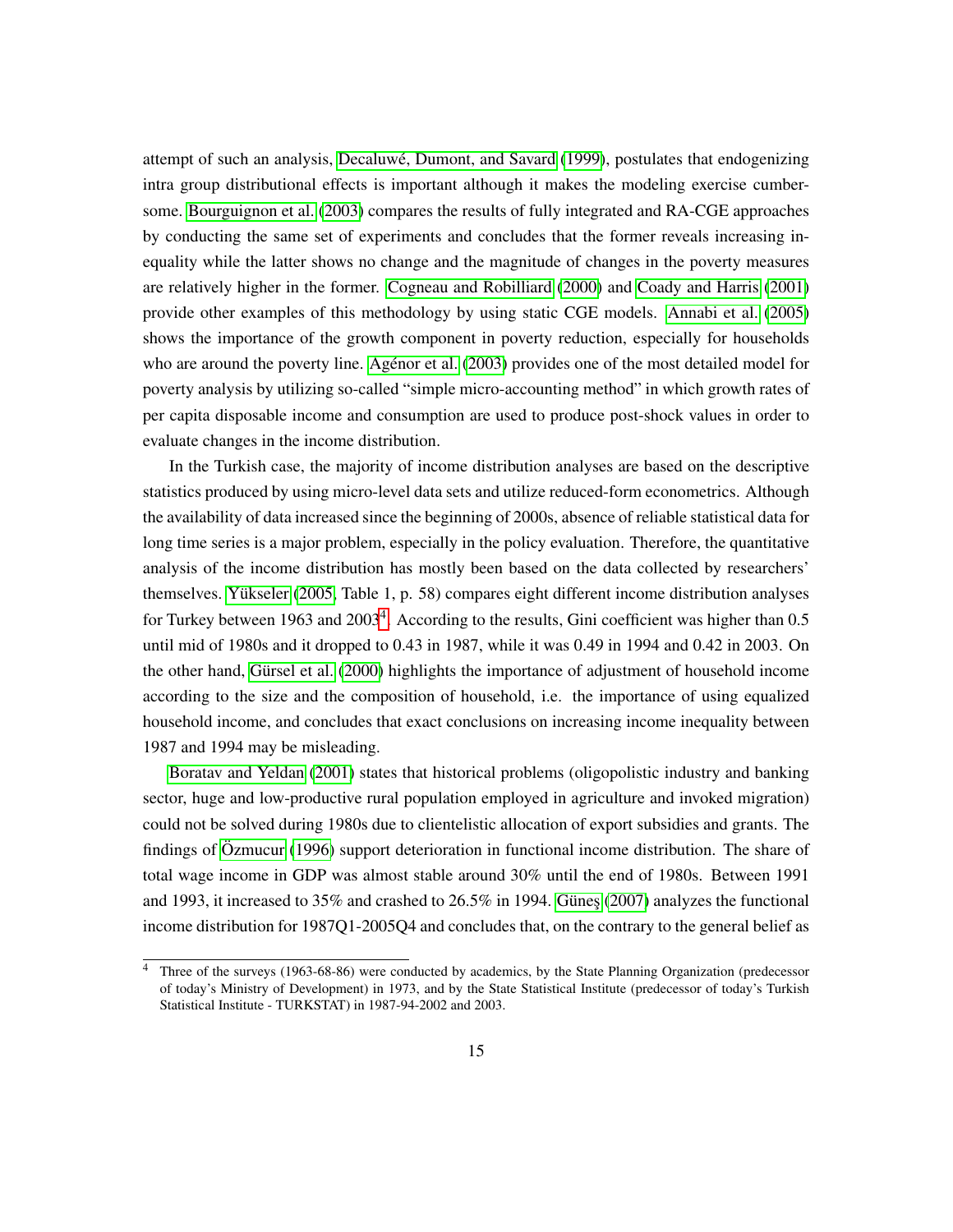he mentioned, it has not been changed significantly. The analyses of 1994-2011 HBSs by [Filiztekin](#page-54-11) [\(2015\)](#page-54-11) suggest that, on the contrary to the common findings of the literature, income inequality in Turkey improved throughout 1990s due to declining within-group inequalities despite unstable macroeconomic environment. Gender-based income inequality analyses of Güven et al. [\(2014\)](#page-55-7) provides that between-gender income inequality is high but intra-gender inequalities are superior; the role of gender in income inequality is lower.

There are relatively limited number of studies that focus on the effects of the government policies on the income distribution. Selim and Şenesen [\(1999\)](#page-56-7) finds that progressive income taxation, enacted in 1960s, led to improvements in personal income distribution but unadjusted income brackets in 1970s, despite high inflation, vanished progressive structure, while widening exceptions and exemptions for high-income groups in 1980s deteriorated personal income distribution. Gürsel et al. [\(2000\)](#page-55-5) states that the majority of public transfers are devoted to the richest households but analyses of pre- and post-transfer equalized household income postulate that these transfers reduced Gini coefficient by  $5.3\%$  in 1994. Yükseler and Türkan [\(2008\)](#page-57-6) mentions that between 1994 and 2002, income tax and transfer policies of the government affected the income distribution in a positive manner, although their total effect is less than half of the major EU and Nordic countries<sup>[5](#page-15-0)</sup>. In the aftermath of 2002, the effects of these policies decline since the share of indirect taxes in GDP grew faster than that of social and health expenditures.

Yakut-Cakar et al. [\(2012\)](#page-57-7) asks the question of "what would be the poverty rate if there exist a minimum income scheme?". The results of SILC-2007<sup>[6](#page-15-1)</sup> reveal that the cost of covering households whose median-equalized household disposable income is below  $40\%$  (60%) of median income is equal to 0.33% (2.7%) of GDP, while changes in the Gini coefficient is limited in the first case but it drops to 0.359 in the latter scenario. SILC analyses of Baslevent [\(2014\)](#page-52-10) reveals that social assistance payments have strictly positive impacts on the income distribution but it is very small since the share of these payments, including disability benefits, is not larger than 0.5% in total household income. The author also highlights that inter-household transfers play a non-negligible role in enhancing social justice. Bahce and Köse [\(2014\)](#page-52-4) provides a class-based analyses of HBSs for 2002-10. They assign each household into a unique class and examine within and between classes effects of changing public transfer policy. Changes in the class composition (increasing size of labor classes and decreasing peasantry and petite bourgeoisie) negatively effected the income distribution, while the selective social assistance payments hindered the rise in inequality between

<span id="page-15-0"></span> $\frac{5}{10}$  The results reveal that redistribution policies drop Gini coefficient almost by 50% in Sweden, Denmark, and Belgium.

<span id="page-15-1"></span> $<sup>6</sup>$  Survey of Income and Living Conditions (SILC), which is the first longitudinal dataset of Turkey, has been conducted</sup> by TURKSTAT since 2006. Each household participates to the annual survey for four consecutive years.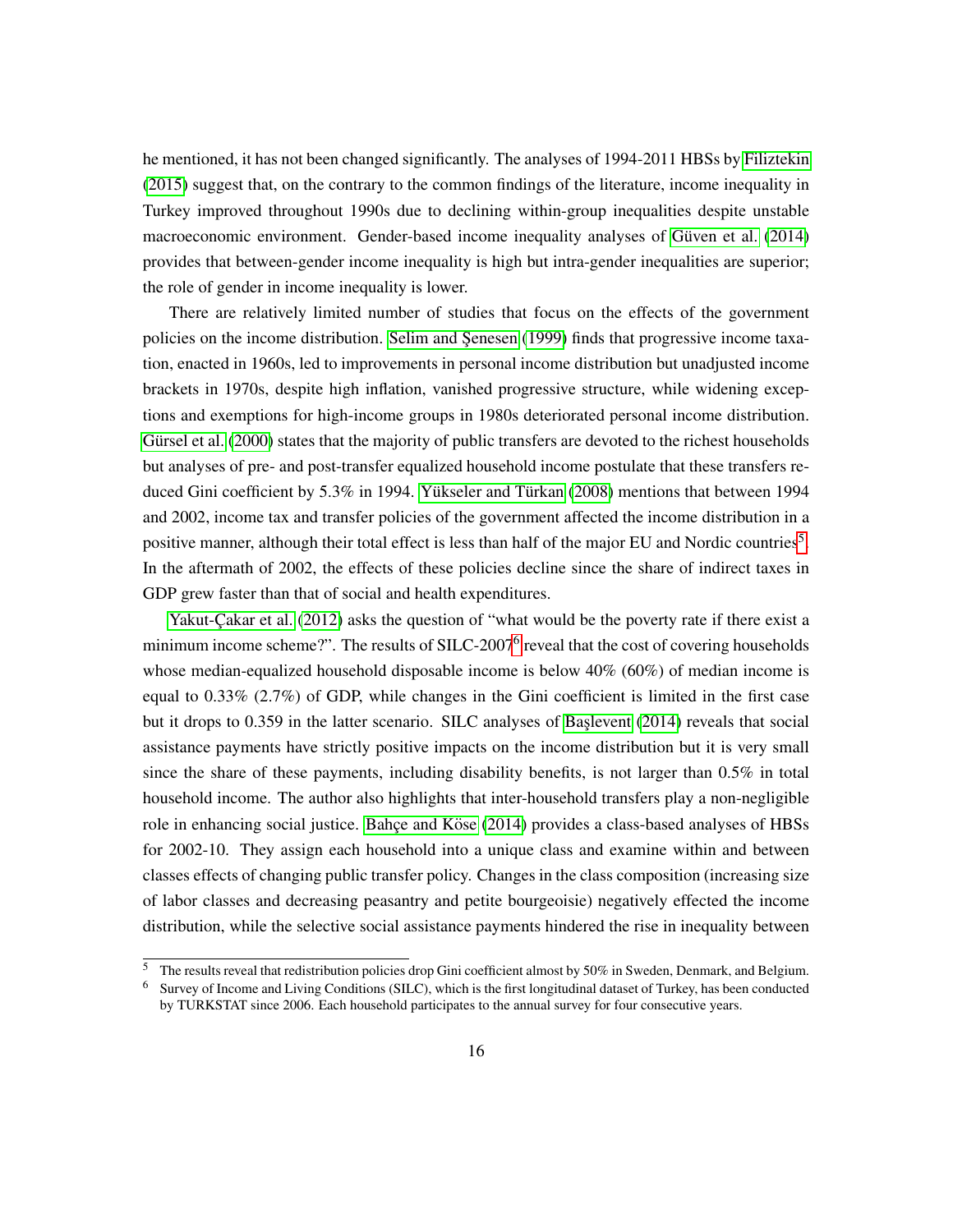classes. More recently, Seker and Dayıoğlu  $(2016)$  analyzes the effects of the global financial crisis by utilizing 2008-10-12 waves of SILC and shows that non-contributory transfers have negligible but enhancing effects on income inequality. Thus, they conclude that in addition to employment preservation affords, the government aimed to avoid decline in household income by increasing transfer payments to relatively poor households.

This study intends to add to the above literature via a dynamic general equilibrium model with heterogeneous households and firms in a small open economy framework. Seven representative household groups are chosen to reflect household characteristics and the labor market heterogeneity is exposed by the types of workers. The set of households is basically divided into two sub-groups via the saving decision. In line with the household sectoral consumption profiles, eleven sectors are represented on the production side. The model also comprises detailed government accounts and the accounts of the social security institution. One of the notable characteristic of the model is the inclusion of internal migration from rural to urban in the presence of endogenous labor supply decision of individuals. The following subsections are devoted to explain the algebraic structure of the model and the calibration process of the required parameters.

#### <span id="page-16-0"></span>3.1 Households

The RHGs of the model economy are capitalists (*CH*), rural resident households (*RH*), skilled formal wage earners (*SF*), unskilled formal wage earners (*USF*), informal wage earners (*IW*), retirees (*RET*), and transfer receivers (*T RF*). The first five groups are chosen to reflect the labor market dynamics in Turkey but the latter two groups are emerged HBS is analyzed.

Each household (9,918 in total) in HBS-2011 is assigned into a unique RHG following a couple of steps by applying several criteria. If there is only one member of household (either head or nonhead if the head is unemployed) with employment record, s/he is chosen to represent the household. If more than one non-head member of household has/have employment record(s), then one of these individuals is selected according to either experience (number of years worked) or the number of months worked in the survey year or age. Once a member from each household is chosen, then households are assigned into RHGs uniquely at household level (area of residence) and individual level (level of education - high school is threshold, working status and having a social security) characteristics of the chosen member of household. However, 745 households can not be assigned into the first five RHGs since their only source of income is either unilateral transfers from the government or they are retirees with negative savings. Therefore, the last two RHGs are defined and the remaining households are assigned into one of them although their share in total population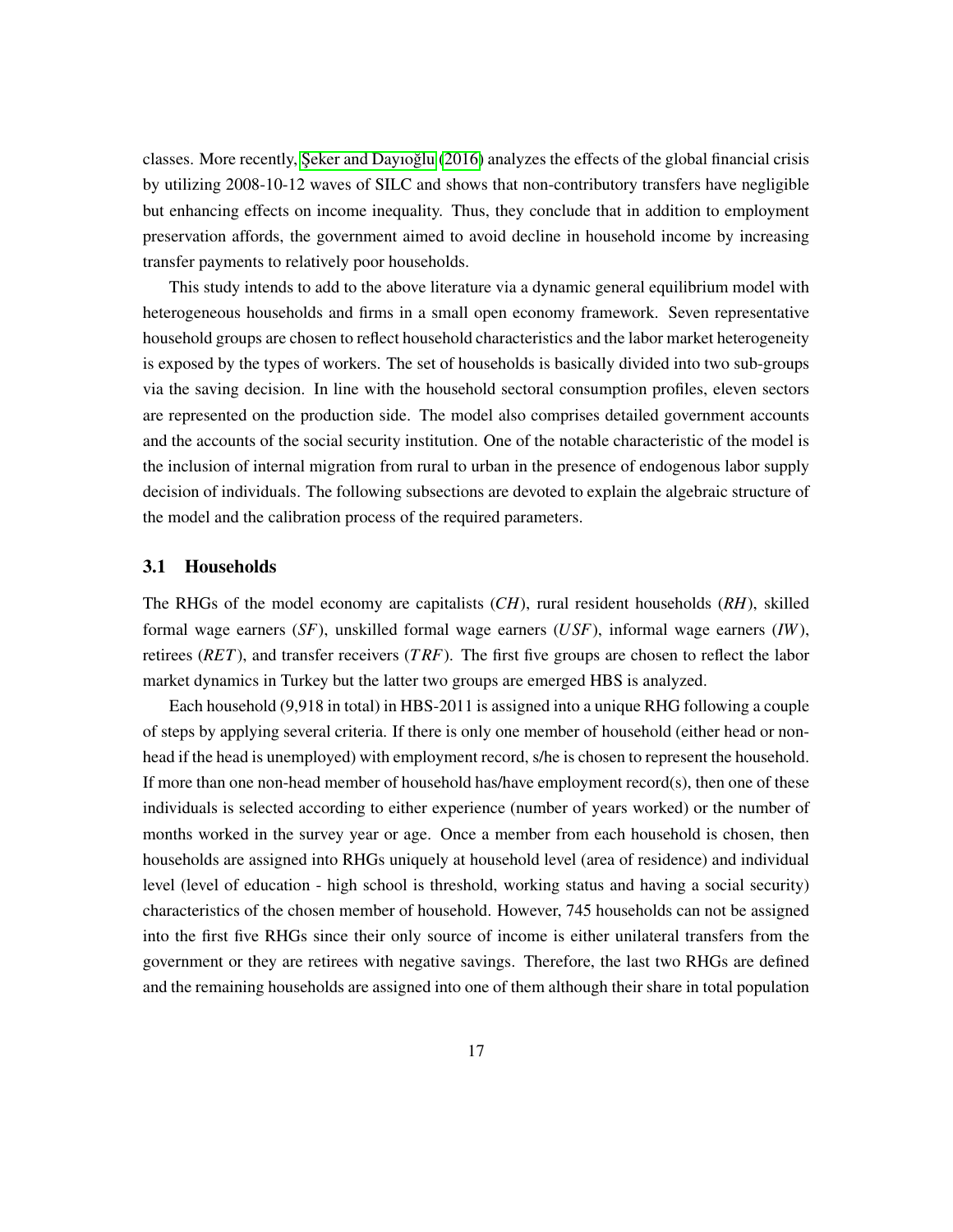and total number of households is minuscule<sup>[7](#page-17-0)</sup>. Once each household is assigned into a RHG, RHG level parameters such as the distribution of population, the shares of different income components in total RHG income, the budget shares of commodities in RHGs' total consumption, etc. are calculated.

Since the original HBS results show that Ricardian households' total share in total private savings is 99.5%, incorporating saving decisions for the remaining RHGs would be irrelevant. Private savings of these non-Ricardian households are added to *SF*'s private savings.

|                                  |                           | <b>NRIC</b><br><b>RIC</b> |       |       |       |            |            |       |
|----------------------------------|---------------------------|---------------------------|-------|-------|-------|------------|------------|-------|
|                                  |                           | <b>CH</b>                 | RH    | SF    | IW    | <b>USF</b> | <b>RET</b> | TRF   |
|                                  | Wage Income               | 1.02                      | 7.85  | 29.69 | 84.14 | 61.46      | 0.00       | 0.00  |
| <b>Panel a:</b> Composition of   | Asset Income              | 89.46                     | 75.75 | 58.37 | 0.00  | 0.00       | 0.00       | 0.00  |
| Household Disposable             | <b>State Transfers</b>    | 1.47                      | 5.43  | 1.90  | 15.86 | 11.37      | 0.00       | 67.49 |
| Income (Vertical)                | <b>SSI</b> Transfers      | 8.05                      | 10.98 | 10.04 | 0.00  | 27.17      | 100.00     | 32.51 |
|                                  | Saving Rate*              | 21.36                     | 18.09 | 13.94 | 0.00  | 0.00       | 0.00       | 0.00  |
| <b>Panel b:</b> Households'      | Wage Income**             | 2.91                      | 17.96 | 25.58 | 21.97 | 31.59      | 0.00       | 0.00  |
| Shares in Income                 | Asset Income              | 53.36                     | 36.15 | 10.49 | 0.00  | 0.00       | 0.00       | 0.00  |
| Sub-items (Horizontal)           | <b>State Transfers</b>    | 12.45                     | 36.77 | 4.85  | 12.26 | 17.30      | 0.00       | 16.37 |
|                                  | <b>SSI</b> Transfers      | 26.56                     | 28.96 | 9.98  | 0.00  | 16.11      | 15.33      | 3.07  |
| <b>Panel c:</b> Households'      | Disposable Income         | 40.86                     | 32.69 | 12.31 | 3.73  | 7.34       | 1.90       | 1.17  |
|                                  | <b>Total Expenditures</b> | 38.41                     | 32.01 | 12.67 | 4.46  | 8.78       | 2.27       | 1.40  |
| Shares in Aggregate<br>Variables | Savings                   | 53.36                     | 36.15 | 10.49 | 0.00  | 0.00       | 0.00       | 0.00  |
|                                  | Population                | 14.52                     | 31.55 | 9.17  | 13.52 | 27.35      | 2.03       | 1.86  |

Table 2: Composition of Household Income

*Source:* Based on the author's calculations from Household Budget Survey-2011 but they are not the original shares. For explanations, please follow the text. *Note: RIC* (*NRIC*) stands for Ricardian (non-Ricardian) households. For definitions of RHGs, please follow the text. *\**: Savings / Disposable Income.

*\*\**: These figures are distribution of net wage income among households. Shares of households in gross wage income are as follows: 3.42; 13.85; 31.87; 2.65; 48.21, respectively.

HBS includes data on weekly hours of work, wage income (cash or in-kind), sector and occupation, etc. but it is not suitable to draw conclusions about the labor market outcomes of individuals since its representative power is valid for the household level analyses. Therefore, to obtain true employment structure, sectoral distribution of employment is obtained from Household Labor Force Survey (HLFS-2011). In HLFS, individual level data is collected and it provides information about supply side of the labor market. In this survey, working individuals are divided into groups which are consistent with constructed RHGs. From HLFS, total labor supply and its distribution among sectors, composite wage rates and sectoral wage rates are calibrated for each RHGs $8$ .

<span id="page-17-0"></span> $\frac{7}{10}$  Since they survive solely by public funds, their welfare and living standards are purely determined by the fiscal policy. Therefore, any change in the framework of the fiscal policy directly affect these households' standards of living and thus the income distribution.

<span id="page-17-1"></span><sup>&</sup>lt;sup>8</sup> However, it should be noted that the adjusted labor market figures do not reflect the informality phenomenon in the Turkish economy because informality and being an unpaid family worker are common in rural areas but in the model economy, households in informal sectors are assumed to live only in the urban areas. Therefore, individuals who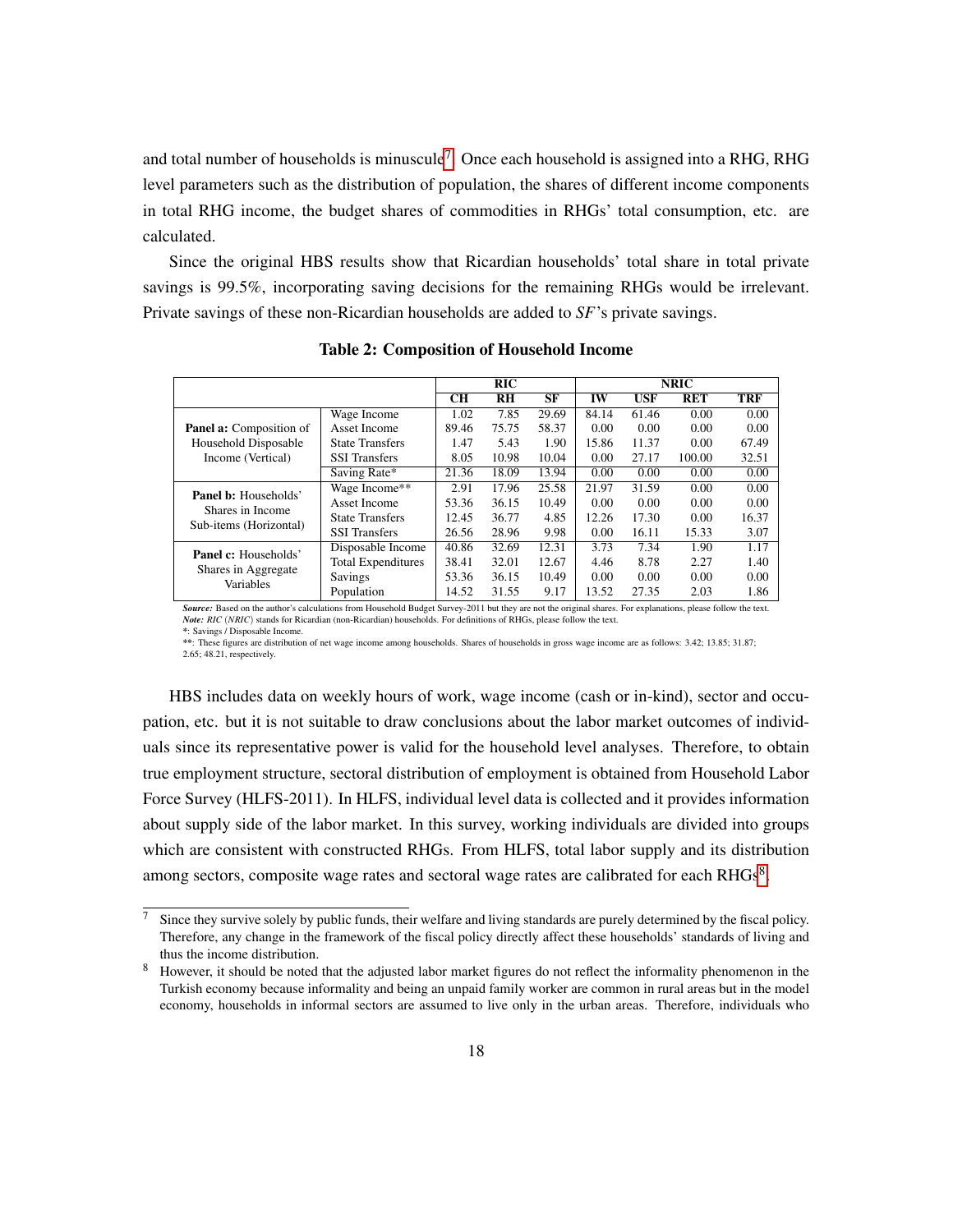The set of households is divided into two subsets; Ricardians (shortly *RIC* thereafter) and non-Ricardians (shortly *NRIC* thereafter) in order to introduce the major heterogeneity among RHGs. Households in the former subset, the first three of RHGs, are Ramsey type individuals who maximize present discounted value of their lifetime utility, which is a multiplicatively separable constant relative risk aversion (CRRA) type, and they have savings. On the contrary, households in the latter subset, the last four of RHGs, have no saving decision and they maximize their intratemporal, Cobb-Douglas type, utility function. The basic reason of dividing the households into two subsets comes from the HBS results in which *NRIC* household either have negative or negligible private savings<sup>[9](#page-18-0)</sup>.

Each representative household's problem is solved in two stages. In the first stage, households choose per capita composite consumption  $(tc_t^{hh})$  and per capita composite labor supply  $(ls_t^{hh})$ . This stage is different for *RIC* than for *NRIC* households, obviously. The solution of the problem for households in the first subset has dynamic features while it is static for the latter subset. The utility function of *RIC* households is chosen as a constant relative risk aversion (CRRA) type. The utility function of a typical *RIC* household is constructed as follows:

$$
\max_{t c_t^{RIC}, t s_t^{RIC}} \sum_{t=1}^{\infty} \left( \frac{1}{1+\rho} \right)^t \frac{\left[ t c_t^{RIC} \left( 1 - t s_t^{RIC} \right)^{\mu^{RIC}} \right]^{(1-\theta^{RIC})}}{1-\theta^{RIC}}
$$
(1)

where  $\mu$  shows the intensity of households' preferences for leisure. Another basic feature of the utility function is that it comes in a multiplicatively separable form which has two outcomes. Firstly, it introduces the labor/leisure choice into the consumption Euler and makes these two decisions directly related in an intertemporal manner. Secondly, the intratemporal substitution between consumption and leisure is no longer a function of IES. In per capita terms, linear budget constraint of *RIC* households is provided in equation [\(2\)](#page-19-0). They get wage income and pay wage tax to the government (at rate *wagtRIC*) and social security premium to the SSI (at rate *sspRIC*); get net-of-tax dividend income from the enterprises, receive unilateral transfers form the government,  $gtr_t^{RIC}$ , and from the SSI<sup>[10](#page-18-1)</sup>,  $str<sub>t</sub><sup>RIC</sup>$ . They allocate their disposable income between consumption and saving:

<span id="page-18-0"></span>work informally but live in the rural areas are included in the group of *RH* to keep total rural employment constant.

 $9$  Galí et al. [\(2004\)](#page-54-12) states that if the weight of non-Ricardian households is high, their increasing consumption would offset declining consumption of Ricardian households and thus prevent fall in aggregate demand and allow to economy to sustain output growth.

<span id="page-18-1"></span> $10$  The transfers form the SSI may be in the form of pension and/or in the form of health benefits. Since these transfers are at household level, any member of the household can be a receiver of these transfers.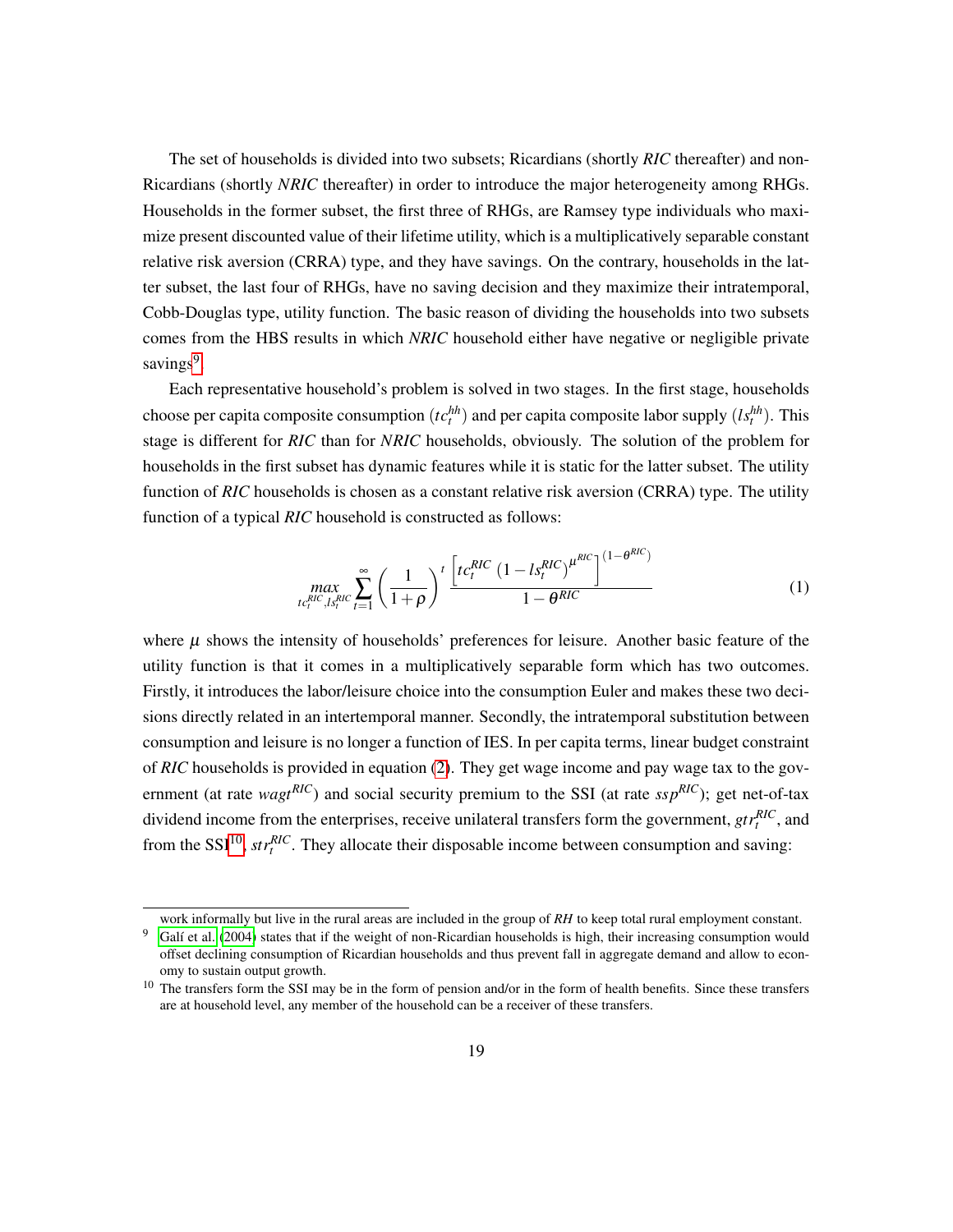<span id="page-19-0"></span>
$$
PTC_t^{RIC}tc_t^{RIC} + s_t^{RIC} \leq w_t^{RIC}ls_t^{RIC} (1 - wagt^{RIC} - ssp^{RIC}) +
$$
  
 
$$
\frac{DISDIV_t}{POP_t^{RIC}} + gt_r^{RIC} + str_t^{RIC}
$$
 (2)

where *PTCRIC t* is the price of composite consumption, *cincshareRIC* is the share of household *hh* in total distributed dividends, *DISDIV<sup>t</sup>* , of enterprises. The first order conditions for this maximization problem are the well-known consumption Euler which shows the relation between two consecutive periods' composite consumption of the household and the intratemporal choice between per capita composite labor supply and composite consumption.

In the first stage problem of the representative *NRIC* household, intratemporal utility, which is assumed to be of Cobb-Douglas type, is maximized:

$$
\max_{tc_t^{NRIC}, l_s^{NRIC}} \left( tc_t^{NRIC} \right)^{util} \left( 1 - ls_t^{NRIC} \right)^{1-util} \qquad s.t
$$

$$
PTC_t^{NRIC}tc_t^{NRIC} \leq w_t^{NRIC}ls_t^{NRIC} (1 - wagt^{NRIC} - ssp^{NRIC}) + gtr_t^{NRIC} + str_t^{NRIC}
$$
 (4)

The budget constraint is also linear and simpler than that of the *RIC* household but it is also different for each household type within the group of *NRIC*. The group of *USF* receives all types of incomes except asset/capital income and pays wage income tax and social security premium from gross wage income. The group of *IW* gets wage income and unilateral transfers from the government but has no tax and social security premium obligations. The group *RET* gets only retirement pension from the SSI. Lastly, the group *T RF* gets only unilateral transfers from the government. The FOC of this maximization problem shows the intratemporal substitution between per capita composite consumption and composite labor supply.

The second stage of the problem has two sub-stages. Firstly, all households disaggregate their composite consumption into commodities via Linear Expenditure System (LES) in which households pay the bill of subsistence level of consumption in the first place and then use budget, i.e. discretionary expenditure, to determine the level of consumption by commodities. [Boeters and](#page-53-11) [Savard](#page-53-11) [\(2011\)](#page-53-11) states that minimum consumption expenditures *must* be covered in any case but if informality is a common phenomenon with the absence of well-organized social security system, utilizing LES becomes particularly important. The system implicitly assumes that each household has different perception which is consistent with the characteristics and the overall standard of living of the group (Decaluwé, Patry, et al., 1999, 34) but existence of subsistence consumption restricts saving capacity of households since they have to cover the bill of it [\(Steger, 2000,](#page-57-8) 344).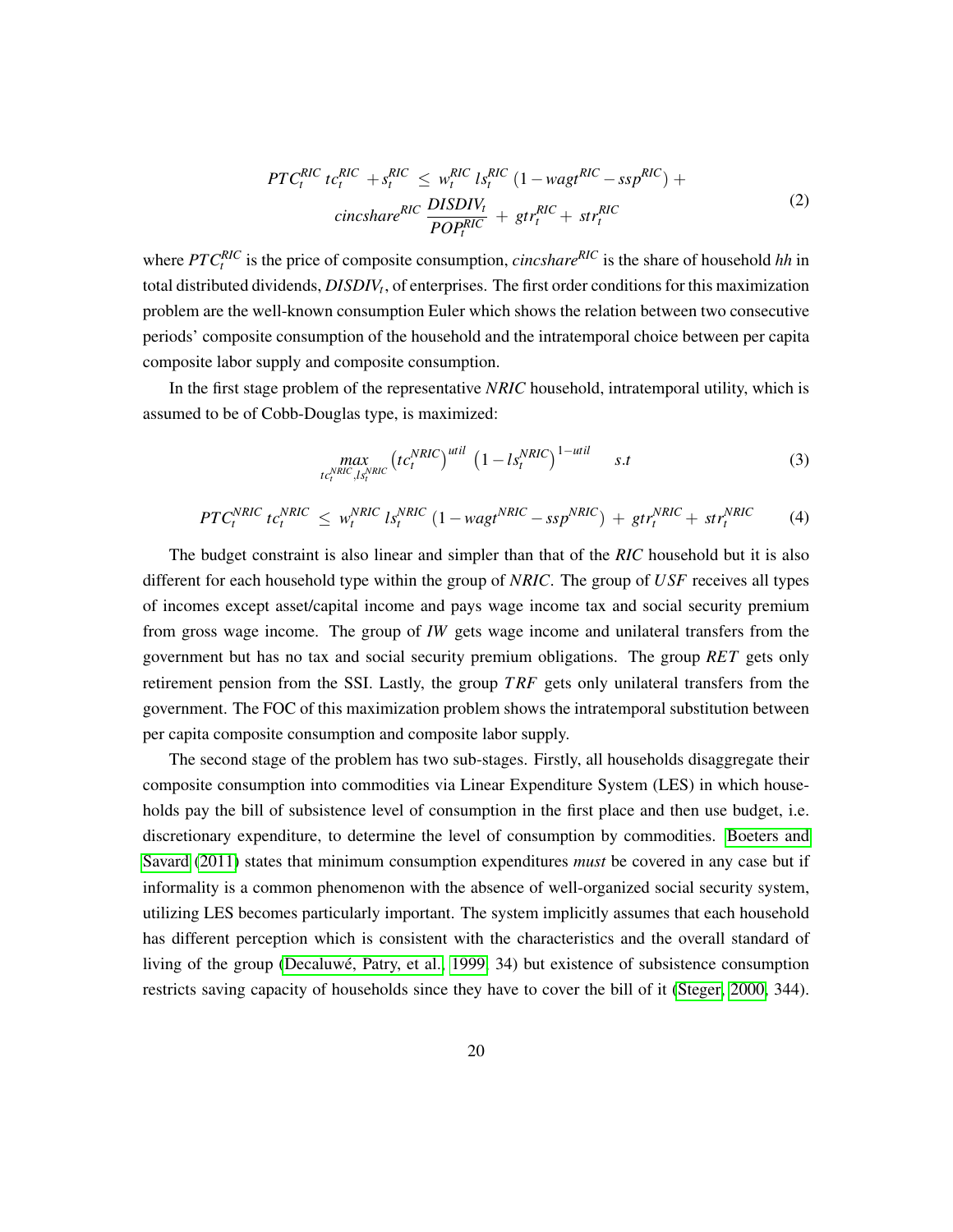The subsistence consumption is an exogenous parameter and is calibrated<sup>[11](#page-20-1)</sup> accordingly, income elasticity of consumption for each good *s* for each household type *hh*. These elasticities, for each household and for each commodity, are calibrated by using percentage changes in consumption expenditures of each household by each commodity and percentage changes in total household disposable income for each household. To this end, HBS-2002 is used and the same routine of household assignment is also applied to this wave. In this stage, households are assumed to maximize their intra-period utility, which is assumed to be a Cobb-Douglas form, to choose the optimal level of consumption.

In the second sub-stage, households except *RET* and *T RF* allocate their composite labor supply among different sectors. Here, since it is assumed that each sector is an imperfect substitute for one another, each household choose sectoral labor supplies by maximizing total wage income. Since there are five types of workers and eleven sectors, this labor market modeling could lead to have 55 labor market strata. However, public sector can hire neither self-employed / employer nor informal worker. Moreover, labor demand of the public sector in rural areas is set to be equal to zero due to the fact that the majority of public servants who serves in the rural areas are either skilled or unskilled who are appointed by the government. Thus, there are 52 strata.

#### <span id="page-20-0"></span>3.2 Firms

The production side of the model economy consists of 11 representative firms that corresponds to 11 different sectors which are assumed to produce only one product by using intermediate goods, capital and labor. The labor input is a composite of different types of households who supply his labor force. The production side shows heterogeneity w.r.t investment decision. A firm is considered to be either a "dividend maximizer" or a "non-dividend maximizer". The latter subset consists of mining, coal and petroleum (*MCP*), household non-durable goods (*HNDG*), household durable goods (*HDG*), and construction (*CON*) which are the main investor sectors in Turkey. On the other hand, agriculture (*AGR*), food, beverage and tobacco (*FBT*), textile (*T EX*), shelter (house & related activities) (*SHE*), transportation (*T RP*), and other services (rest of the economy) (*OSER*) comprise the former subset. In addition, there is public services (*PSER*) sector who does not have an investment decision and operates at fixed level of capital stock.

Conventionally, firm's problem is assumed to be a static in the sense that it maximizes the current period's value added. In this structure, total investment is distributed among firms according to profit rate differentials. If investment decision and thus the firm's problem is not constructed in

<span id="page-20-1"></span> $11$  The details of calibration process is available upon request.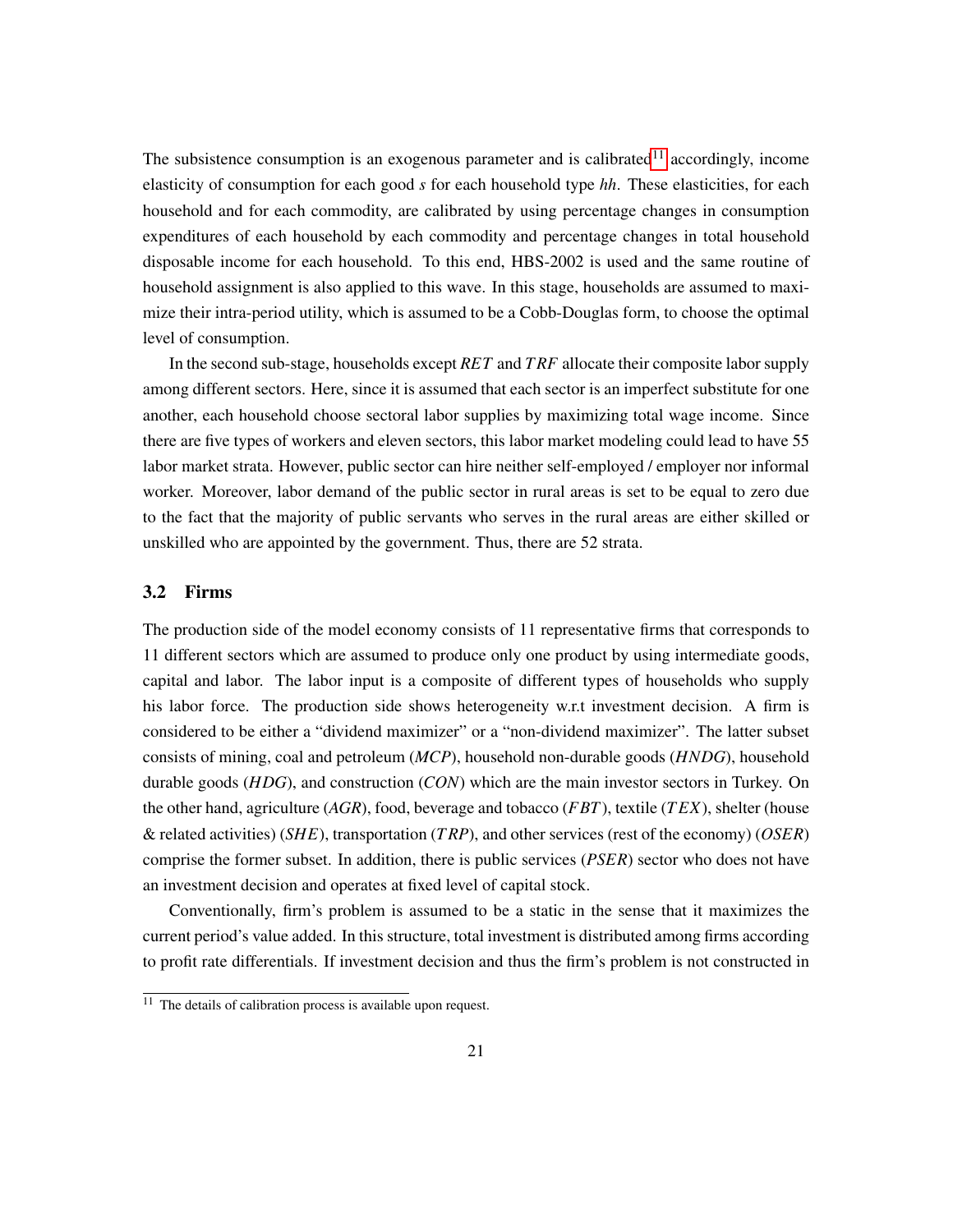an intertemporal manner, dynamics of the model entirely rely on the consumption smoothing of households. However, non-static behavior of firms allows the model not only to make investments endogenous but also to introduce sectoral differences into firms' investment decisions.

A *DM* firm maximizes the value of the firm that is equal to the present discounted value of its dividends by choosing investment, *IDM*,*<sup>t</sup>* , capital stock, *KDM*,*<sup>t</sup>* , and composite labor, *CLDDM*,*<sup>t</sup>* . In this problem, the Lagrange multiplier is Tobin's q, i.e. the marginal value of capital. Sectoral dividend is equal to the net-of-corporate tax sectoral profit minus the cost of new investment equipments and adjustment cost which is an increasing and convex function of investment; for a given level of sectoral capital stock, the cost of installing new capital equipments will be greater.

$$
\max_{I_{DM,t}, K_{DM,t}, CLD_{DM,t}} V_{DM,t} = \sum_{t=1}^{\infty} \left(\frac{1}{1+r_t}\right)^t DIV_{DM,t} \quad s.t
$$
 (5)

$$
K_{DM,t+1} = (1 - \delta_{DM}) K_{DM,t} + I_{DM,t}
$$
 (6)

<span id="page-21-0"></span>
$$
DIV_{DM,t} = (1 - \text{corptax}) \, WK_{DM,t} \, K_{DM,t} - \text{INV}_{DM,t} \tag{7}
$$

$$
INV_{DM,t} = PI_t I_{DM,t} + PVA_{DM,t} ADJ_{DM,t}
$$
\n
$$
(8)
$$

<span id="page-21-1"></span>
$$
ADJ_{DM,t} = \phi_{DM} \frac{I_{DM,t}^2}{K_{DM,t}} \tag{9}
$$

Sectoral dividend, [\(7\)](#page-21-0), is equal to net-of-corporate tax sectoral profit minus total value of sectoral investment expenditures which has two parts; the cost of new investment equipments and adjustment cost. Adjustment cost, [\(9\)](#page-21-1), is an increasing and convex function of investment; for a given level of sectoral capital stock, the cost of installing new capital equipments will be greater. Adjustment cost is measured by the price of the value added, *PVADM*,*<sup>t</sup>* (net-of-production tax producer price), because it is assumed that installation of new capital requires the resources of firm which leads to interruption of production process and thus losses of output. Sectoral profit is equal to deduction of total labor cost, including social security contribution paid by firm, from the sectoral value added. Firms in the subset of *NDM*, however, maximize the value of current period's value added. Each of such firm's investment is a fixed share of current period's GDP and its capital stock evolves according to the following capital accumulation rule<sup>[12](#page-21-2)</sup>.

Each firm, either *DM* or *NDM*, disaggregates its sectoral composite labor demand into each type of labor. In this set up, sectoral composite labor is assumed to be a constant elasticity of substitution (CES) aggregate of each type of labor by minimizing total labor cost. It is assumed

<span id="page-21-2"></span><sup>&</sup>lt;sup>12</sup> Firms in *NDM* sectors are not subject to calibration process for sectoral depreciation rates which are chosen arbitrarily.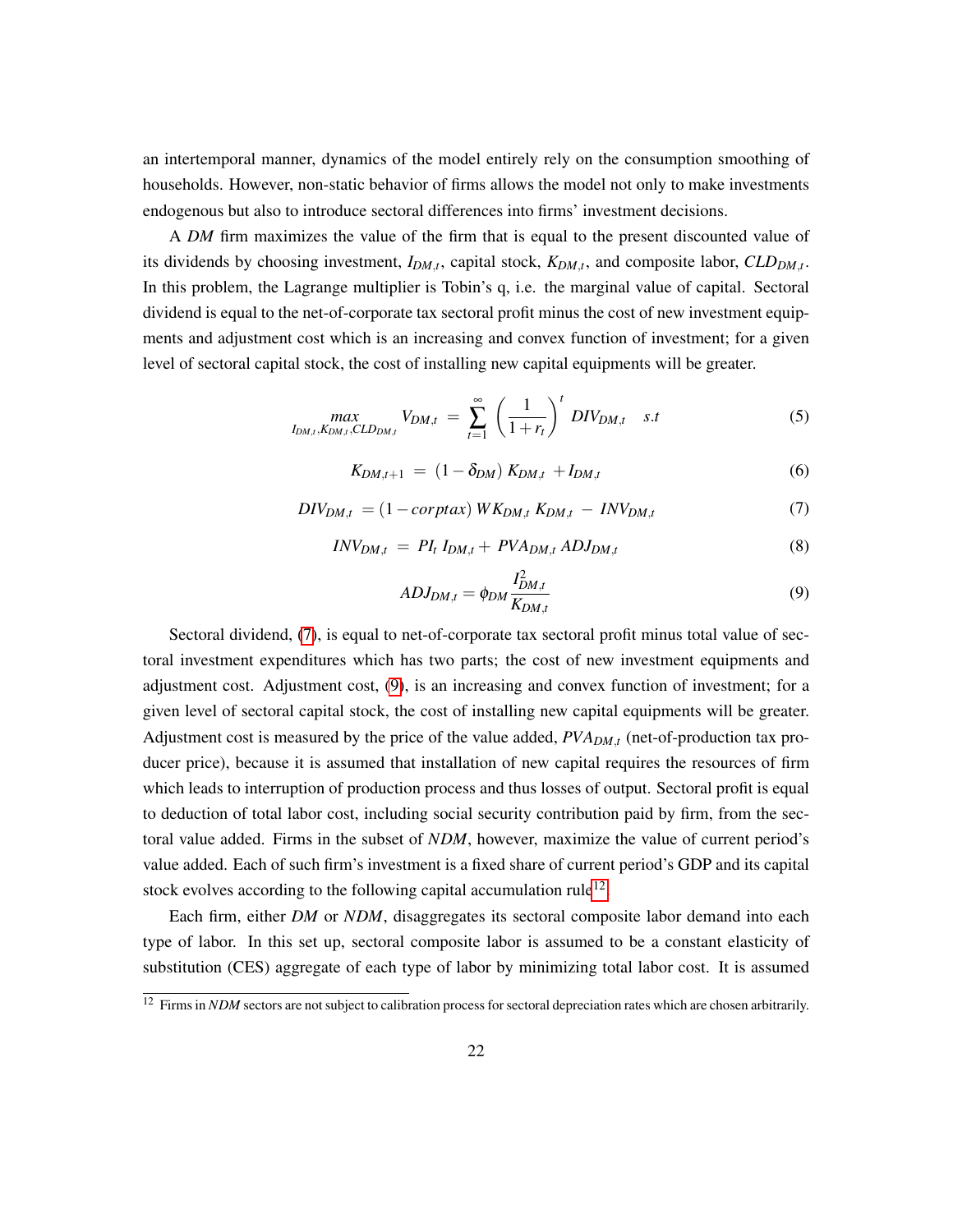that each firm has Leontief type production function, which means that intermediate goods and the real value added are complements. The level of sectoral real value added is equal to predetermined fraction of firm's gross production level. By definition, public services have no inter-sectoral relation with the rest of the economy, i.e. its products can't be used as intermediate inputs or it can't demand any intermediate input.

TURKSTAT announces total investment expenditures and changes in inventories, including the statistical discrepancy, as a part of the national accounts. On the other hand, the distribution of total investment expenditures among sectors, i.e. "investment by destination", by major sectors and in distinction between private sector and public sector is announced by the Ministry of Development. Since these sectors are not sufficient to obtain investment by destination figures for each sector in the model economy, another survey conducted by TURKSTAT, namely Annual Industry and Service Statistics is utilized. The survey contains data on the fixed capital investment statistics at 2-digit level by NACE Rev.1 (2003-2008) and by NACE Rev.2 (from 2009 and onward) classifications. Each sector in the survey is assigned to unique activity used in the model economy and then sectoral shares in the total investment expenditures are calculated.

|                                    | <b>Investment Decision</b> |                    | Foreign Trade |        |
|------------------------------------|----------------------------|--------------------|---------------|--------|
| Sector                             | Dividend Maximization      | Fixed Share of GDP | Export        | Import |
| Agriculture (AGR)                  |                            |                    |               |        |
| Mining, Coal, and Petroleum (MCP)  |                            |                    |               |        |
| Food, Beverage, and Tobacco (FBT)  |                            |                    |               |        |
| Textile (TEX)                      |                            |                    |               |        |
| Household Non-Durable Goods (HNDG) |                            |                    |               |        |
| Household Durable Goods (HDG)      |                            |                    |               |        |
| Shelter and Related (SHE)          |                            |                    |               |        |
| Construction (CON)                 |                            |                    |               |        |
| Transportation (TRP)               |                            |                    |               |        |
| Public Services (PSER)             |                            |                    |               |        |
| Other Services (OSER)              |                            |                    |               |        |

Table 3: Firm Heterogeneity

To conduct the calibration process of sectoral parameters and forming a Social Accounting Matrix (SAM), inter-sectoral flows and magnitudes about supplies and demands of commodities are obtained by using the input-output table of 2002, which is the latest version. From this table, 59 sectors which are classified by NACE Rev.1 at 2-digit level are aggregated. This aggregation is performed to obtain a production side that is consistent with the composition of household consumption compiled from the HBS. Then, this aggregated I/O table is updated by assuming that the shares of activities in total value added and the shares of intermediate inputs in total production are constant. This means that sectoral composition of total value added and more importantly the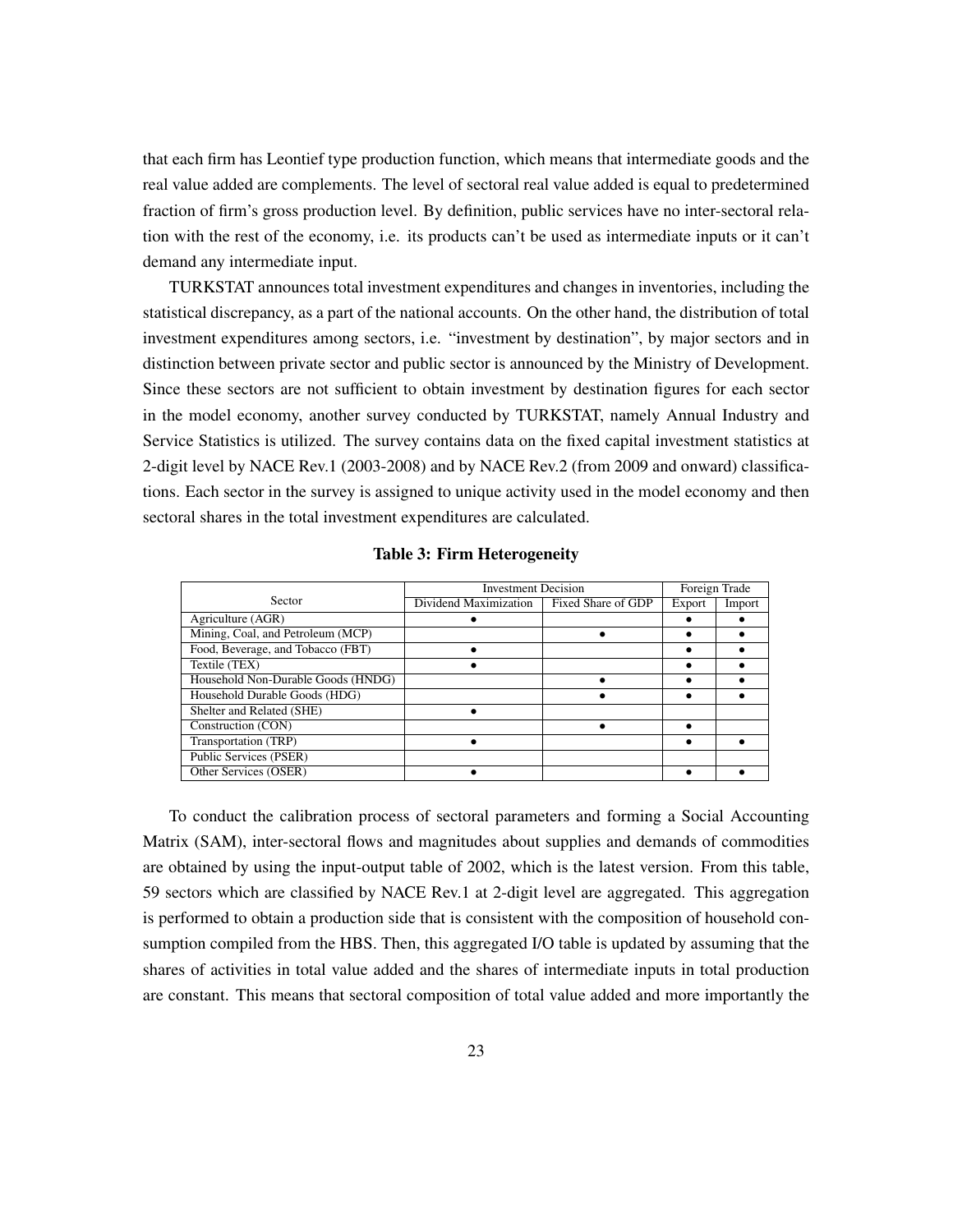production technologies have not been changed.

#### <span id="page-23-0"></span>3.3 Government and Social Security Institution

The SSI collects social security premium from employees from their gross wage income and social security contribution from activities from the gross wage cost and makes payments to households in terms of retiree pensions or health benefits which, as a sum, is considered to be a fixed fraction of current period's GDP. This total amount is distributed across households via fixed shares. The difference between income stream and expenditures of the institution, deficit if negative, is covered by transfers from the government. Intertemporal budget constraint of the government looks like

$$
GOVREV_t + GFDS_{t+1} = GFDS_t + GOVEXP_t + GFINT_t \qquad (10)
$$

The government collects wage tax from households from their gross wage income, production tax from activities from total value of production, value added tax from domestic trade and tariffs from imports, and corporate tax income from enterprises from sectoral profits.

$$
GOVREV_t = \sum_{s} (TARIFS_{s,t} + VATREV_{s,t} + PRODTAXS_{s,t}) + \sum_{hh} wtax_t^{hh} POP_t^{hh} + CORPTAXS_t
$$
\n
$$
(11)
$$

The government devotes fixed fractions of GDP to consumption and unilateral transfer payments to households, makes transfer payments to enterprises which is assumed to be constant, and covers the SSI deficits. Total government consumption is allocated among commodities according to predetermined budget shares and transfers payments to households are distributed among households by fixed shares.

$$
GOVEXPt = GOVCONt + GTRENTt + GTRHHt + SSBEFt
$$
 (12)

Government transfers to enterprises figure is almost equal to sum of transfers/lending to enterprises and interest payments on the domestic debt stock. After the crisis in 2001, in line with the stand-by agreement with the International Monetary Fund (IMF), the government focused on the primary balance, i.e. government expenditures expect interest payments over outstanding (domestic and foreign) debt stock, to reduce public indebtedness and its negative consequences on domestic interest rate and inflation. In addition to this stabilization program, the global economy faced enormous increases in the global financial liquidity from 2003 until 2007-8. After the global financial crisis,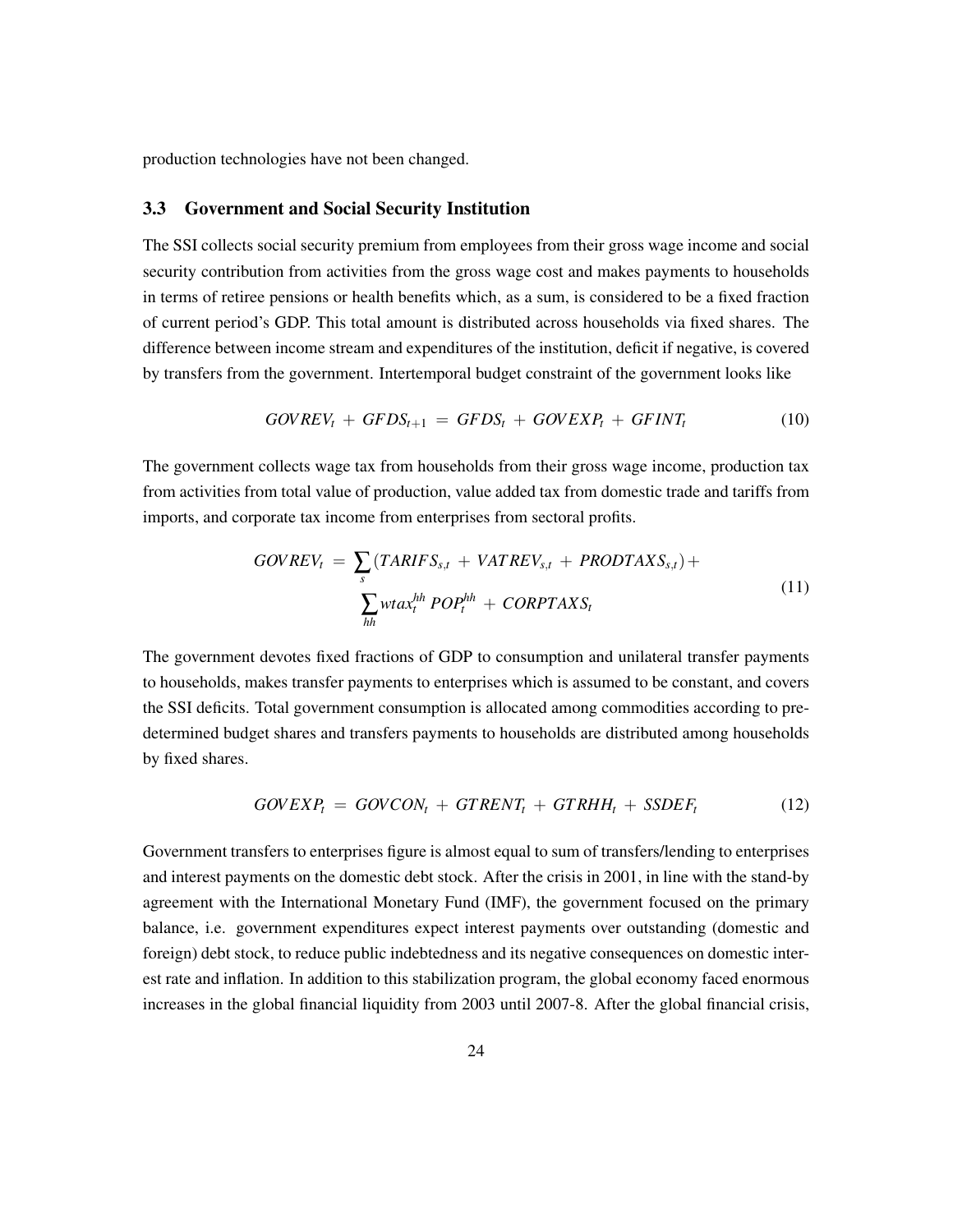the major central banks started to apply the strategy of quantity easing to stimulate the economic growth and employment. Increasing foreign exchange inflows caused to appreciation in Turkish Lira, which resulted in increased imports and lowered domestic interest rate, and, in turn, expanded private consumption expenditures. In addition to increased tax collections of the government from domestic and international trade, aggressive privatization strategy led to increases in revenues and primary balance objectives were reached. Thus, in this period, borrowing from the international markets, by the help of lower international interest rates, allowed the government to control the domestic debt stock. On the other hand, due to records of the Undersecretary of Treasury, interest payments over domestic foreign debt stock is almost stable. Therefore, the value of government transfers to enterprises is assumed to be fixed.

In the model economy, the government can borrow from abroad as much as needed at world interest rate. If government savings increase in the period  $t$ , debt stock of the the period  $t + 1$  is lower than that of the period *t*. Most studies in the literature assume zero government savings which lead non-growing debt stock in the steady state. However, in this model economy, the foreign debt stock and thus interest payments of the government grow, since government savings on the SAM is negative, in turn, increases the foreign saving necessity of the economy.

#### <span id="page-24-0"></span>3.4 Internal Migration

For the Turkish economy, internal migration from rural areas to urban areas or from less developed provinces to developed provinces is a phenomenon. According to the results of Bülbül and Köse [\(2010\)](#page-53-12), the Northeast Anatolia, the Southeast Anatolia, and the Blacksea regions are consistently emigrants regions while Istanbul, the Mediterranean region, the Marmara region, and the East Anatolia region are stable immigrant-receiving regions. [TGYONA](#page-57-9) [\(2006\)](#page-57-9), which is the most comprehensive study on internal migration in Turkey, states that the major reasons of migration are marriage, education, job change, appointment, family issues, etc.

Migration flows change not only the demographic structure but also wage rates, total private savings, total private consumption and its distribution among commodities, etc. Therefore, this demographic transformation affects the income distribution even if there is no other change in the internal and external circumstances. Since it is a phenomenon in Turkey, the model economy described above is extended to incorporate migration. In this study, [Cole and Sanders](#page-54-13) [\(1985\)](#page-54-13) approach is used with some different features due to indigenous characteristics of the model economy describe above<sup>[13](#page-24-1)</sup>.

<span id="page-24-1"></span> $13$  In the migration literature that uses CGE approach, such as [Calvo](#page-53-13) [\(1975\)](#page-53-13); [Fields](#page-54-14) [\(2005\)](#page-54-14); Genc Ileri [\(2015\)](#page-55-8), per capita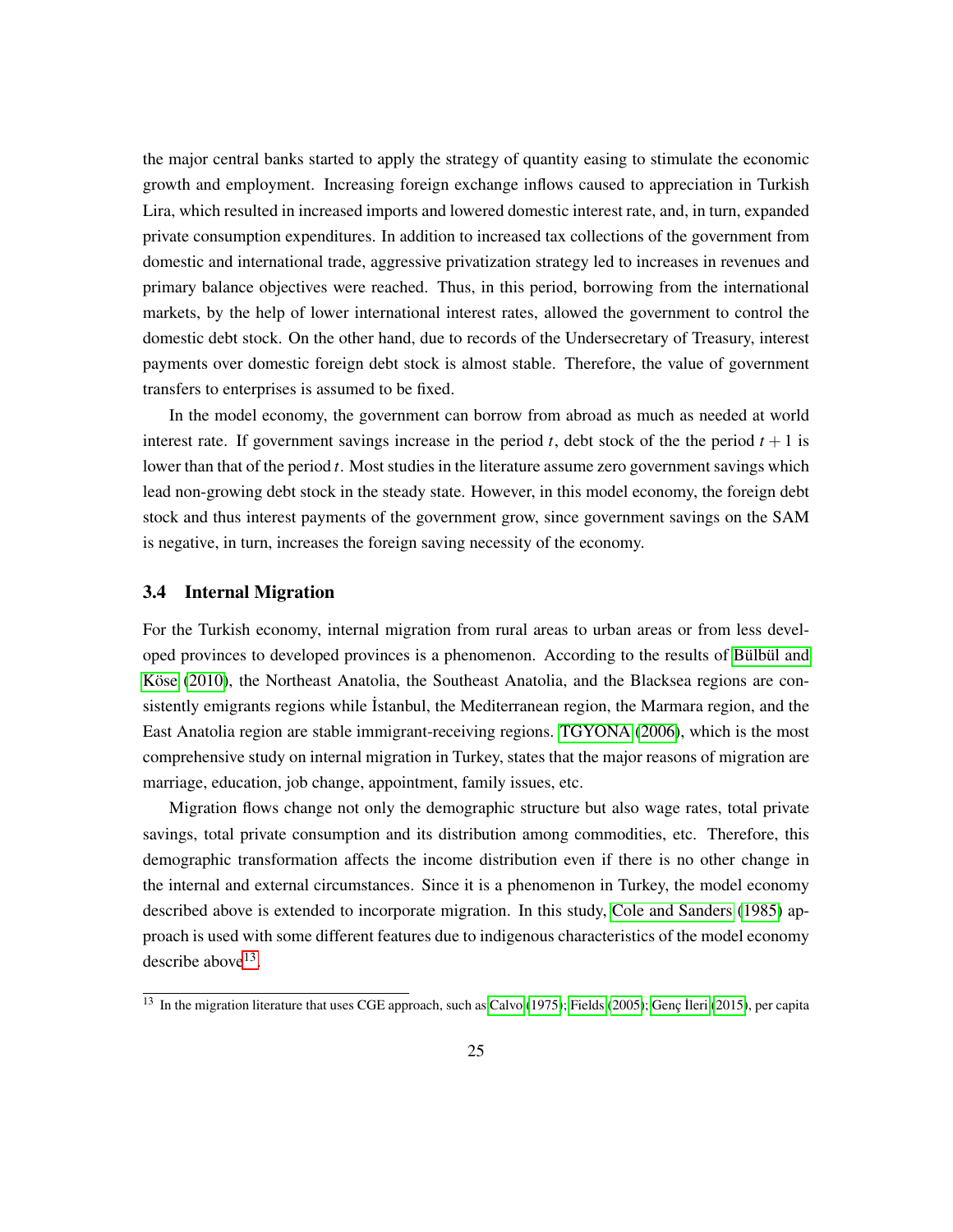Existence of labor-leisure choice not only affects migration function that determines the number of immigrants but also convergence of migration to its steady state level. As migration occurs, labor supply (wage rate) in urban areas will be higher (lower) which invokes individuals to increase their labor supply to compensate the decline in their wage income. On the contrary, migration leads to decrease (increase) in labor supply (wage rate) in rural areas which, in turn, leads to decrease in labor supply. Endogeneity of labor supply dumps the convergence between urban "expected" wage and rural wage and thus migration declines slowly.

Another indigenous characteristic of the migration modeling is the absence of involuntary unemployment in urban areas. [Hoopengardner](#page-55-9) [\(1974\)](#page-55-9) defines the original Harris-Todaro framework as a *stable dynamic disequilibrium* in which the employment rate will remain constant. The author's strategy, which is also utilized in this study, is solving all wages endogenously which allows the wage rates in the urban labor markets to adjust freely to aspire the migration inflows.

It is assumed that an immigrant works either as a unskilled formal wage earner, i.e. *USF*, with probability  $\alpha$  or as a informal wage earner, i.e. *IW*, with probability  $(1-\alpha)$ . The migration function looks like

<span id="page-25-1"></span>
$$
MIG_t = \left[\frac{\alpha \; r n w_t^{USE} + (1 - \alpha) \; r n w_t^{IW} - r n w_t^{RH}}{r n w_t^{RH}}\right]^{migres} L S U P_{t-1}^{RH}
$$
(13)

$$
rnw_t^{hh} = \frac{w_t^{hh} (1 - wagt^{hh} - ssp^{hh})}{PTC_t^{hh}}
$$
\n
$$
(14)
$$

*where rnw<sup>hh</sup>* is real net wage of household *hh*, *migres* is migration elasticity parameter, and *LSUP<sup>RH</sup>*<sub>t−1</sub> is the remaining total labor supply in rural areas. Real net wage, *rnwhh t* , is calculated by dividing wage tax and social security premium net of composite per capita wage rate by household-specific price of composite consumption. It is evident that, migration declines as net wage differential and labor supply in rural area shrink. Migration function is chosen in a nonlinear form in order to achieve smooth pattern for migration $14$ .

labor supply is assumed to be perfectly inelastic, i.e. there is no labor-leisure decision. Genc lleri [\(2015\)](#page-55-8) explains the reasoning by referring the results of [Heckman et al.](#page-55-10) [\(1998\)](#page-55-10); "intertemporal elasticity of labor supply is too low". For the Turkish economy, a recent study of [Unveren and Sunal](#page-57-10) [\(2015\)](#page-57-10) finds that this elasticity varies between 0.27 and 1.39, due to the choice of instrumental variable used in GMM estimations. Since the authors constructs a CGE model for single household - multiple sectors, their results can not be generalized for the Turkish economy. Therefore this study, to our best knowledge, will be the first attempt to analyze the migration phenomenon in the existence of labor-leisure choice.

<span id="page-25-0"></span><sup>&</sup>lt;sup>14</sup> By choosing a linear form of migration function, the algorithm also achieves an optimal solution but the volatility in some variables, especially sectoral ones, is relatively bigger.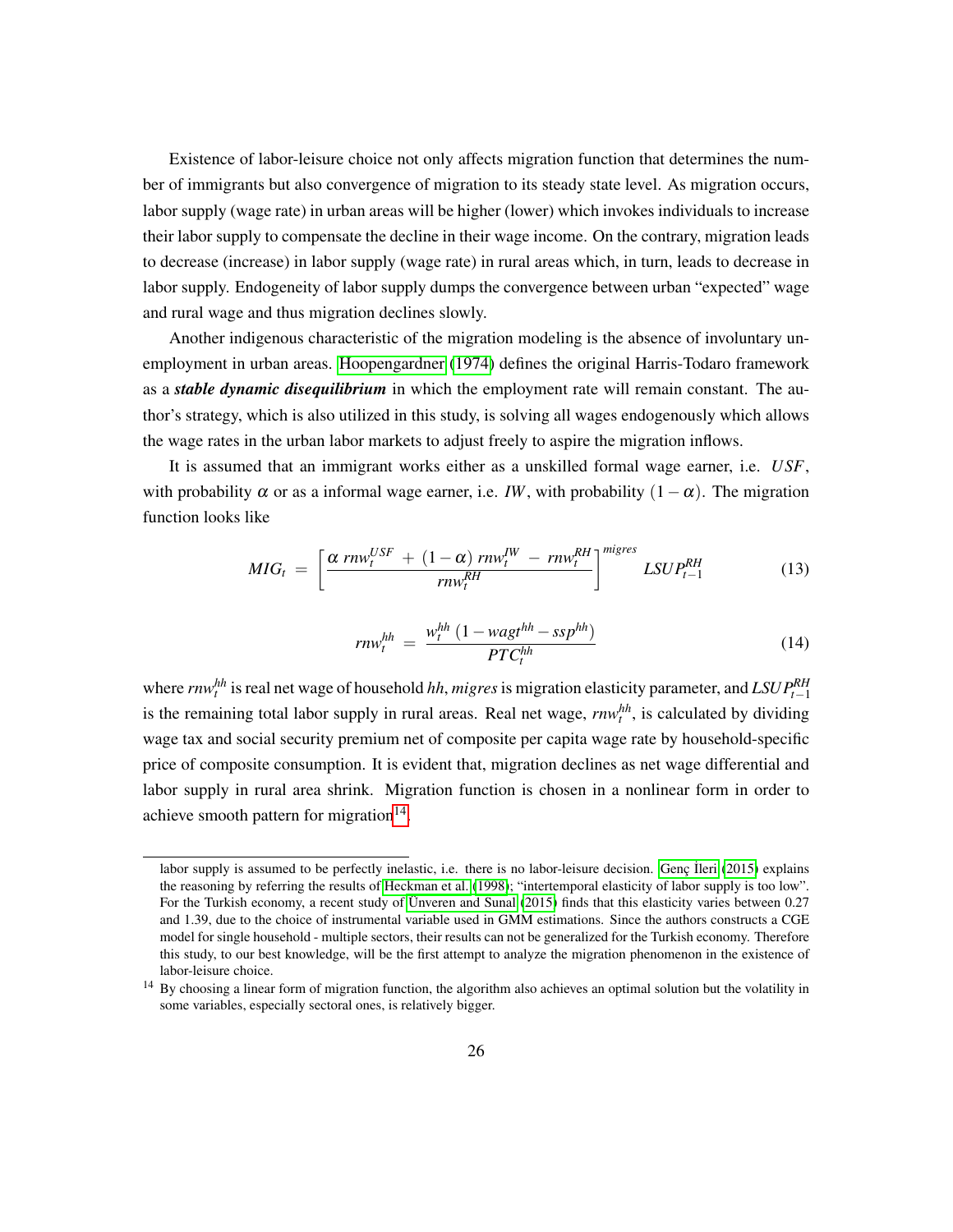TURKSTAT provides migration in and out figures for each province for each year in the aftermath of 2007. From these figures, provinces are classified as either less developed or developed. The former (latter) group is called as rural (urban) and migration figures are aggregated based on this classification. Accordingly, the net average migration figure is calculated as 140.181 for the period of 2007-2014 and 63.991 for the year of 2011. However, to obtain gradual decrease in migration figures along the base-path, the initial level of migration is chosen as 99.186 which is coherent with the real net wage differential and total labor supply in rural areas. Once wage income and price of composite consumption are initialized, real net wage differential is calculated and by using migration value and total labor supply in rural areas, the value of parameter *migres* is calibrated by using equation [\(13\)](#page-25-1). For an immigrant, the probability of being unskilled formal (informal) wage earner is arbitrarily set to 30% (70%).

#### <span id="page-26-0"></span>3.5 Equilibrium and the Steady State

At the steady state, since the level of sectoral capital stock is constant,  $K_{s,t} = K_{s,t+1} = K_s^{ss}$ , capital accumulation function implies that each sectors' investment is just sufficient to cover sectoral depreciation;

$$
I_s^{ss} = \delta_s K_s^{ss} \tag{15}
$$

At the steady state, a sector's dividend is equal to the risk-free asset's yield. This means that each sectors' dividend is equal to the value of the firm times interest rate;

$$
DIV_s^{ss} = r^{ss} V_s^{ss} = r^{ss} q_s^{ss} K_s^{ss}
$$
 (16)

The third and the last terminal condition is about the government foreign debt stock. When the steady state is reached, the foreign debt stock of the government has to remain constant, i.e.  $GFDS<sub>T+1</sub> = GFDS<sub>T</sub>$  where *T* is the end of horizon. From the intertemporal budget constraint of the government at the end of the horizon,

$$
GFDS_{T+1} = GFDS_T - GSAV_T \tag{17}
$$

it is evident that the government's savings has to be equal to zero, i.e.  $GSAV_T = 0$ . In other words, total value of expenditures and interest payments over the foreign debt stock have to be equal to total revenues.

$$
GOVREV_T = GOVEXP_T + GFINT_T \tag{18}
$$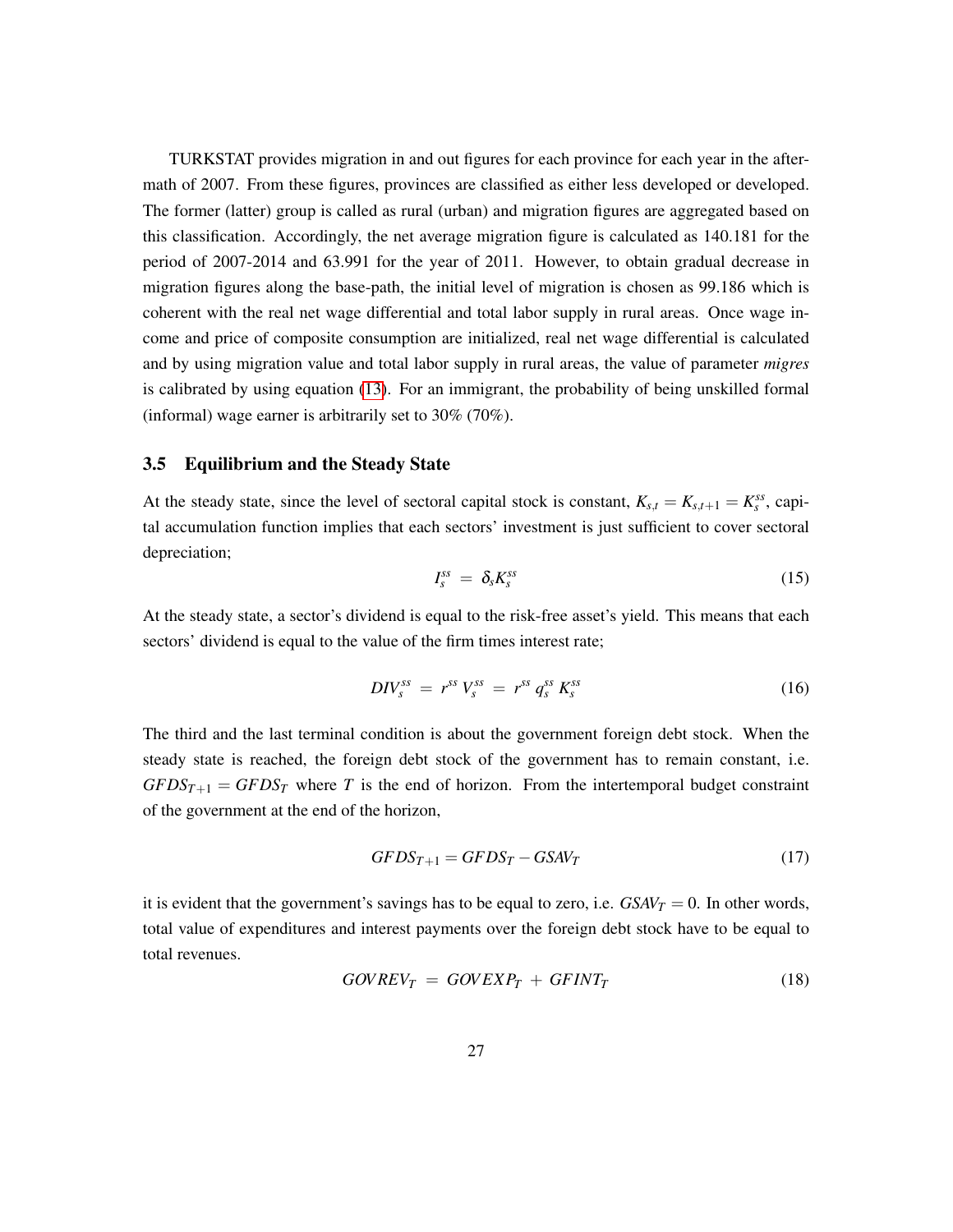Since terminal conditions are equivalent to steady state conditions, the third condition can be written as  $GSAV_{ss} = 0$ .

#### <span id="page-27-0"></span>3.6 Solution Strategy

In order to explain the model dynamics, definitions of three different paths should be provided:

- base-run steady state is a path on which all variables except the following four are exactly equal to their values shown in the SAM. On the contrary, negative government savings causes increasing government foreign debt stock and thus interest payments over the outstanding debt stock. Since the government finances her increasing debt stock via foreign borrowing, foreign savings also grows. Notice that this situation is independent of migration flows.
- base-path defines the path of the variables that includes migration flows. Migration inflows is the major source of the demographic change and it represents the dynamics in the Turkish economy. Along the base-path, there is no any policy change. In other words, it shows the "business-as-usual" case.
- experiment path is a path which shows the effects of change in the values of one (or more) parameter / exogenous variable on the overall economic environment in the presence of migration. In other words, it describes the answer of "what if" question.

Unconventionally, i.e. in a model without any growth component, the base-path of the model economy described above does not follow a constant path; it rather follows a dynamic path due to the way of incorporation of migration flows with endogenous labor / leisure decision. As mentioned before, migration changes only total labor supplies of migration-related households but wage rates in each labor market stratum. As populations change in the migration-related households, their per capita transfer receipts also change. Wage income and transfer receipts affect disposable income and thus composite consumption, composite labor supply, and savings. Therefore, initialization of the variables requires to solve the entire model itself<sup>[15](#page-27-1)</sup>. Therefore, the base-path of the model economy is designed as migration is part of the economic dynamics, although the calibration and the initialization processes have been completed *as if* the migration flow is equal to zero.

<span id="page-27-1"></span><sup>&</sup>lt;sup>15</sup> By assuming a constant migration rate and perfectly inelastic labor supply or utilizing wage elasticity of labor supply to calculate labor supply responses w.r.t changes in wage rates in each labor market stratum, model initialization would be done. However, in the former case, labor supply does not respond to wage changes while the latter implies constant relationship between labor supply and wage rate. This hinders the analyses in which one of the major concern is to analyze the relation between the government transfers and labor supply decision of the recipients.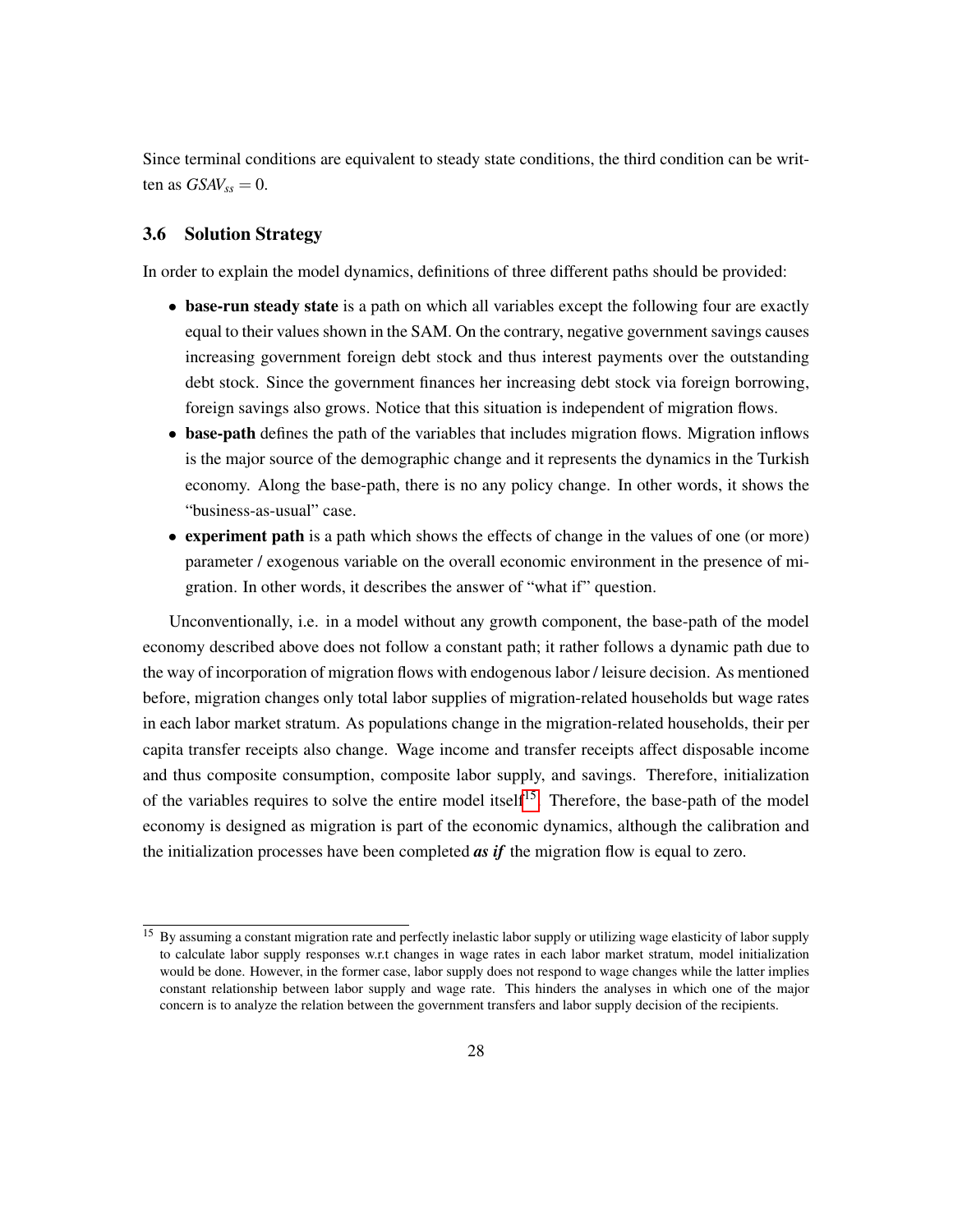### <span id="page-28-0"></span>4 Policy Analyses

The first question asked in this study is "what if the government devotes a larger portion of gross domestic product to unilateral transfer programs?" Turkey is criticized for the fact that the share of social assistance expenditures in gross domestic product is very low among OECD member countries. In 2012, the OECD average of this ratio was 21.5% while it was 12.3% in Turkey. Despite the small share in total household income, Baslevent  $(2014)$  states that these expenditures have positive impacts on the size distribution of income. The aim of such an experiment is to postulate the effects of changing budgetary figures of welfare transfers without altering the policy framework. Currently, welfare transfers constitute unilateral unconditional cash and in-kind payments for which there is no officially announced time limit, i.e. transfers are paid as long as individual/household can prove her/its necessity.

The second question is related to the effectiveness of government incentive policies that aim to reduce the cost of production via tax exemptions, free land allotments for factory construction and to reduce the cost of labor via full exemption for the first five years of establishment etc. The choices of government in structuring the incentive policy framework may have important effects on the income distribution. For example, the current employment incentives aim to increase total formal employment but do not consider the composition of employment. Thus, the second question of the study is "what if the government reduces/subsidizes sectoral social security contribution rate according to the sector's share in total unskilled formal wage earner employment?"<sup>[16](#page-28-2)</sup>.

#### <span id="page-28-1"></span>4.1 Model Dynamics: The Base Path (BP)

Along the base-path, economic dynamics are solely driven by migration flows. An immigrant becomes an *USF* with probability 0.3 or an *IW* with probability 0.7<sup>[17](#page-28-3)</sup>. In this subsection, unless otherwise stated, the base-path *level* of each variable is depicted while percentage deviations are calculated relative to the base-run steady state.

Due to migration, per worker composite wage rate of *RH* (*USF* and *IW*) increases (decreases) as total labor supply(ies) decreases (increase). Therefore, the real net wage differential (deviation of expected real net wage rate in the urban area from rural real net wage rate, Figure [2-](#page-29-0)right axis) declines from 0.45 to 0.31 (30.7%) and the level of migration declines from 99,186 to 11,170 at the end of the horizon.

<span id="page-28-2"></span><sup>&</sup>lt;sup>16</sup> In the following subsections, the base-path and two experiment paths are described in detail. For the sake of spacesaving, sectoral results are not mentioned. An interested reader can see [Yakut](#page-57-11) [\(2016\)](#page-57-11).

<span id="page-28-3"></span> $17$  As a sensitivity analysis, the value of the probability is set to 40% but the major variables show negligible responses.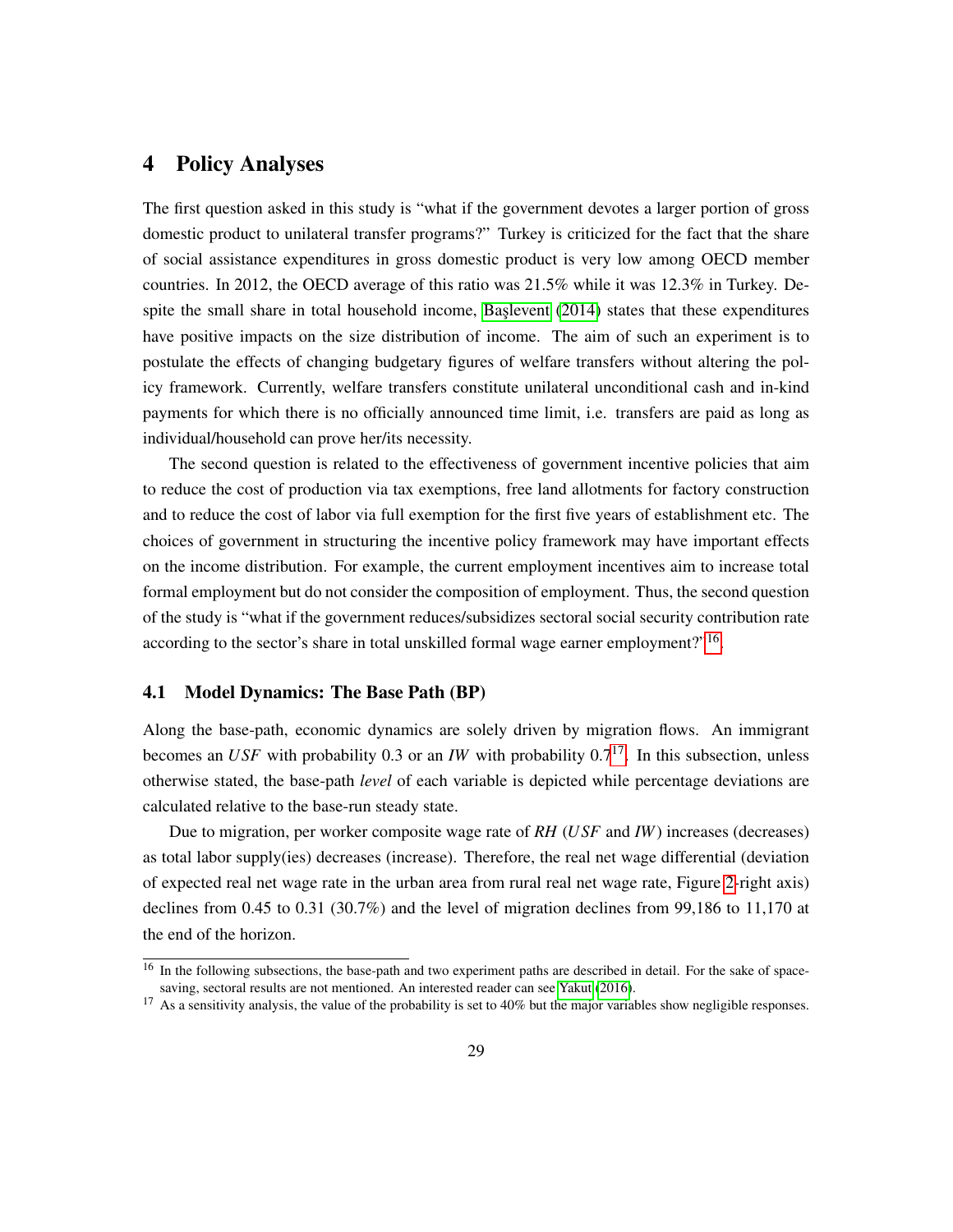

<span id="page-29-0"></span>Figure 2: Migration (BP) Since each type of labor is imperfect substitute for one another, substitution effects cause to lower wage rates of *SF* and *CH*. Decreasing wage rates in all labor market strata, excluding *RH*, lower the cost of labor for the majority of the sectors in which the shares of *USF* and / or *IW* in sectoral composite labor input are high. Decreasing labor cost increases the labor demand which in turn invokes increases in production and the

value added. As output increases, both export supply and supply to the domestic market increase and thus prices of domestically produced commodities go down. As a result, GDP decreases from 1,297.7 billion TL to 1,276.9 billion TL (1.6%), Figure [\(3a\)](#page-30-0). Decreasing domestic prices causes and increase (decrease) in the export (import) demand at the constant world prices, which leads to an increase in the trade balance, i.e. net exports. The figures on SAM shows that imports exceeded exports in 2011 and the net export was -112.5 billion TL. In the first period of the BP, it drops to -114.5 billion TL and then, as price adjustments occur, it shrinks to -91.4 billion TL (18.8%).

As labor supply of *RH* who pays social security premium decline and the majority of immigrants become *IW* who does not pay social security premium. Thus, total social security premium collection of the SSI declines by 3.4%. Moreover, decreasing wage rates induce composite labor demand of firms but social security contribution collection of the SSI declines by 0.94%. Since the total amount of the SSI transfers to households is fixed fraction of GDP, it also shrinks. As a result, the deficit of SSI immediately shrinks by 1.7% and then, as labor markets and production adjustments take place, it slightly increases by 0.04%, at the end of the horizon.

Decreasing prices lower profits of firms and thus corporate tax payment of the enterprises account decreases (1.57%). For the constant level of government transfers to enterprises, total distributed dividends, Figure [\(3b\)](#page-30-0), also decline from 756 million TL to 745.6 million TL (1.44%).

As informality increases, not only the SSI's premium income but also the government's wage tax collections shrink (3.37%). Due to declining imports, total tariff revenues (2.77%) and total value added tax collections (2.01%) also decline. As a result, total government revenues, Figure [\(3c\)](#page-30-0), decrease from 326.9 million TL to 319.7 million TL (2.2%). On the expenditure side, transfers to households (a fraction of GDP) and government consumption expenditures decline. As a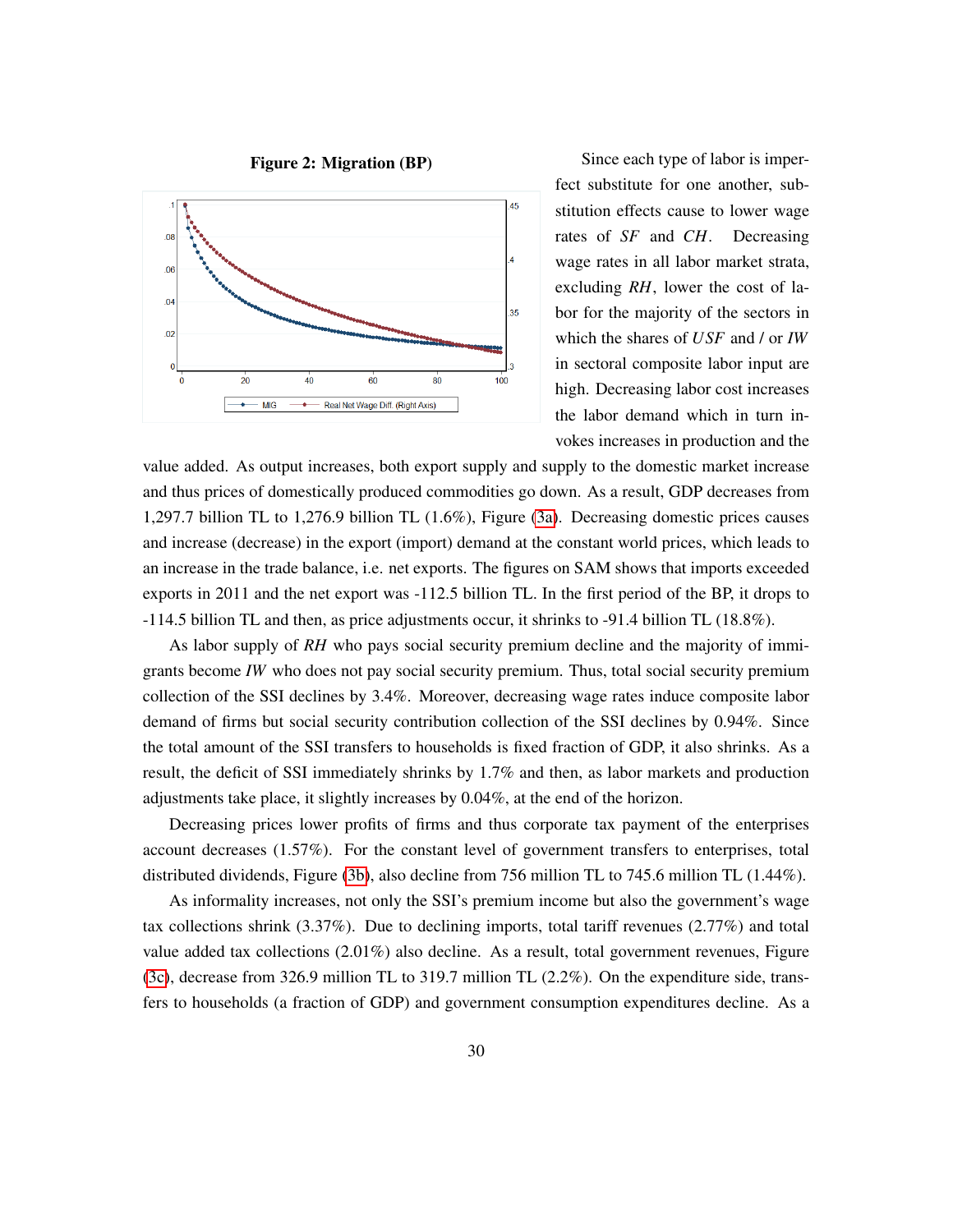<span id="page-30-0"></span>

Figure 3: Macroeconomic Environment (BP)

result, the primary balance deteriorates which causes an increase in the foreign debt stock. Interest payments over the outstanding debt stock also increase and government savings decline. At the end of the horizon, increase in the foreign debt stock and the government savings, Figure [\(3d\)](#page-30-0), are equal to  $24.05\%$ <sup>[18](#page-30-1)</sup>. Since increasing foreign debt stock is financed by foreign savings, change in the foreign savings is equal to 23.9%. Notice that, change in the foreign savings is also affected by net exports to ensure the equilibrium in the rest of the world account, i.e. foreign exchange in and out flows.

One of the major consequences of migration inflows is increasing informality in the labor market. According to the base-run steady state values, *IW* constitutes 13.2% of total employment while it follows an increasing path along the base-path and reach to  $15.7\%^{19}$  $15.7\%^{19}$  $15.7\%^{19}$ . Total labor supply

<span id="page-30-1"></span> $\frac{18}{18}$  Notice that, in the base-run steady state, i.e. on the SAM, government has negative savings, by 2.5 billion TL. Thus, even there exist no demographic change via migration, the foreign debt stock increases. Therefore, rather than their levels, percentage changes in the foreign debt stock and savings of the government are depicted.

<span id="page-30-2"></span><sup>&</sup>lt;sup>19</sup> It should be noted that working as an unpaid family worker without a social security coverage is a common phenomenon in rural areas of Turkey but since all informal workers are assumed to live in urban areas, the informality in this study is almost one third of the real data of 2011.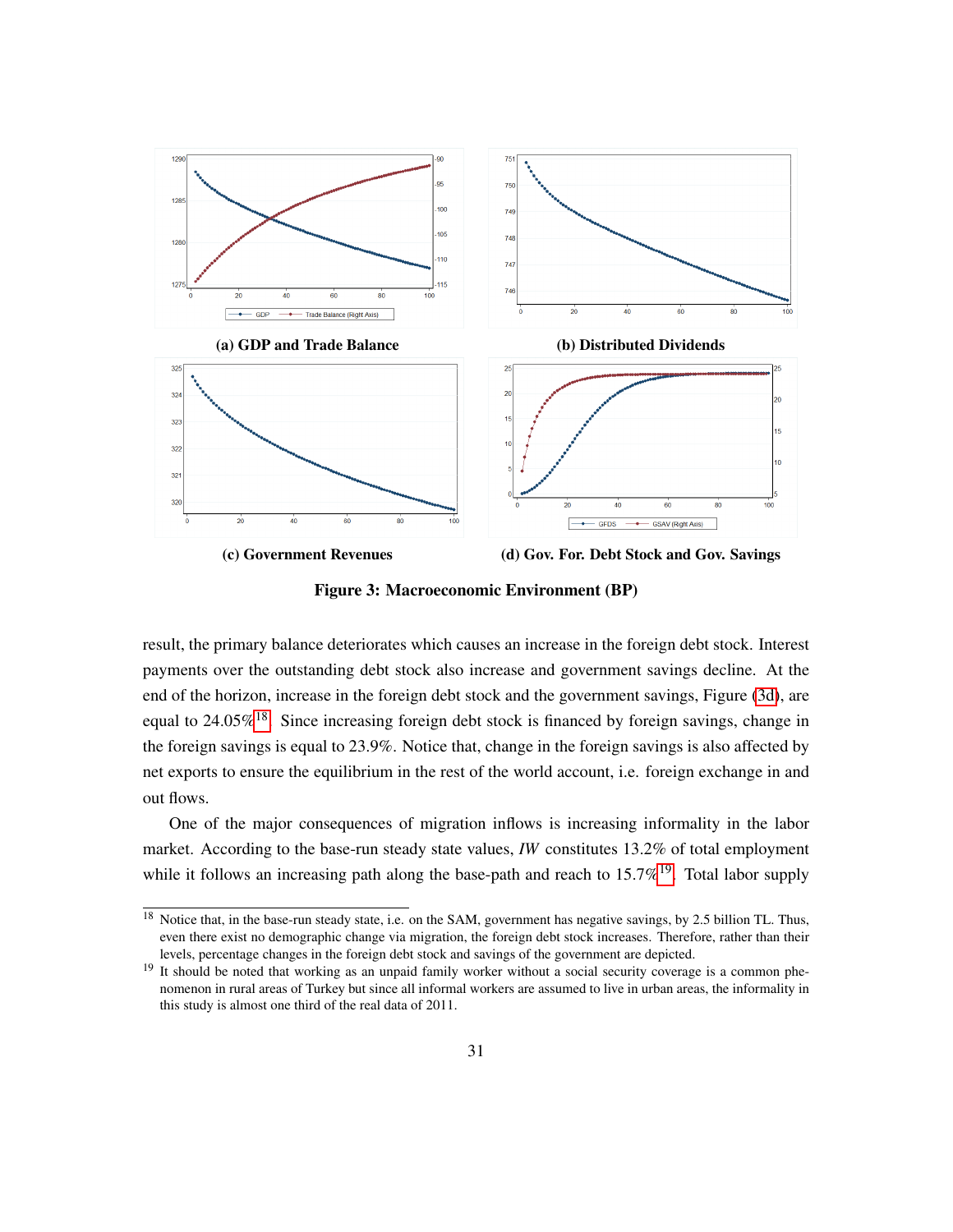<span id="page-31-1"></span>

Figure 4: Total Labor Supply (BP)

is equal to sum of per capita sectoral labor supply times population. Thus, for migration-related households, changes in total labor supply include both migration and changing per capita sectoral labor supply effects. In addition, since there is no involuntary unemployment, these figures are also equal to total employment of RHGs. According to the results, along the base path, total labor supply of *CH* and *SF*, Figure [\(4a\)](#page-31-1)-left axis, decrease by 2.76% and 5.6%, respectively. Total labor supply of *RH* shrinks from 8.6 million to 7.54 million (12.3%), Figure [\(4a\)](#page-31-1)-right axis. As migration occurs, total labor supply of *RH* declines and thus wage rate goes up which, in turn, invokes increases in per capita sectoral labor supplies.

Total labor supply of non-Ricardian households increase due to both migration and changing labor supply behavior. Along the base-path, since 30% of immigrants become *USF*, total labor supply increases from 6.37 million to 6.56 million (3.04%) while change in population is equal to 4.17%. For *IW*, on the other hand, total labor supply (population) increases from 3.17 million to 3.69 million (16.35%) (9.78 millions to 11.71 million, 19.7%). The overall effect is 2.46% increase in total employment within the economy.

#### <span id="page-31-0"></span>4.2 Increasing Transfers (EXP-1)

The effects of increasing unilateral transfers of the government to households are considered as a first experiment which is labeled as *EXP-1*. To conduct such an analysis, transfers to GDP ratio is increased by 20%. Unless otherwise stated, the  $%$  deviation of each variable relative to its base-path level is depicted.

At the end of the horizon, total value of government transfers to households increases by 20.08% due to increasing GDP by 0.066%, Figure [\(6a\)](#page-33-0)-left axis. Moreover, increasing GDP also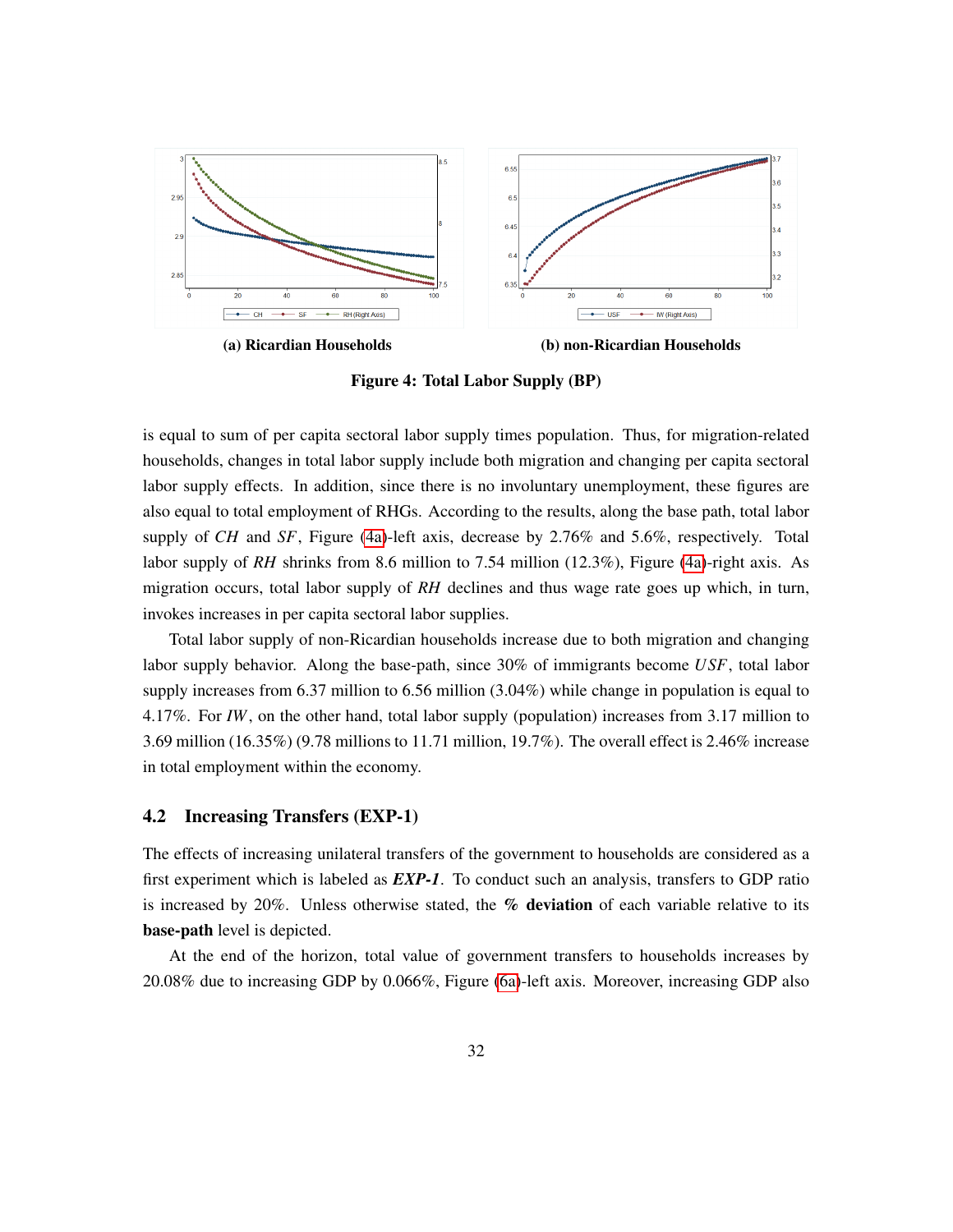affects the SSI transfers to households positively. Overall, each RHG's disposable income rises. Since *USF* and *IW* decrease their per capita composite labor supplies, wage rates of these two households and expected wage in urban areas increase. Net wage differentials between urban and rural widens by 1.9% immediately and thus migration is invoked, Figure [\(5\)](#page-32-0).

<span id="page-32-0"></span>

#### *Macroeconomic Environment*

As wage rates of migrationrelated urban resident households increase, due to imperfect substitution among different labor types, wage rates in all labor market strata increase. Thus, sectoral composite labor demands and productions shrink. Since outputs decrease, export supplies and supplies to domestic market decline and domestic prices go up. For fixed world prices, increasing domestic prices lead to substitution of

domestically produced goods with imported goods, which increases the total bill of imports. Since decreasing exports also lead to decrease in income from exports, trade balance worsens relative to the base-path by almost 5.9%, Figure [\(6a\)](#page-33-0)-right axis.

As migration inflows increase relative to the BP, informality also increases and there is further decline in wage income tax collection of the government (0.1%) and in social security premium income of the SSI (0.11%). Decreasing composite labor demands also lower social security contribution receipts of the SSI (0.2%). As GDP increases, total SSI transfers to households increase and as a result, deficits of the institution increase by 1.98% along the EXP-1, Figure [\(6c\)](#page-33-0)-right axis.

For the majority of the sectors, the effects of decreasing sectoral outputs are compensated by increasing prices and thus total sectoral profits increase which also induce corporate tax collections of the government by 0.14%. For the fixed level of government transfers to enterprises, total amount of distributed dividends increases by 0.13%, Figure [\(6b\)](#page-33-0).

As sectoral outputs decline, total value of tax collections from production activities decreases by 0.05%. On the other hand, increasing imports lead to increasing tariff revenues (0.38%) and increasing domestic trade activities increases value added tax collections (0.11%). By considering decreasing (increasing) wage income taxes (corporate taxes), total revenues of the government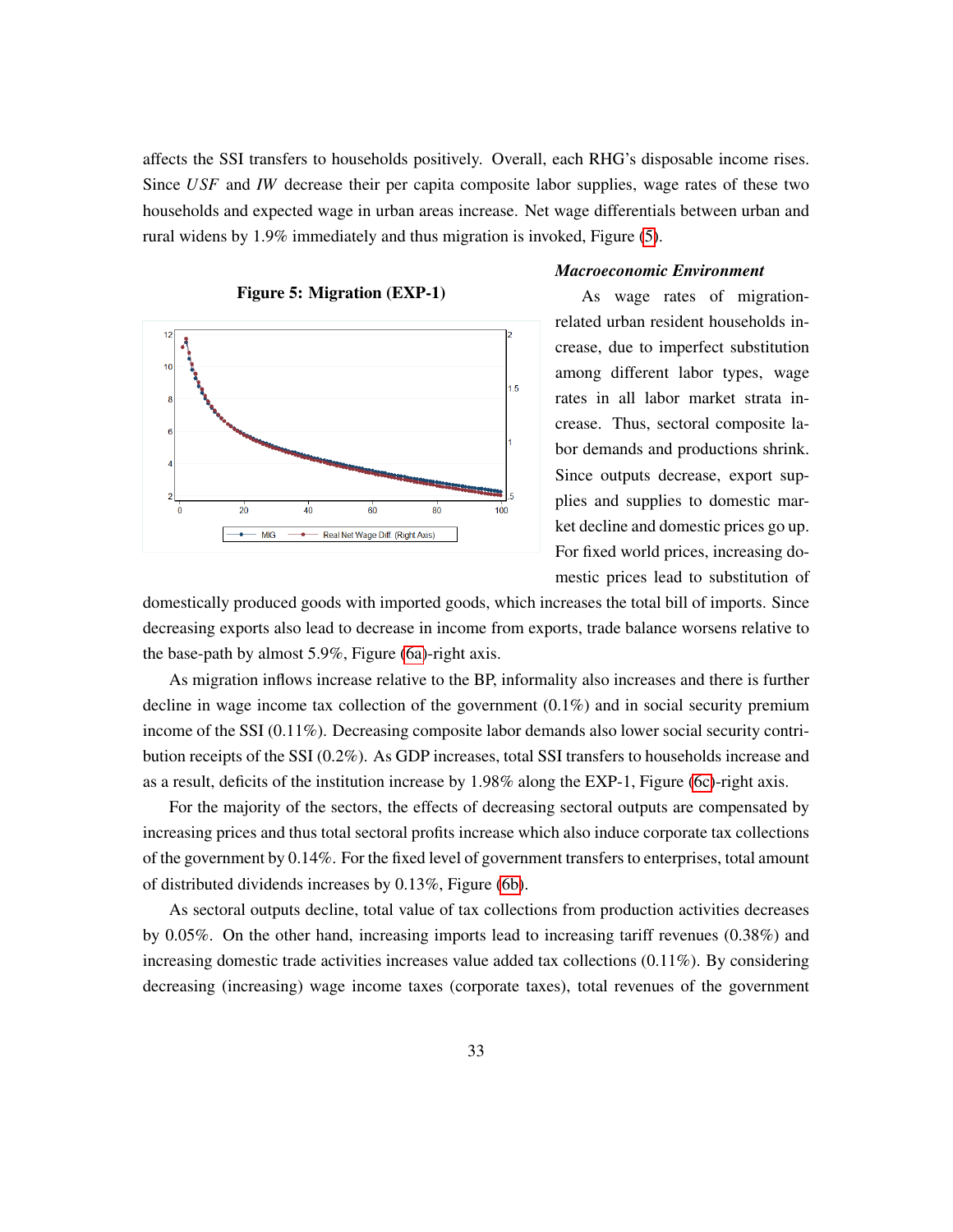increase by 0.09%, Figure [\(6c\)](#page-33-0)-left axis. On the expenditure side, total public consumption also increases as revenues increase and total amount of unilateral transfers to households increase by both the policy change and increasing GDP. For fixed level of transfers to enterprises and increasing SSI deficits, total expenditures (except interest payments over outstanding foreign debt stock) of the government increases. Since increase in the expenditures are much higher than revenues, the primary balance of the government worsens. Therefore, foreign debt stock starts to increase. As it increases, interest payments also increase which feeds the decrease in government savings and the debt stock follows a path in which it grows like a snowball. At the end of the horizon, government savings (foreign debt stock) are 3.53 (3.41) times higher than its base-path level, Figure [\(6d\)](#page-33-0).

<span id="page-33-0"></span>

(c) Government Revenues and SSI Deficit (d) Gov. For. Debt Stock and Gov. Savings



For dividend maximizer firms, increasing profits induce sectoral investment expenditures, including the convex adjustment cost. On the other hand, since sectoral investment expenditures of non-dividend maximizer sectors are determined as fixed fractions of GDP, they also increase but due to the effects of price of investment which is product of composite prices of domestic goods, changes in real investments are negative. Therefore, nominal value of total investment increases by  $0.12\%$  while total capital stock of the economy shrinks by  $0.11\%$ , at the end of the horizon.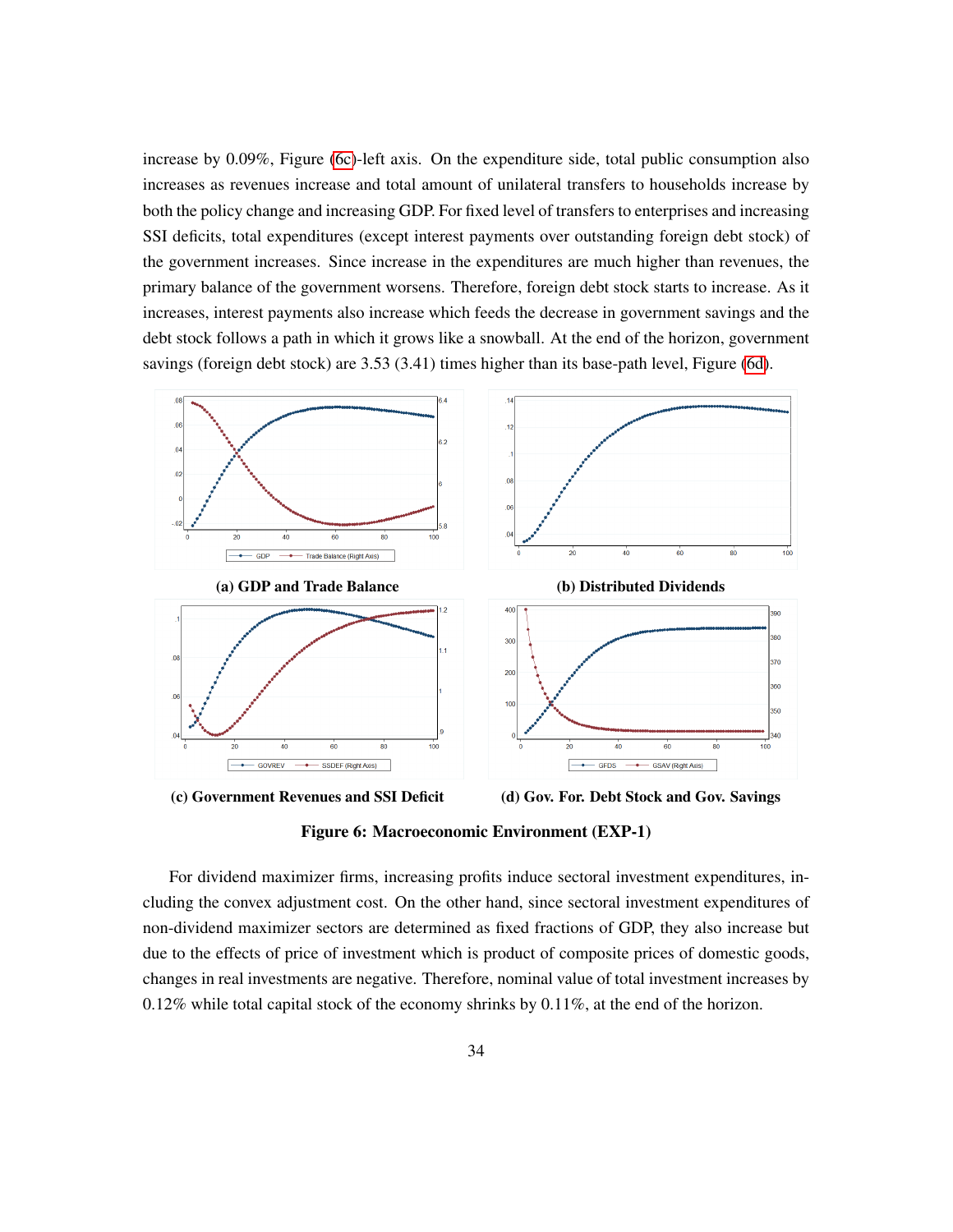<span id="page-34-0"></span>

(a) Ricardian Households (b) non-Ricardian Households

Figure 7: Total Labor Supply (EXP-1)

Since increasing unilateral transfers have adverse effects on the non-Ricardian households' labor supply decisions, the effects of higher migration inflows on total labor supply are partially compensated. Total labor supply of *USF* sharply decreases by 1.76%, then starts to increase and as price adjustments occur, and its level becomes 1.32% lower, relative to the base-path. For *IW*, total labor supply decreases by 1.13%, Figure [\(7b\)](#page-34-0).

For the Ricardian households, the adverse effects on the labor market outcomes are relatively lower than those of the non-Ricardian households. For *CH* and *SF*, since populations are constant, change in their total labor supply is exactly equal to the change in their per capita composite labor supply, which are -0.67% and 0.01%, respectively. On the other hand, for *RH*, total labor supply also shrinks by 0.57%, at the end of the horizon, Figure [\(7a\)](#page-34-0)-right axis. As a result, the economywide employment shrinks by 0.81% relative to the base-path and the share of informal employment in the total employment becomes 15.64%. This means that increasing government transfers reduce the informality by five percentage points (0.32%).

#### *Households*

The results of EXP-1 are provided in Table [A.1.](#page-50-1) Increasing total budget of unilateral transfers to households increases disposable incomes of all households. The effect is the highest (lowest) for *RH* (*USF* and *IW*) in per capita terms since population(s) decreases (increase) due to migration. In addition, wage incomes of all households increase due to wage effect but the labor market responses of households differ due to their respective budget constraints.

*CH*'s and *SF*'s disposable incomes increase by 0.42% and 0.6%, respectively. In addition to increasing government transfers, their dividend income  $(0.13\%)$  and transfers from the SSI  $(0.066\%)$ also increase. Since the share of dividend income in total disposable income is higher for the for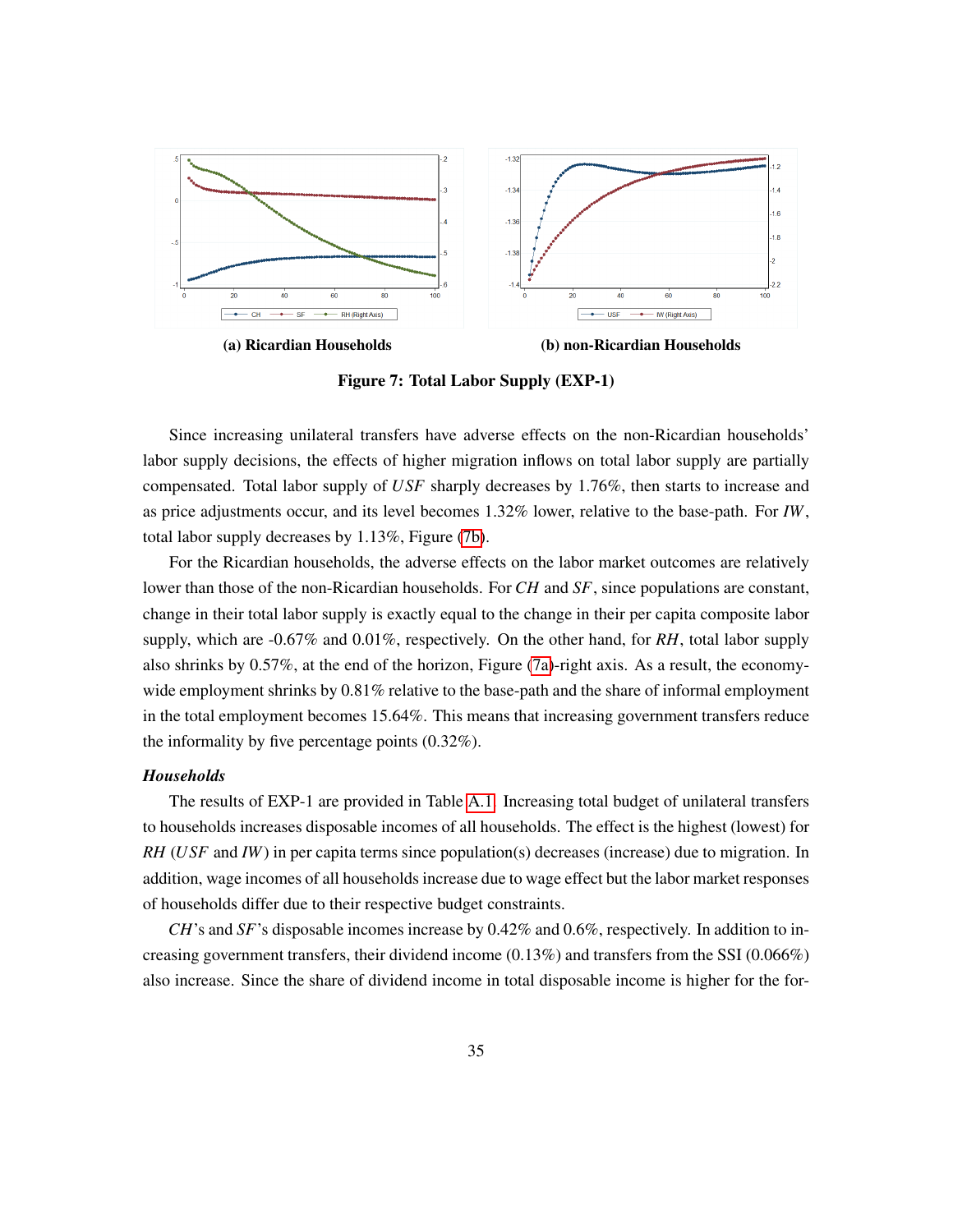mer, they can reduce their per capita composite labor supply (0.24%). On the other hand, the latter group increases per capita composite labor supply since wage income is a more important source of income. Although household-specific price of composite consumption increases due to increasing prices of domestic composite commodities, higher level of disposable income allows them to increase per capita composite consumption and also savings. The behavior of *RH* differs from the other Ricardian households since their population is not constant but decreases due to migration. Their total transfer income, both from the government and from the SSI, and dividend income rise and thus their disposable incomes increase. However, as population decreases, per capita disposable income increases faster than those of other Ricardian households. Their per capita composite consumptions also increase but per capita savings raise by 6.17%, at the end of the horizon. As total labor supply declines, wage rate increases and affects per capita composite labor supply positively, i.e. the substitution effect is superior $20$ .

For the non-Ricardian households, the results of EXP-1 in terms of the labor market outcomes are not unexpected but obviously undesired. For *USF* and *IW*, although the effects of increasing transfers are partially reduced by increasing populations, per capita disposable incomes increase by 1.7% and 1.6%, respectively. For the former, disposable income is constituted by wage income, unilateral transfers from the government, and from the SSI and they have wage tax and social security premium obligations. On the other hand, the latter's disposable income is equal to sum of wage income and unilateral transfers from the government. Since both of them do not have saving decisions, increasing disposable incomes allow them to decrease their labor supplies, the income effect is superior. Therefore, their total labor supplies increase via migration while decrease by distorted individual labor supply behavior. The second effect suppresses the first; total labor supplies decrease by 1.45% and 1.04%, respectively. Increasing disposable incomes are entirely devoted to consumption; per capita composite consumptions increase by 1.33% and 1.14%, respectively.

The results of EXP-1 for the remaining non-Ricardian households also differ since the compositions of their disposable incomes are different. Increasing transfers from the government makes *T RF* strictly better off in terms of consumption among all households. Their total and per capita disposable income, since there is no population change, increase by 13.57% along the EXP-1, rel-ative to the base-path<sup>[21](#page-35-1)</sup>. Although household-specific price of composite consumption increases,

<span id="page-35-0"></span> $20$  The labor market theory suggests that increasing income leads to an increase in leisure that is the income effect. On the other hand, increasing wage rate leads to an increase in labor supply that is the substitution effect.

<span id="page-35-1"></span><sup>&</sup>lt;sup>21</sup> Along the base-path, due to decreasing GDP, disposable income of this households has a decreasing trend. Moreover, two third (one third) of their disposable income, according to the calibration made by using the Household Budget Survey, comes from the unilateral transfers from the government (SSI). Therefore, change in their disposable income is weighted average of changes in these two transfer incomes.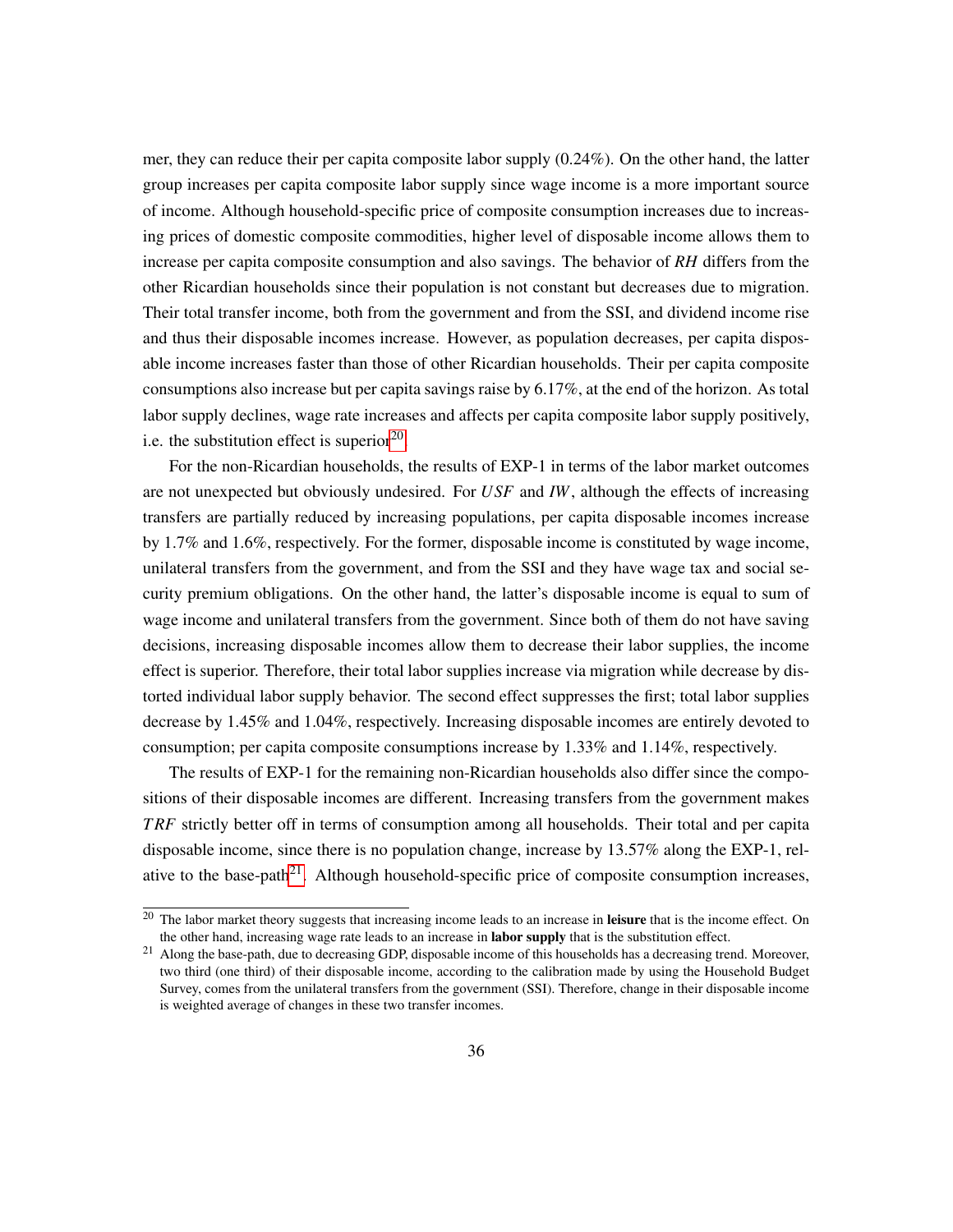per capita composite consumption increases by 13.21%. On the other hand, for *RET*, the unique source of income is transfers from the SSI. As it increases by 0.066% along the EXP-1, their disposable income also increases by exactly the same rate while due to increasing prices, per capita composite consumption shrinks by 0.27%.

#### <span id="page-36-0"></span>4.3 Employment Subsidy (EXP-2)

In this experiment, so-called *EXP-2*, the employment subsidy policy of the government is assumed to be altered as follows<sup>[22](#page-36-1)</sup>. As summarized by [Yeldan](#page-57-12) [\(2015\)](#page-57-12), after the global financial crisis of 2008-9, Turkey introduced 10 different employment subsidy programs. The main aim of them is to increase the total employment but some of the programs target specific groups such as young, women, handicapped and some of them have regional aspects. These programs are mainly financed via reductions in the social security contribution (*ssc*) rates. The main program was enacted by the Law no. 5510 on October 2008 which reduced the *ssc* rates by five percentage points. The cost of this program constitutes almost 90% of the total cost of the programs. In this experiment, rather than treating all sectors homogeneously and reducing the *ssc* rates by the same amount, each sector's employment subsidy rate, *ess*,*<sup>t</sup>* , is assumed to be a positive function of its share in total unskilled formal wage earner employment.

$$
es_{s,t} = \omega \frac{LD_{s,t}^{USE}}{\sum_{s} LD_{s,t}^{USE}} \tag{19}
$$

In the experiments with  $\omega = 1$ , the cost of program, i.e. total value of forgone social security contribution collection to GDP ratio, becomes 0.78, on average. However, this figure is higher than the average realized cost of the programs, which is 0.5 between 2009 and 2013, as reported by [Yeldan](#page-57-12) [\(2015,](#page-57-12) 38). Therefore, the value of  $\omega$  is arbitrarily set to 0.7 to produce the same amount of total cost. In the application, *ssc* rates are multiplied by (1−*ess*,*t*); as the sector *s*'s share in the total unskilled formal wage earner employment increases, the sectoral subsidy rate also increases and decline in the sectoral *ssc* rate becomes higher.

The figures in Table [4](#page-37-0) show sectoral subsidy rates. The subsidy rates are lowest for *AGR* while the highest for *OSER* along the experiment path. These figures also indicate that how employment subsidies affect the sectoral composition of total *USF* employment. Apparently, *USF* employment shifts from the dividend maximizer sectors to the non-dividend maximizer sectors.

As social security contribution rates decline in all sectors via employment subsidies, the unit

<span id="page-36-1"></span><sup>&</sup>lt;sup>22</sup> Unless otherwise stated, the % deviation of each variable relative to its respective base-path level is depicted.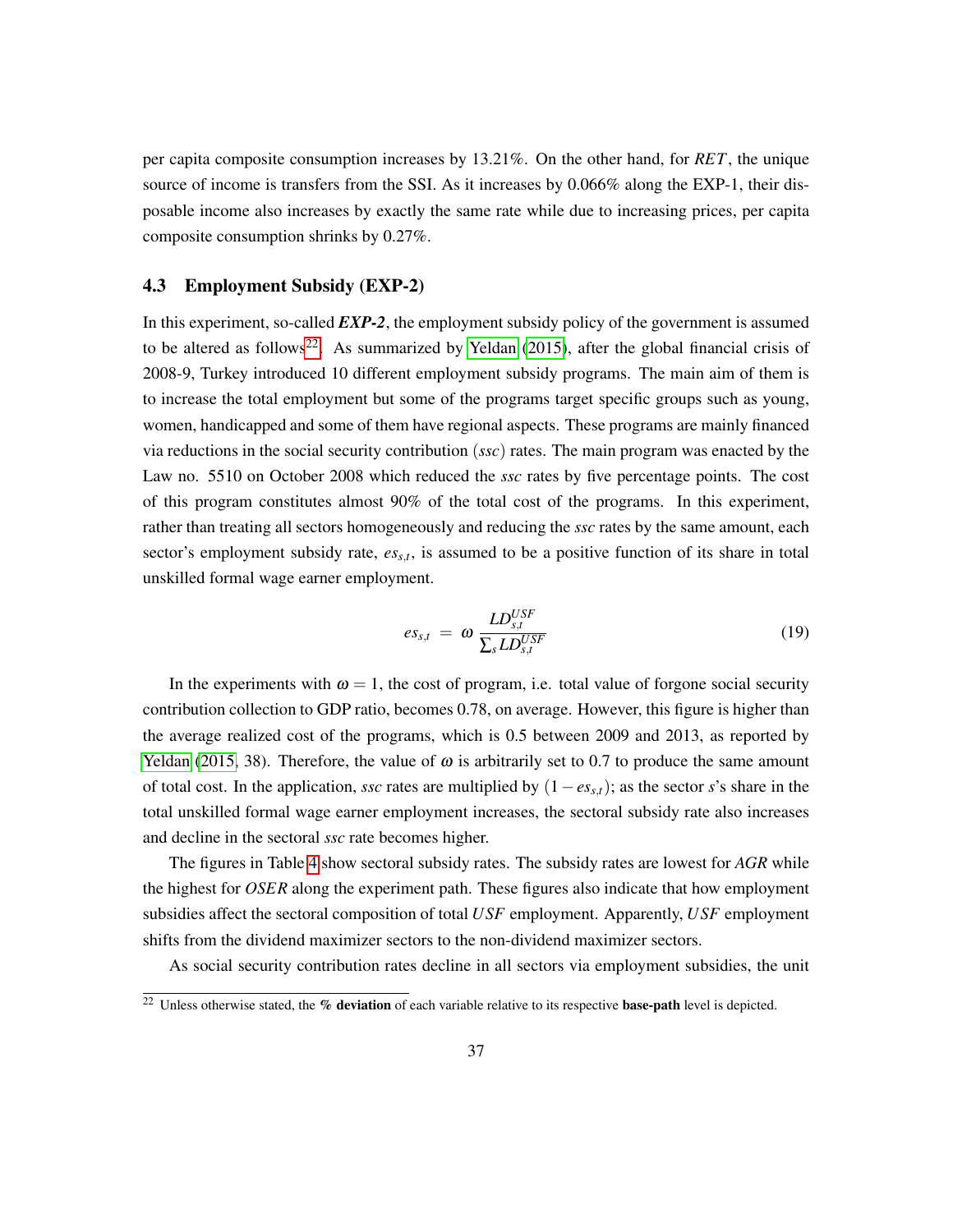<span id="page-37-0"></span>

|     |        |            | <b>DM Sectors</b> |            | <b>NDM</b> Sectors |        |        |             |        |        |
|-----|--------|------------|-------------------|------------|--------------------|--------|--------|-------------|--------|--------|
| т   | AGR    | <b>FBT</b> | TEX               | <b>SHE</b> | TRP                | OSER   | MCP    | <b>HNDG</b> | HDG.   | CON    |
| 10  | 0.0061 | 0.0567     | 0.0739            | 0.0157     | 0.0404             | 0.1883 | 0.0073 | 0.0505      | 0.1093 | 0.0791 |
| 30  | 0.0053 | 0.0532     | 0.0721            | 0.0147     | 0.0400             | 0.1841 | 0.0075 | 0.0522      | 0.1123 | 0.0794 |
| 50  | 0.0049 | 0.0515     | 0.0710            | 0.0144     | 0.0398             | 0.1839 | 0.0076 | 0.0525      | 0.1136 | 0.0788 |
| 75  | 0.0047 | 0.0502     | 0.0702            | 0.0141     | 0.0396             | 0.1835 | 0.0076 | 0.0527      | 0.1151 | 0.0780 |
| 100 | 0.0045 | 0.0492     | 0.0697            | 0.0139     | 0.0395             | 0.1829 | 0.0076 | 0.0530      | 0.1165 | 0.0773 |

Table 4: Employment Subsidy Rates

costs of labor shrink and the labor demands are stimulated in several sectors. Increasing sectoral labor demands invoke wage rates in all labor market strata, except *RH* and *IW*. As sectoral employments increase, output prices decline. Thus, real net wage rates in all labor market strata increase and the real net wage differential between rural and urban areas widens by 17.8%, Figure [\(8\)](#page-37-1)-right axis. Therefore, migration flows sharply increase by 180%, Figure [\(8\)](#page-37-1)-left axis. As wage adjustments occur, wage rate differential and thus migration flows decline along the experiment path and these two variables are higher relative to their base-path levels, at the end of the horizon.

<span id="page-37-1"></span>



Increasing sectoral labor demands lead to increasing productions and sectoral value added. As sectoral outputs increase, supplies to domestic and international markets increase but the former reduce domestic prices. For given levels of the world prices, since exports become relatively more profitable, the majority of increasing outputs are devoted to exports. Moreover, as domestic prices decline, foreign goods become relatively expensive and consumption demands shift

from imports to domestically produced commodities and thus imports shrink. As a result, net exports improve by 42.29%, at the end of the horizon, Figure [\(9a\)](#page-38-0)-right axis. Increasing productions and improvement in trade balance lead to an increase in GDP by 2.19%, Figure [\(9a\)](#page-38-0)-left axis.

#### *Macroeconomic Environment*

The induced sectoral labor demands lead to increases in wage rates (except *RH* and *IW*) and thus in wage income (except *IW*) of households. Total social security premium income of the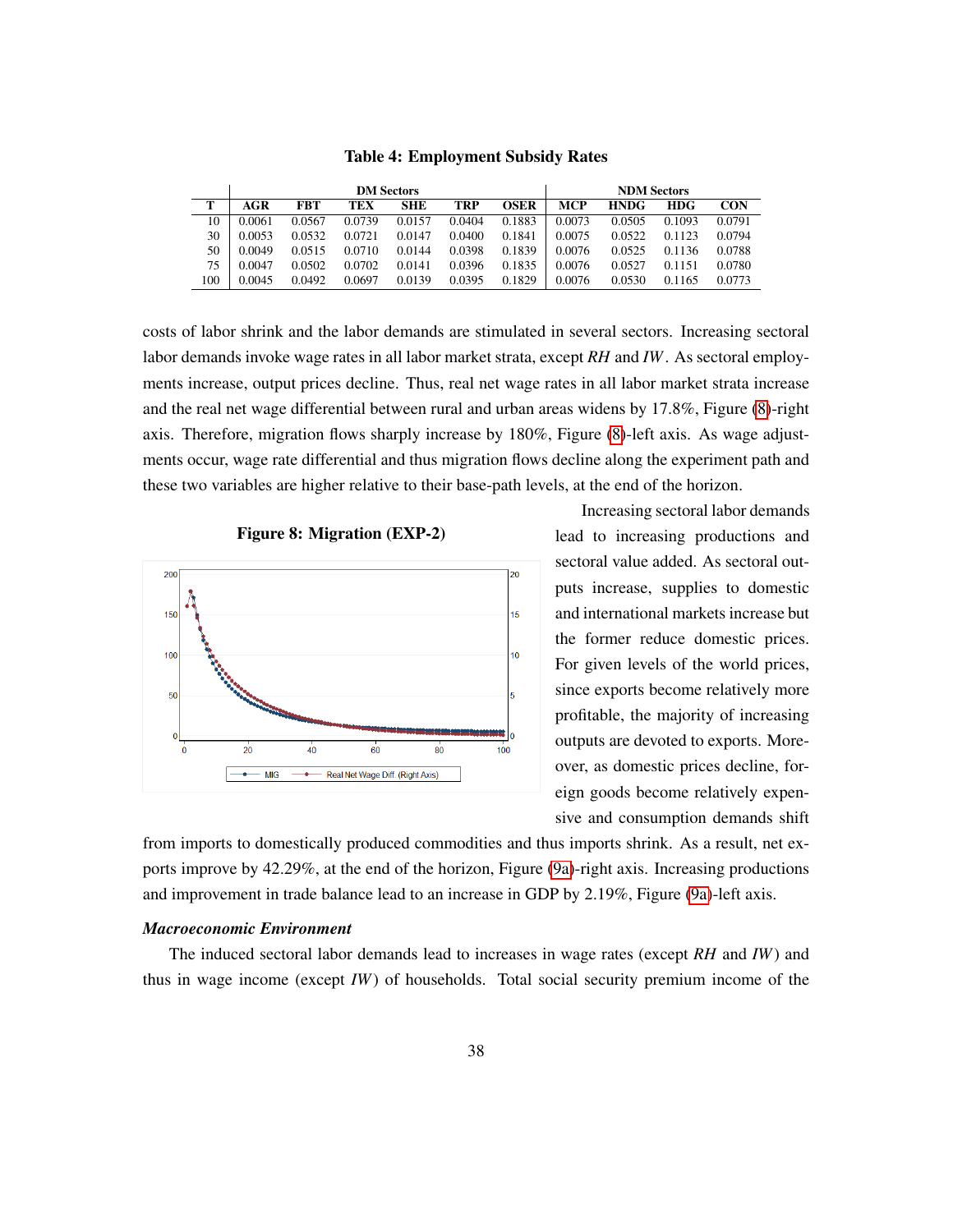SSI increases by 7.26%. Increasing composite labor demands and sectoral composite wage rates increase the total bill of employment but subsidized social security contribution rates imply that total amount of the SSI's revenues from firms shrinks by 1.35%. As GDP increases, total value of transfer payments made by the SSI to households also increases. These changes in income and expenditure items of the SSI imply that deficits of the institution increases by 4.72% in the mediumrun. As wage adjustments occur in all labor market strata, the deficit increases by 2.95%, at the end of the horizon, Figure [\(9c\)](#page-38-0)-right axis. Increasing sectoral productions and exports improve profits of the sectors and thus corporate tax payments of enterprise, the owner of all production activities, by 1.37%. For the fixed level of transfer receipt from the government, distributed dividends increase by 1.26%, Figure [\(9b\)](#page-38-0).

<span id="page-38-0"></span>



Figure 9: Macroeconomic Environment (EXP-2)

As sectoral outputs increase, total tax collection of the government from production activities increases by 2.5%. As imports decline, demands shift to the domestically produced commodities and the total value added tax collection increases by 0.93% but tariff revenues decrease by 1.14%, at the end of the horizon. Increased wage income induces wage tax collections of the government by 7.2%, relative to the BP. The major source of increasing wage tax collections is increased wage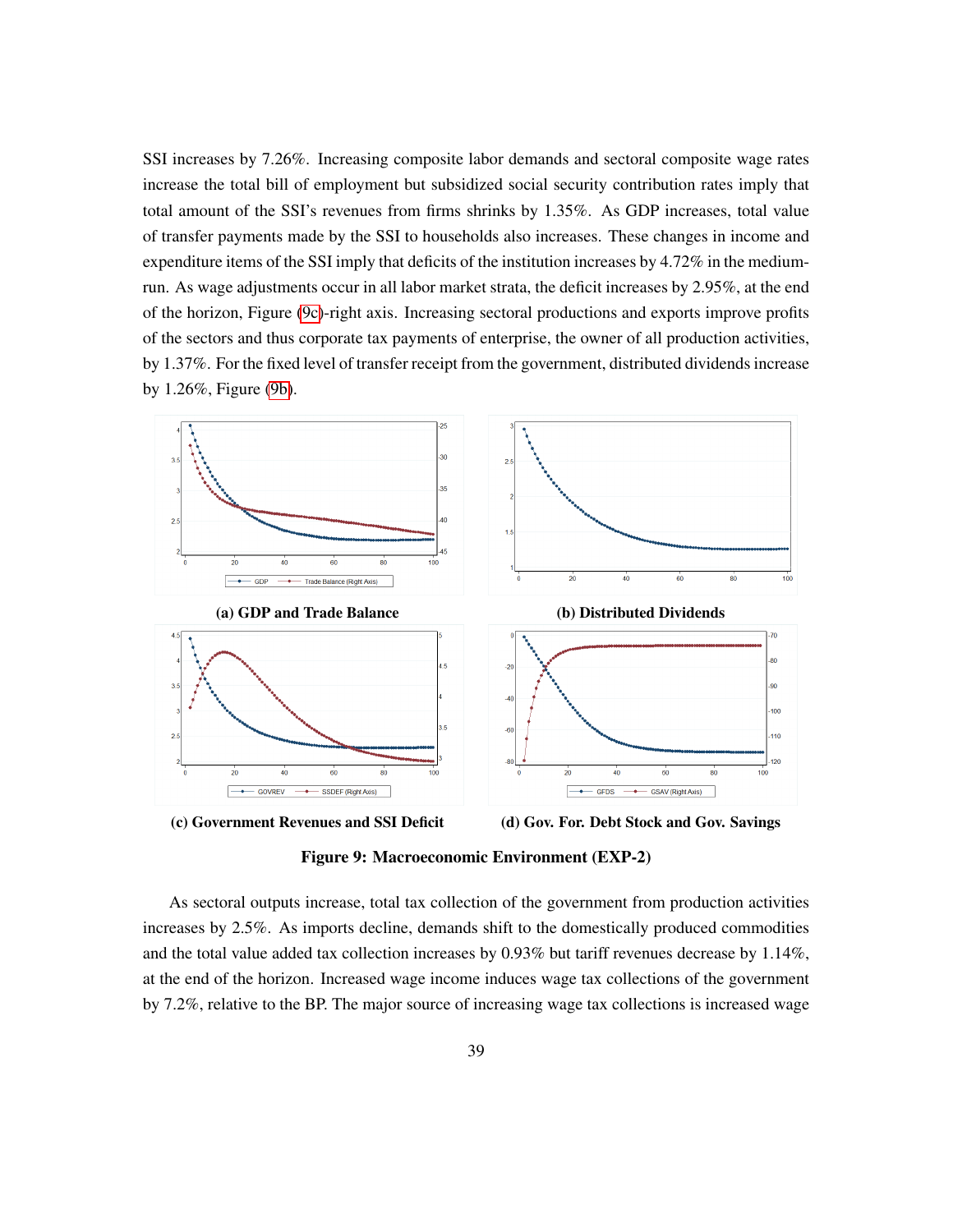income of *SF*. Moreover, migration flows reduce (increase) total labor supply(ies) of *RH* (*IW*) households who (do not) have wage tax and social security premium obligations. Along the EXP-2, it would be expected that total values of these two payments of households to the government and the SSI, respectively, decline. However, although the employment subsidy increases migration, its labor demand effects suppress decreasing labor supply effect and wage income of *RH* increases and thus it makes positive contributions to wage tax and social security premium revenues of the government and the SSI, respectively.

In sum, government's total revenues increase along the EXP-2. The transitional growth rate of government revenues starts from 4.43%, relative to the BP, and drops to 2.27% at the end of the horizon, the Figure [\(9c\)](#page-38-0)-left axis. On the other hand, total public consumption on commodities (due to increasing revenues), unilateral transfers to households (due to increasing GDP) and transfers to the SSI to cover the institution's deficits increase. For the given level of transfers to enterprise, total government expenditures also increase, except interest payments over the existing foreign debt stock. Since the transitional growth rate of the revenues is greater than that of the total expenditures, the primary balance improves and allows the government to reduce its foreign debt stock. Along the EXP-2, the government savings also improve by 74%, at the end of the horizon. Thus, the foreign debt stock also shrinks, Figure [\(9d\)](#page-38-0).

Investment expenditures of the *DM* firms (due to increasing profits) and of the *NDM* sectors (due to increasing GDP) increase. Therefore, total investment expenditures and total capital stock of the economy increase by 1.67% and 2.74%, respectively, at the end of the horizon.

As GDP increases, unilateral transfer receipts of households from the government and from the SSI increase as well. Moreover, for the Ricardian households, increasing total value of distributed dividends induce their per capita dividend income. The effects of these three income items are higher for *RH*, relative to the other two Ricardian households, due to population effect. On the contrary, the same effect works inversely for *USF* and *IW* as their populations increase. Therefore, household disposable incomes of all but *IW* increase. Under this particular set of calibrated / chosen parameters, increasing wage rates (except *RH* and *IW*) and per capita labor supplies show that the substitution effect suppresses the income effect for all households. As prices of domestic composite goods decline, household-specific prices of composite consumption also decline and decreases in the latter are greater than increases in wage rates, in absolute terms, for the aforementioned two households. Thus, their real wages increase and they respond by increasing their per capita composite labor supplies.

The Ricardian households' labor supplies change along the EXP-2 as depicted in Figure [\(10a\)](#page-40-0). Due to migration, total population in rural areas shrinks by 6.6% while total labor supply increases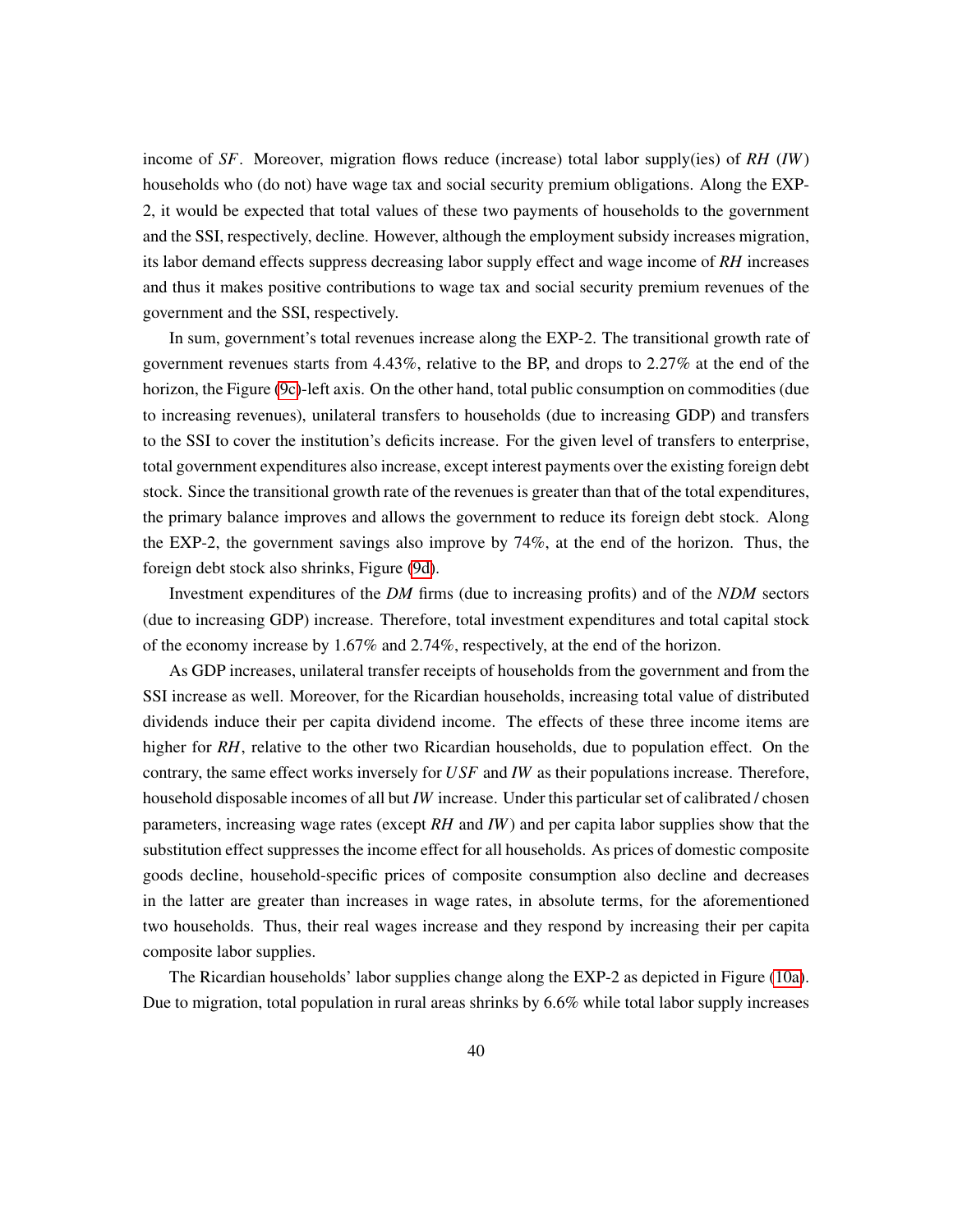<span id="page-40-0"></span>

(a) Ricardian Households (b) non-Ricardian Households

Figure 10: Total Labor Supply (EXP-2)

by 4.3%. On the other hand,*CH*'s (*SF*'s) total labor supplies increase by 11.8% (12.4%), relative to the BP. On the contrary, for *USF*, population increases by 1.93%, while total labor supply increases by 3.96%. For *IW*, these two figures are 7.9% and 14.07%, respectively. Total labor supplies of these two households are depicted in Figure [\(10b\)](#page-40-0). In sum, the employment subsidy program leads to an increase in total labor supply by 7.65%, while the informality (total *IW* employment in total employment) becomes 16.63% which corresponds to an enlargement by 5.97%, relative to the BP.

#### *Households*

Households results are provided in Table [A.2.](#page-51-0) Changes in households' behaviors are also closely related with labor market outcomes. The Ricardian households benefit from the employment subsidy program extensively in three aspects. First, their labor demands and thus wage incomes increase. Secondly, as employment increases, total output increases and prices decline which allow them to increase their consumptions. Thirdly all households, especially *SF*, increase their savings, relative to the BP.

For instance, except *FBT*, *T EX*, *SHE*, and *T RP*, sectoral wage rates of *CH* decrease. Since the shares of *SHE* and *T RP* sectors in composite per capita labor supply are relatively high, wage rate of *CH* increases. Their total labor supply also increases by 11.9%, at the end of the horizon. As GDP increases, total and per capita unilateral transfer incomes also increase. In addition, increasing distributed dividends also affect per capita dividend income positively. Thus, per capita disposable income increases by 1.38%. Decreasing prices of domestic composite commodities decrease household-specific price of composite consumption. As a result, *CH* increase their per capita composite consumption by 1.1%. Declining prices lower total consumption expenditures which allow them to increase their savings by 11.4%, relative to the BP.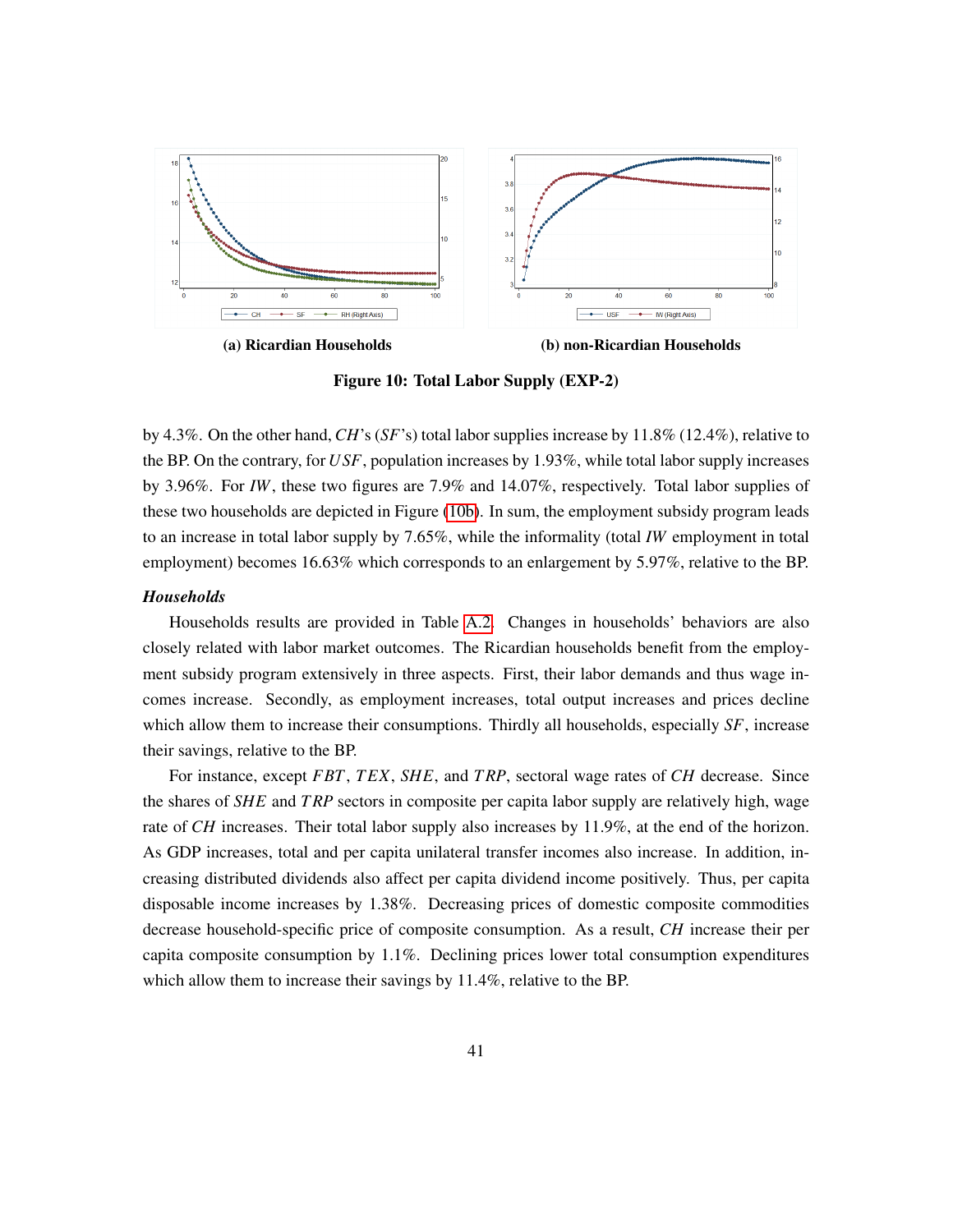For *RH*, since the shares of *AGR* and *MCP* sectors in composite labor supply are relatively high, declining sectoral wage rates in those sectors lower the composite wage by 0.38%, relative to the BP. The reason is that as their population decline due to migration, they have to increase their per capita sectoral labor supplies in those sectors to meet the increase in demands. Since per capita supplies grow faster, per capita wage rates drop larger. Increasing total labor supply compensates the decreasing wage rate and total wage income increases by 1.26%. Since total values of transfer receipts form the government and the SSI and also total value of dividends increase, their per capita counterparts increase at a higher rate due to declining population. Thus, per capita disposable income increases by 8.05%, relative to the BP. Due to decreasing prices, per capita composite consumption increases by 0.91% but their per capita savings rise by 34.1%.

Due to employment subsidy program, all sectors try to change their compositions of composite labor inputs across different household types. This process affects *SF* remarkably since their demand for labor increase in all but the public services sector. It should be noted that, 55.6% of *SF* are employed in *PSER* and another 23% in *OSER*, in the base-run steady state. For instance, *AGR* and *MCP* sectors' *SF* demands almost double along the EXP-2 but these sectors' shares in total *SF* employment are only 0.29% and 0.34%, respectively. Thus, relatively huge increases in *SF* employment affect this households' labor market outcomes but there is no noteworthy change in the overall outlook; the share of *SF* employment in total employment becomes 12.07% along the EXP-2 but this ratio is 12.47% in the base-run steady-state and 12.06% along the BP. To sum up the developments for this household, per capita wage income (14.02%) and per capita disposable income (4.99%) increase, which allow them to increase per capita composite consumption by  $1.2\%$ and per capita savings by 55%, at the end of the horizon.

Total labor demand to *USF* increases by 3.97%, at the end of the horizon. Due to increasing sectoral wage rates, per capita wage income increases by 2.5%. Total values of the government and the SSI transfers increase but increasing population reduce their per capita values and thus, increase in per capita disposable income becomes 1.65%, relative to the BP. Decreasing prices increase per capita composite consumption by 3.86%.

The sectoral labor demands of *IW* also increase in all but *SHE* and *T RP* sectors. Since the sectoral shares of *OSER*, *T RP*, and *SHE* in per capita composite labor supply are the highest, changes in these sectors' labor demands determine the wage rate of *IW*. As a result, per capita composite wage rate declines by 0.99% and total labor supply increases by 14.07%. In addition to decreasing per capita wage income, since the growth rate of population exceeds the growth rate of increasing government transfers, per capita disposable income decreases by 1.21%. Since decline in disposable income is lower than the decline in household-specific price of composite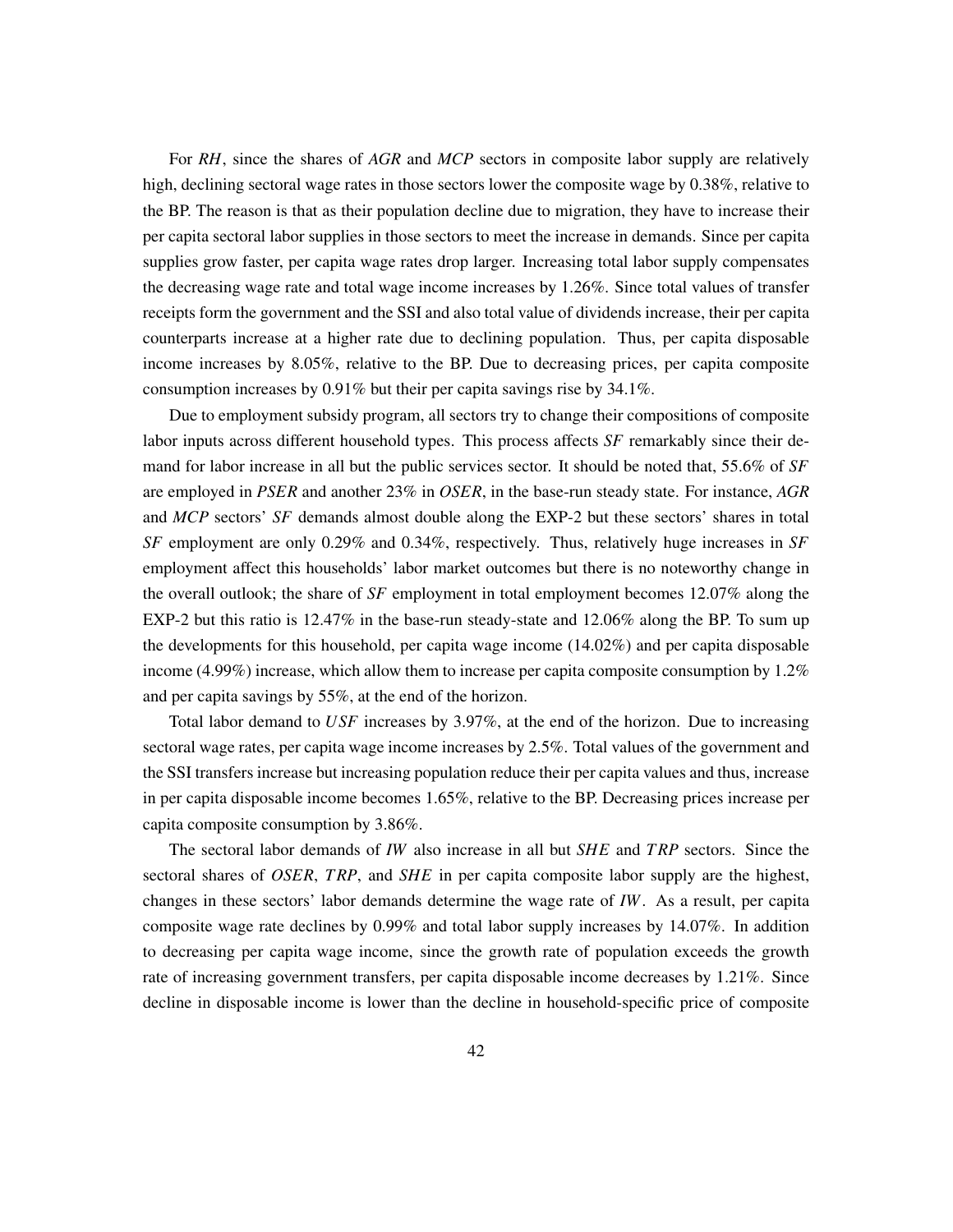consumption, in absolute terms, per capita composite consumption increases by 1.06%. The other two non-Ricardian households per capita disposable incomes grow at rate that are exactly equal to the transitional growth rate of GDP. By the help of declining prices, their per capita composite consumptions increase.

#### <span id="page-42-0"></span>4.4 Income Distribution

This section is devoted to provide the income distribution results of the base-path and the experiment paths. The values of the variables along the base-run steady state, i.e. values on the Social Accounting Matrix, are used as benchmark. This approach allows readers also to evaluate solely the effects of migration flows. Moreover, in the tables below, the end of horizon results are provided. Per capita and total disposable income of households are used to analyze the size distribution of income and total wage income over total capital income is used to depict the change in functional income distribution.

Figures in Table [5](#page-43-0) show per capita and total disposable incomes in the upper and middle panels, respectively. Three households' (*CH*, *USF*, and *IW*) per capita disposable incomes decline in all cases. For the former, since population is constant, the same pattern is also observed for total terms. In EXP-2, the decline is negligible, while it is the highest along the EXP-1. For the latter two households, populations increase due to migration, thus their total disposable incomes increase (except for *USF* along the BP) but per capita disposable incomes shrink. For *USF*, the negative effects of migration on total disposable income is compensated by increasing transfers and subsidizing employment; while as their populations increase, they are getting worse off in per capita terms. In terms of total disposable income, *IW* is always better off and the effect is the highest if firms are subsidized. On the other hand, in per capita terms, since employment subsidy expands migration and thus population of *IW* remarkably, they are strictly worse off; almost 10% reduction in per capita disposable income.

*RH* is worse off in all cases while the effects of migration flows (along the BP) are compensated by the government policies along the experiments. On the other hand, since population decreases along the all paths, per capita disposable income increases. Since employment subsidy induces migration, increase in per capita income along the EXP-2 reaches to 20%, relative to the base-run steady state, while total disposable income slightly declines.

For the rest of households, populations are constant along the all paths. Thus, the magnitudes of changes in per capita and total disposable incomes are exactly the same. Migration inflows from rural areas to urban areas lower disposable income of *SF* while this effect is partially compensated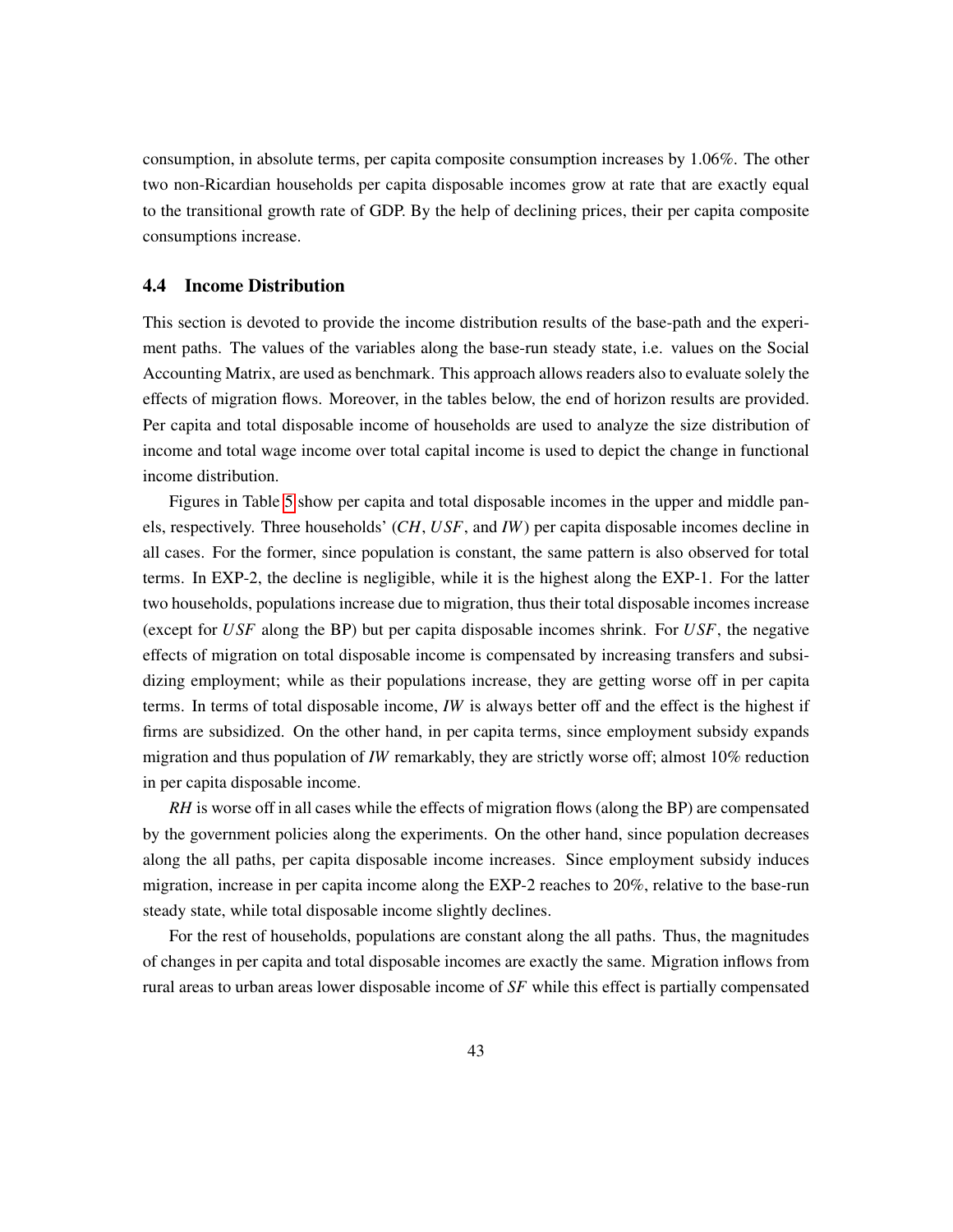|              |                | <b>Base</b>  | BP     | <b>EXP-1</b> | $EXP-2$ |
|--------------|----------------|--------------|--------|--------------|---------|
|              | <b>CH</b>      | 1            | 0.9853 | 0.9894       | 0.9989  |
|              | RH             | 1            | 1.1171 | 1.1391       | 1.2070  |
|              | SF             | 1            | 0.9669 | 0.9727       | 1.0151  |
| per          | <b>USF</b>     | 1            | 0.9555 | 0.9718       | 0.9713  |
| capita       | IW             | 1            | 0.9169 | 0.9315       | 0.9057  |
|              | <b>TRF</b>     | 1            | 0.9840 | 1.1175       | 1.0056  |
|              | <b>RET</b>     | 1            | 0.9840 | 0.9846       | 1.0056  |
|              | <b>CH</b>      | 1            | 0.9853 | 0.9894       | 0.9989  |
|              | <b>RH</b>      | 1            | 0.9824 | 0.9943       | 0.9913  |
|              | SF             | 1            | 0.9669 | 0.9727       | 1.0151  |
| <b>Total</b> | <b>USF</b>     | 1            | 0.9954 | 1.0145       | 1.0314  |
|              | IW             | $\mathbf{1}$ | 1.0974 | 1.1250       | 1.1700  |
|              | TRF            | 1            | 0.9840 | 1.1175       | 1.0056  |
|              | <b>RET</b>     | 1            | 0.9840 | 0.9846       | 1.0056  |
|              | <b>CH</b>      | 40.86        | 40.79  | 40.54        | 40.51   |
|              | R <sub>H</sub> | 32.69        | 32.54  | 32.59        | 32.17   |
| RDI(%        | SF             | 12.31        | 12.06  | 12.01        | 12.40   |
|              | <b>USF</b>     | 7.34         | 7.41   | 7.47         | 7.52    |
| of total)    | IW             | 3.73         | 4.15   | 4.21         | 4.33    |
|              | <b>TRF</b>     | 1.17         | 1.17   | 1.31         | 1.17    |
|              | <b>RET</b>     | 1.90         | 1.89   | 1.87         | 1.90    |

<span id="page-43-0"></span>Table 5: Income Distribution - Relative Results

Note: Base stands for the base-run steady state. BP denotes the base-path, while EXP-1 (EXP-2) stand from the experiment paths, respectively. For the definitions of these paths, see the introduction of the Chapter ??.

by increasing government transfers, along the EXP-1. On the other hand, subsidizing firms makes *SF* slightly better off. The basic determinant of the situations of *RET* and *T RF* is change in GDP, since their sources of incomes are transfers from the government and / or from the SSI. Along the BP (negative) and EXP-2 (positive), changes in disposable income of these two households are the same since GDP declines (increase). On the other hand, *RET* is worse off along the EXP-1 since GDP declines and their transfer incomes from the SSI decline. However, *T RF* is strictly better off since government transfers increase by 20%, while its effect is partially offset by decreasing transfers from the SSI.

In the bottom panel, relative disposable incomes, *RDI*, of households are displayed

$$
RDI_t^{hh} = \frac{inc_t^{hh} POP_t^{hh}}{\sum_{hh} inc_t^{hh} POP_t^{hh}}
$$
 (20)

where  $inc_t^{hh}$  is per capita disposable income of household *hh* and  $POP_t^{hh}$  is total population. Although there is no population growth, populations of *RH*, *USF*, and *IW* change due to migration. Thus, changes in the *RDI*<sup>hh</sup> are driven by changes in per capita disposable incomes and changes in populations. Hence, the indicator measures how total disposable income generated within the economy is distributed among households.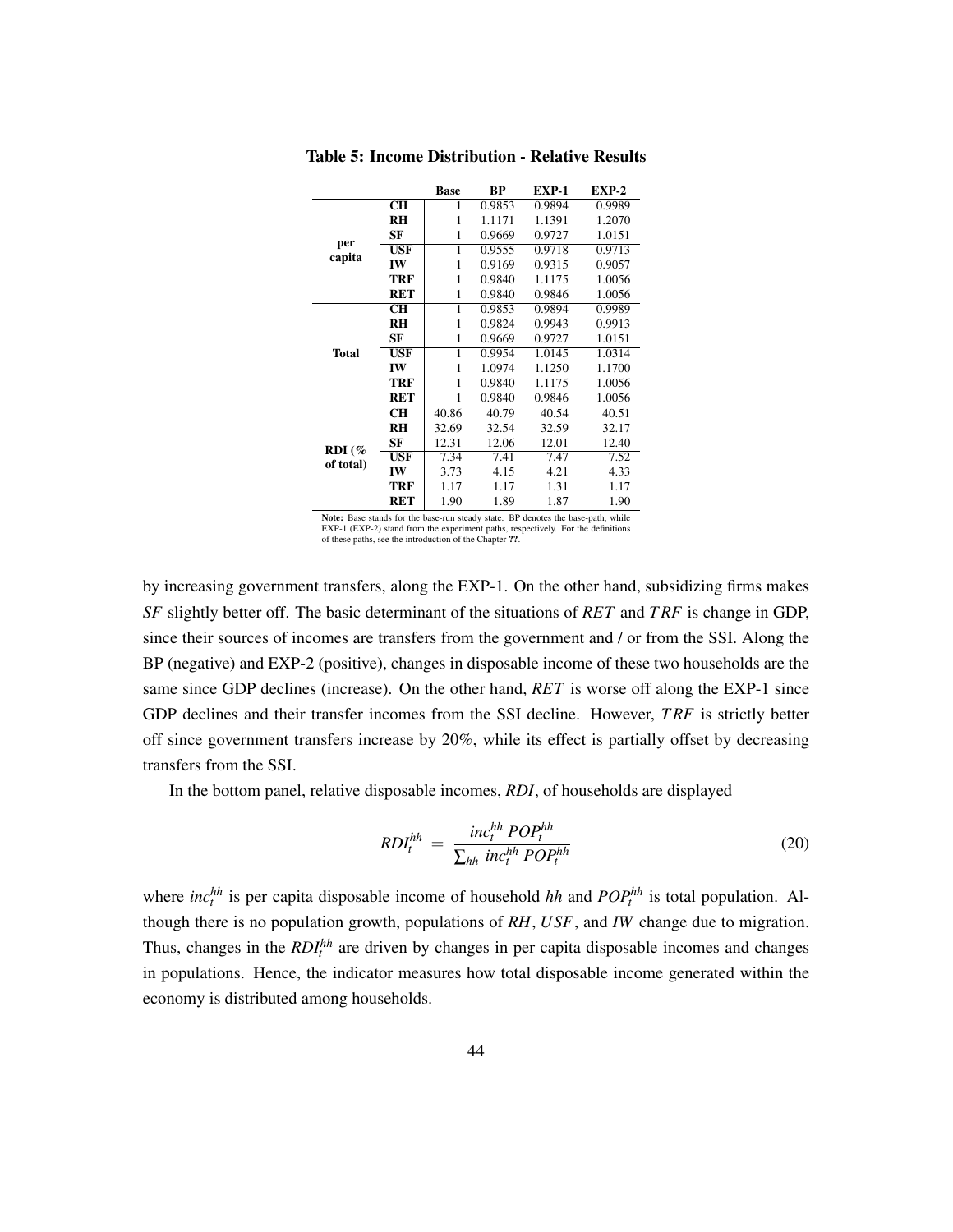The results reveal that migration flows do not change the distribution of income across households substantially. It seems that the total share of Ricardian households slightly decreases by 47 percentage points which is shared by *USF* and *IW*, while the shares of *RET* and *T RF* remain stable. If migration flows are accompanied with increasing government transfers, Ricardian households become worse off, relative to the base-run steady state, whereas non-Ricardian households, except *RET*, are better off. Worsening positions of households, who hold the majority of capital in hand and have the administrative positions, emerge the political economy aspects of such a policy change. Subsidizing employment also makes Ricardian households' relative positions worse off, except *SF* while the effects for *CH* (*RH*) is lower (higher) than those of EXP-1. Along the EXP-2, relative positions of *RET* and *T RF* do not change, while *USF* and *IW* are strictly better off, by 18 and 60 percentage points, respectively. It should also be noted that the figures in the middle and bottom panels of Table [5](#page-43-0) can also be classified as "extended" functional income distribution, by following [Lofgren et al.](#page-56-9) [\(2003\)](#page-56-9).

In order to measure the functional income distribution, *F ID*, the following formula is used

$$
FID_t = \frac{\sum_{hh} n \text{winc}_t^{hh} POP_t^{hh}}{DISDIV_t}
$$
\n(21)

where *nwinc*<sup>hh</sup> is per capita net (after wage tax and social security premium) wage income of household *hh* and *DISDIV<sup>t</sup>* is total amount of distributed dividends. Since the latter is net-ofcorporate tax, net wage income is used.

The evolution of the *FID* is depicted in Figure [11](#page-45-0) relative to the base-run steady state where *FID*<sub>base−run</sub> = 1 is assumed. It seems that along the BP and EXP-1, the *FID* does not change substantially. On the other hand, wage income increases relatively higher than total distributed dividends and the effect becomes the maximum if employment subsidy policy is applied.

Change in the income distribution can be analyzed either by assigning a distribution function for each group for fixed variances or by calculating new series of incomes by applying the growth rates. The studies on the issue reveal that the second approach is superior to the first approach since it is closer to an explicit microsimulation. However, applying crude (nominal or real) growth rates without taking the other demographic or economic changes into account, the results would be misleading. The reweighting approach of Agénor et al. [\(2004\)](#page-52-11) considers such changes. On the other hand, there are two major sources of structural change; the composition of population across households and the composition of employment across sectors. Since employing such an analysis is out-of-scope of this study in terms of the methodology, several indicators are provided to introduce the changes in the income distribution.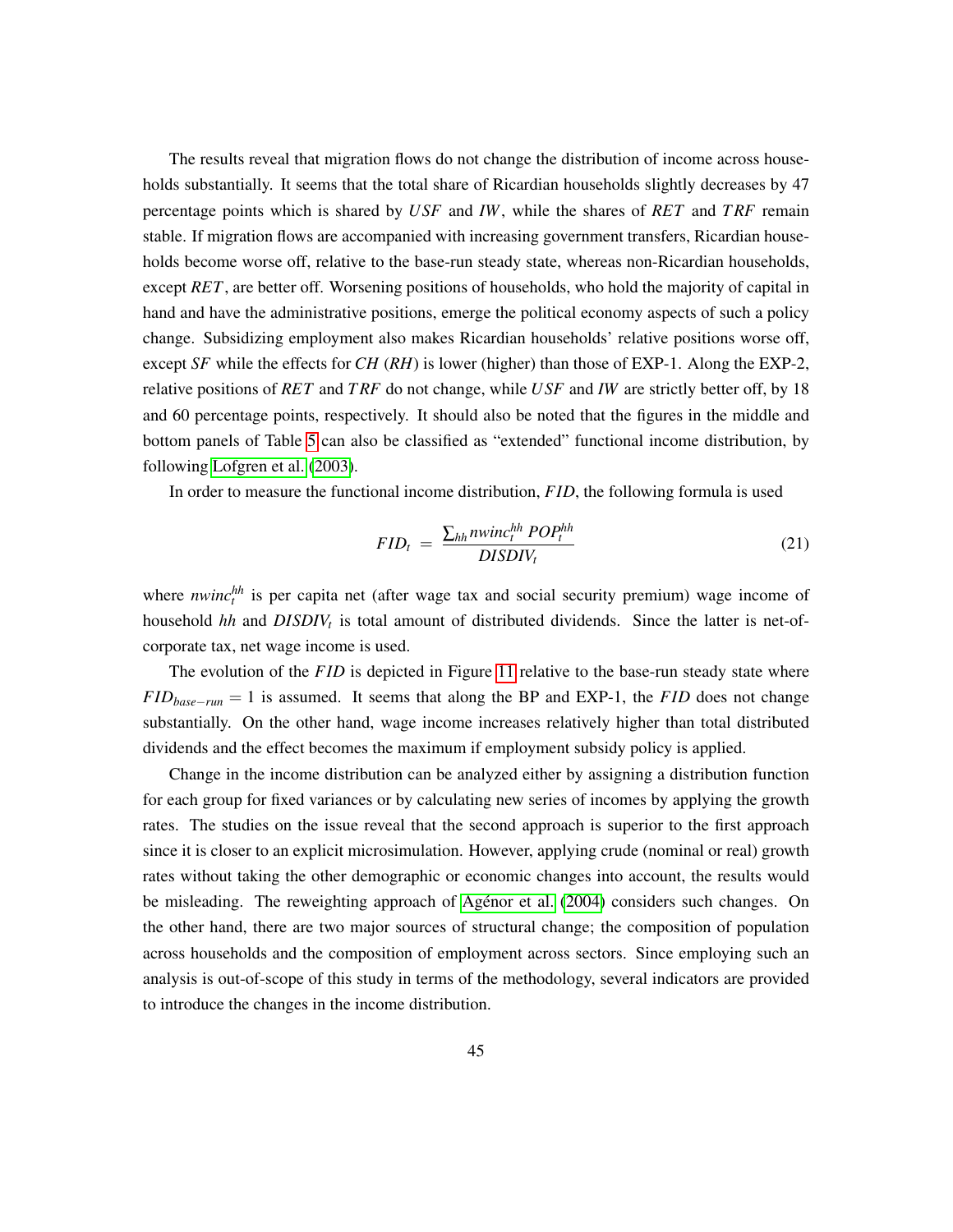<span id="page-45-0"></span>

Figure 11: Functional Income Distribution

In order to calculate the indicators, the values of disposable incomes along each path are calculated as follows. The end of horizon results of the CGE model for the growth rates of per capita net wage income, per capita capital income, per capita transfer incomes (from both sources) for each RHG and household-specific prices of composite consumption are obtained. Then, the end of horizon values of each variable are calculated by using respective growth rates and deflated by household-specific price index, where its base-run steady state, i.e. calibrated, value is set to 1 for each RHG. Since HBS includes private transfers as well, RHG-level values of these transfers are assumed to be fixed and for each path, these total values are deflated and divided by the respective population figures. After generating all these values, DASP (Distributive Analysis Stata Package) is used. This package is embedded into the Stata program and allow researchers to produce several poverty and income distribution indicators easily<sup>[23](#page-45-1)</sup>.

<span id="page-45-2"></span>

|                  | Group             | <b>Base</b> | <b>BP</b> | EXP-1    | $EXP-2$  |
|------------------|-------------------|-------------|-----------|----------|----------|
|                  | CН                | 8.38        | $-0.194$  | $-0.183$ | $-0.142$ |
| <b>Ricardian</b> | <b>RH</b>         | 8.34        | $-0.473$  | $-0.061$ | $-3.441$ |
|                  | SF                | 5.03        | $-0.956$  | $-0.922$ | 0.199    |
|                  | <b>USF</b>        | 4.21        | 0.731     | 1.483    | 0.499    |
| non-             | IW                | 7.31        | 0.327     | $-0.356$ | 0.278    |
| <b>Ricardian</b> | <b>RET</b>        | 4.54        | 0.000     | 0.000    | 0.000    |
|                  | <b>TRF</b>        | 8.23        | 1.522     | $-4.516$ | $-1.421$ |
|                  | <b>Population</b> | 8.28        | 5.329     | 7.102    | 0.888    |

*Note:* Base stands for the base-run steady state and the column shows the ratios of decile shares along the base-run steady state. BP, EXP-1 and EXP-2 denote the base-path and the experiment paths, respectively, and the columns show the percentage changes in the decile shares relative to the Base.

<span id="page-45-1"></span>The basic deficiency of the income distribution analysis via CGE models is that the model <sup>23</sup> See the website of the project at <http://dasp.ecn.ulaval.ca/>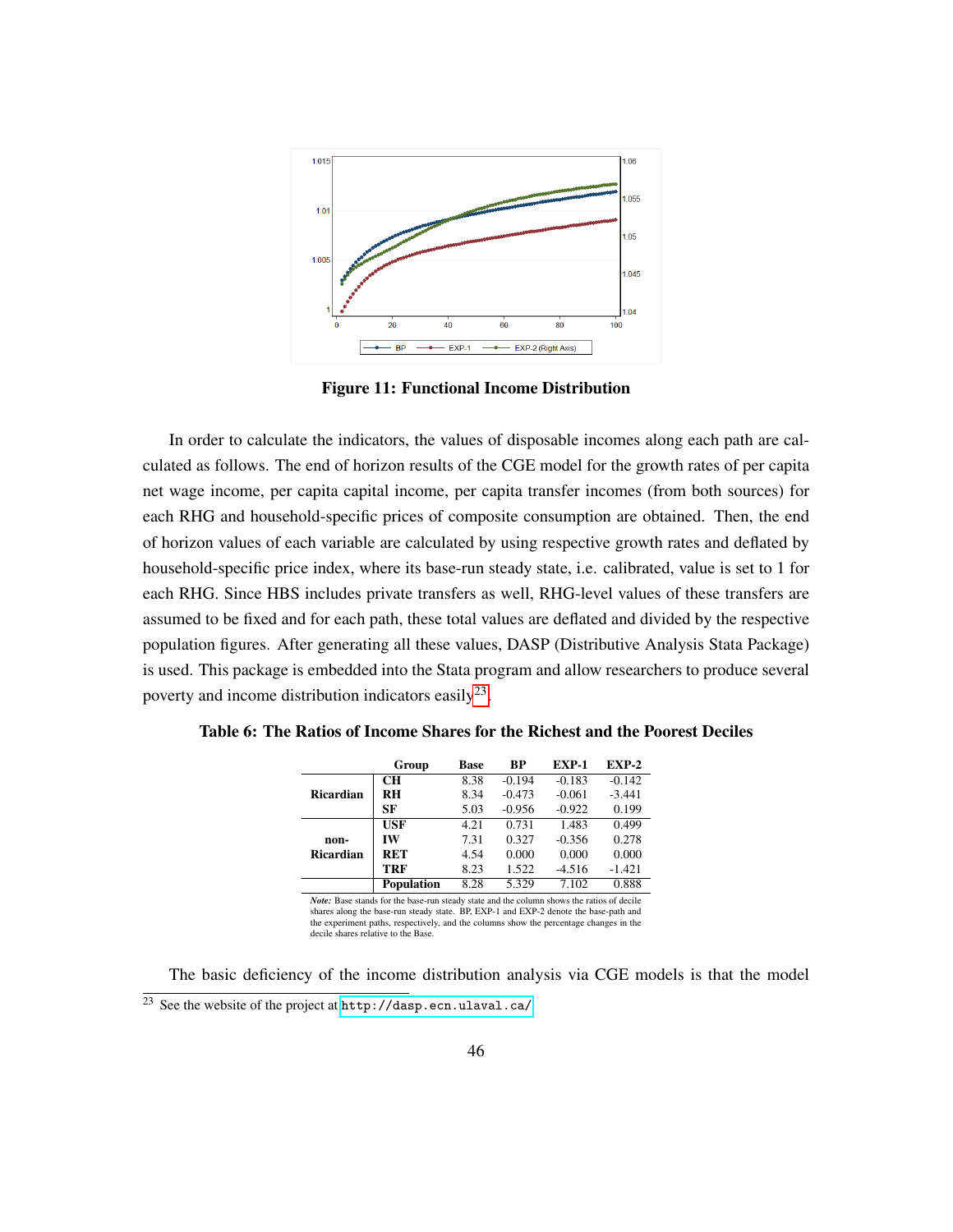can not explore changes in within-group income distribution endogenously. Therefore, rather than assigning a functional form, another way, so-called quantile shares, is utilized to provide withingroup changes. In this approach, total population of each RHG is divided into ten deciles and the shares of each decile in total RHG income is computed. Conventionally, the second richest decile's (D9) income share is divided by the poorest's decile's (D1) income share. In Table [6,](#page-45-2) the first column shows the income shares ratio (D9/D1) for each RHG along the base-run steady state and the other three columns show percentage changes in the decile ratios along the base-path and the experiment paths, w.r.t the base-run steady state. Along the base-run steady state, the richest decile's income share is 8.28 times of the poorest decile's share for the entire population. Within group income inequality is the highest within *CH*, *RH*, and *T RF*, respectively.

The basic reason of changing within-group inequality laid on the following fact. In the microlevel data set provided as a part of HBS, some of households may not get income from each item defined within the CGE model or the share of an income item in total household income may differ. Notice that, each household in HBS is assigned into a unique RHG and then incomes of all households are aggregated to obtain RHG level income and to conduct calibration. Let's consider two distinct households within the RHG of *USF*. Both of them are represented by an individual who is working as a formal wage earner whose educational attainment is high school or less. However, one of these two household may get transfer income from the SSI and the other may not. In this case, changes in the SSI transfer due to a change in GDP would affect these households differently. Moreover, if the share of wage income in total household income is higher for the second household than that of the first household, changes in wage incomes would affect household income at different rates, even the growth rate of wage incomes are equal. Therefore, the figures in Table [6](#page-45-2) are the outcomes of the effects of experiments, the compositions of household incomes, and changes in the populations. For instance, since the income of retirees is composed by a unique source, the SSI transfers, and their population is constant along the all paths, the income share ratios and thus within group income inequality do not change.

Along the BP, the second column, due to the effects of migration, the income shares between the end tails of the distribution narrow for the Ricardian households (the highest for *SF*) while widen for the non-Ricardian households (the highest for *T RF*). If migration is accompanied with increasing total government transfers to households (EXP-1), the within-group income inequalities shrink for the Ricardian households. On the contrary, within *USF*, income inequality enlarges while within *IW* and *TRF*, narrowing income inequalities are observed. If migration is accompanied with employment subsidies, within-group inequalities decrease within *CH* and *RH*, while slightly increases within *SF*. On the contrary, income inequality widens within *USF* and *IW*.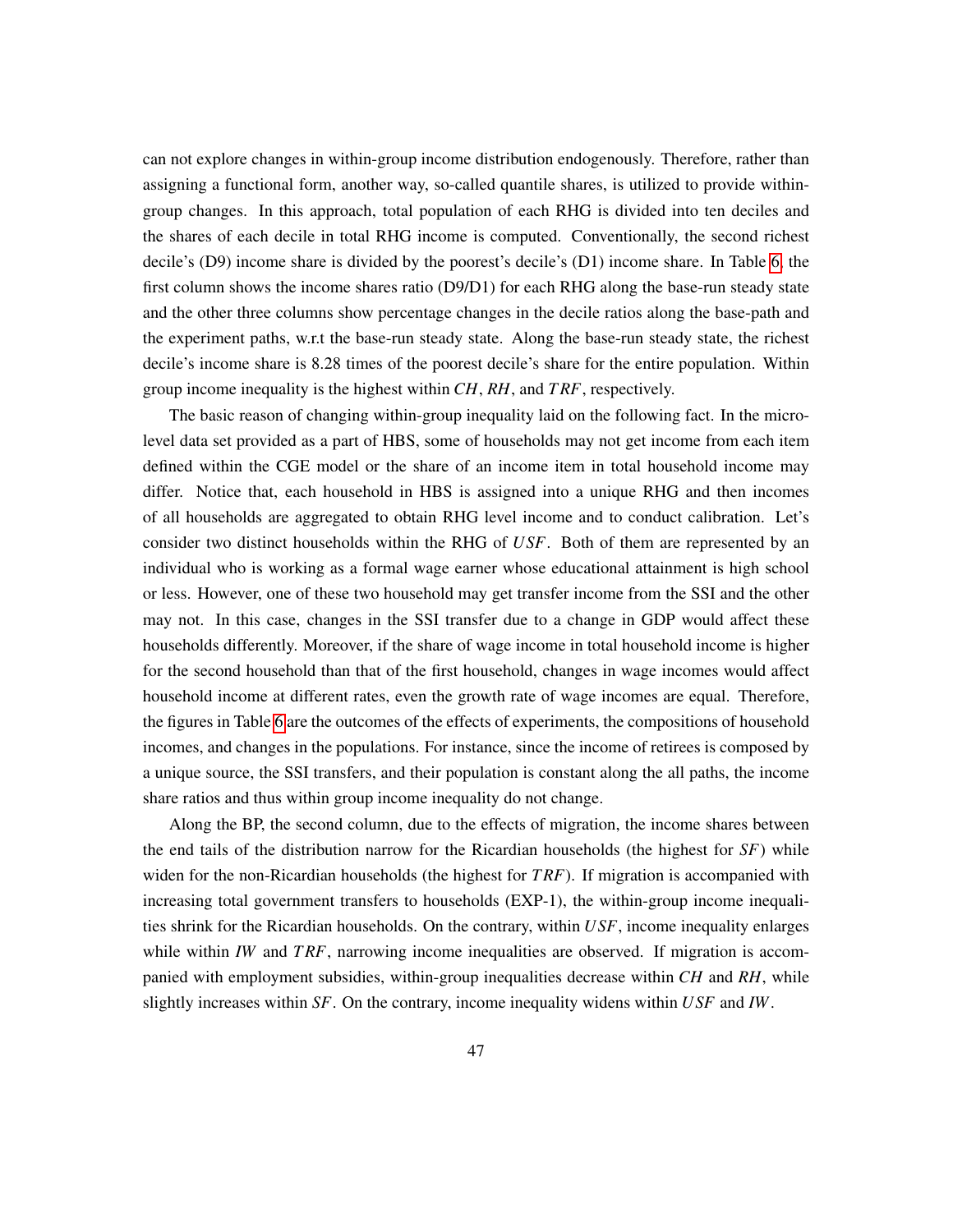<span id="page-47-0"></span>

*Note:* Gaussian kernel estimates of per capita disposable income in natural logarithm. The vertical lines are poverty lines. For definitions, follow the text.

#### Figure 12: Kernel Density Estimates

Figure [12](#page-47-0) depicts the kernel estimates<sup>[24](#page-47-1)</sup> of (log) personal income distributions along the basepath and experiment paths w.r.t. the base-run steady state. These estimates are conducted for the whole population. For each path, the economy-wide cost of living that taken as the poverty line is calculated endogenously as follows. The per capita subsistence consumption expenditures of each commodity for each household have already been obtained in the calibration process. These per capita values for each commodity are multiplied by respective population figures and summed over households and then multiplied by domestic composite commodity prices for each path. The sum of these commodity-level subsistence consumption figures yields total value of subsistence consumption and show the economy-wide cost of living. In each case, the poverty line incorporates the effects of changing population and changing prices; as rural population decline, total value of agricultural subsistence consumption also decline. The vertical lines in Figure [12](#page-47-0) show these poverty lines. Along the BP and EXP-1, limited changes in prices cause negligible changes in the poverty lines; they seem almost identical. Conversely, since price changes are relatively bigger

<span id="page-47-1"></span> $24$  Kernel estimation provides a non-parametric probability distribution function. Kernel estimate is a smoother version of a histogram.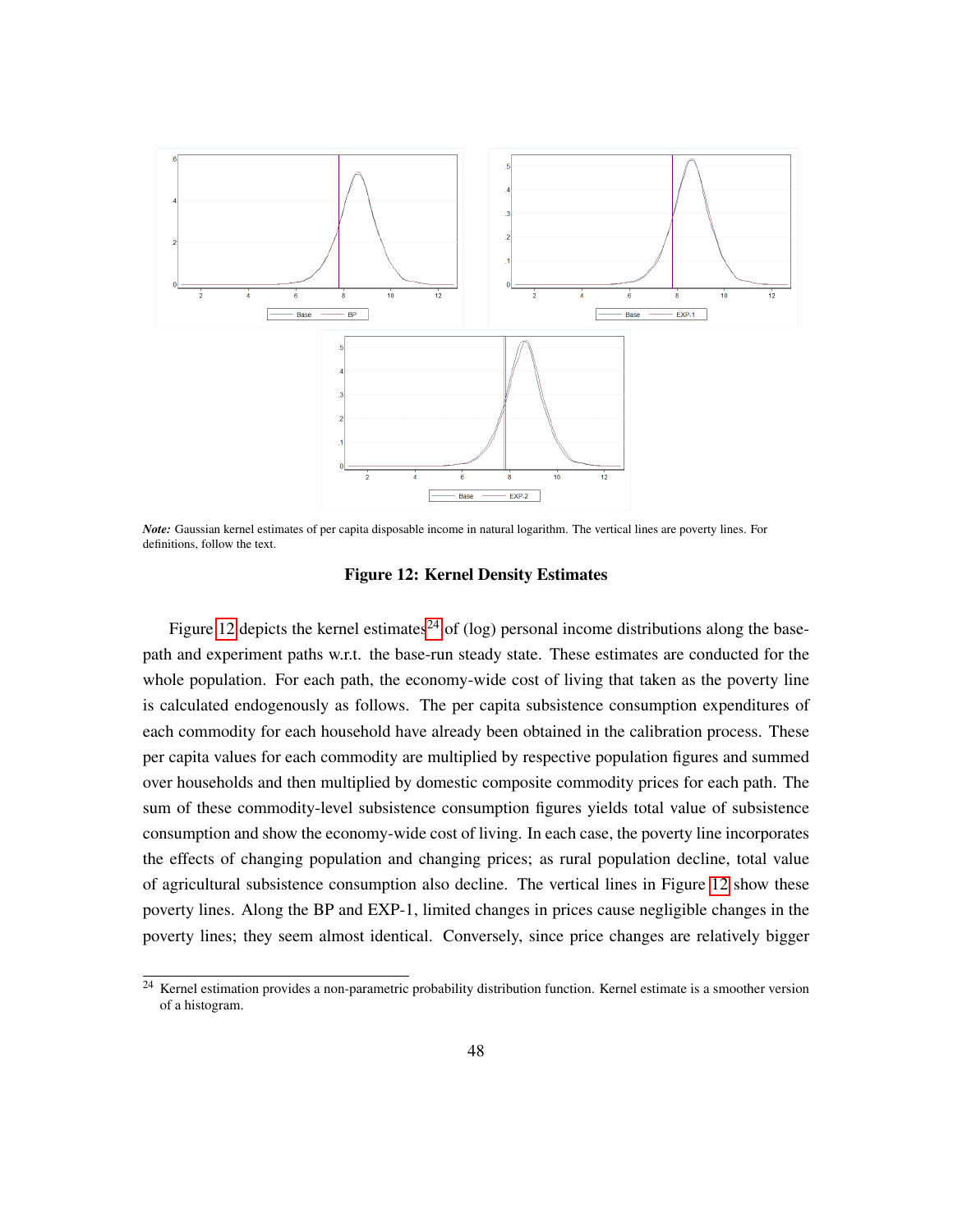along the EXP-2, poverty line shifts to the left, i.e. from the blue line to the red line.

The results reveal that, relative to the base-run steady state, the effects of migration (BP) and migration plus change in the unilateral government transfers to households (EXP-1), are negligible; the probability density functions are almost same. On the other hand, along the EXP-2, i.e. migration plus employment subsidy, mean income of whole population shifts to the right and the poverty line shifts to the left, due to declining prices.

### <span id="page-48-0"></span>5 Conclusion

Turkish welfare regime and its transformation in social security, health system, pension system and welfare assistance programs are at the core of the debate in the last decade. As a major element of the welfare practices, social assistance programs are designed to support individuals who suffer from losses need special attention, since such programs can discourage the recipients from working or erode job search behavior of unemployed individuals. If these effects exist, then the contributions of these payments to obtain better income distribution would be negligible or even zero.

For the Turkish case, the literature reveals that social assistance program payments improve income distribution despite their relatively small shares in total household income. Total amount of welfare assistance payments is too low relative to the gross domestic product and Turkey has one of the lowest ratio among the OECD member states. Thus, the system has been criticized for not being "generous". Moreover, the distribution of these payments among households has also considered to be biased in the sense that the majority of cash payments such as pensions and unemployment benefits are devoted to relatively richer households.

This study focuses on the effects of public policies on the size distribution of income by utilizing a detailed and comprehensive intertemporal applied general equilibrium model with multiplehouseholds and multiple-firms. The model also incorporates internal migration which is modeled as a variant of [Harris and Todaro](#page-55-11) [\(1970\)](#page-55-11) to display the demographic change. This demographic change is chosen as a base-path of the economy (labeled as BP) and two experiments are simulated and the results are depicted w.r.t. the base-path. Firstly, an increase in the government transfer expenditures to households by 20% without altering the policy framework is examined. Secondly, rather than feeding individuals with unilateral aids, the effects of reductions in the unit costs of labor via subsidizing sectoral social security contribution rates is simulated. These policy experiments are labeled as EXP-1 and EXP-2, respectively.

The major indicator of an effective public policy that aims to reduce income inequality should be improvement in the size distribution of income. In addition, such policy should not negatively af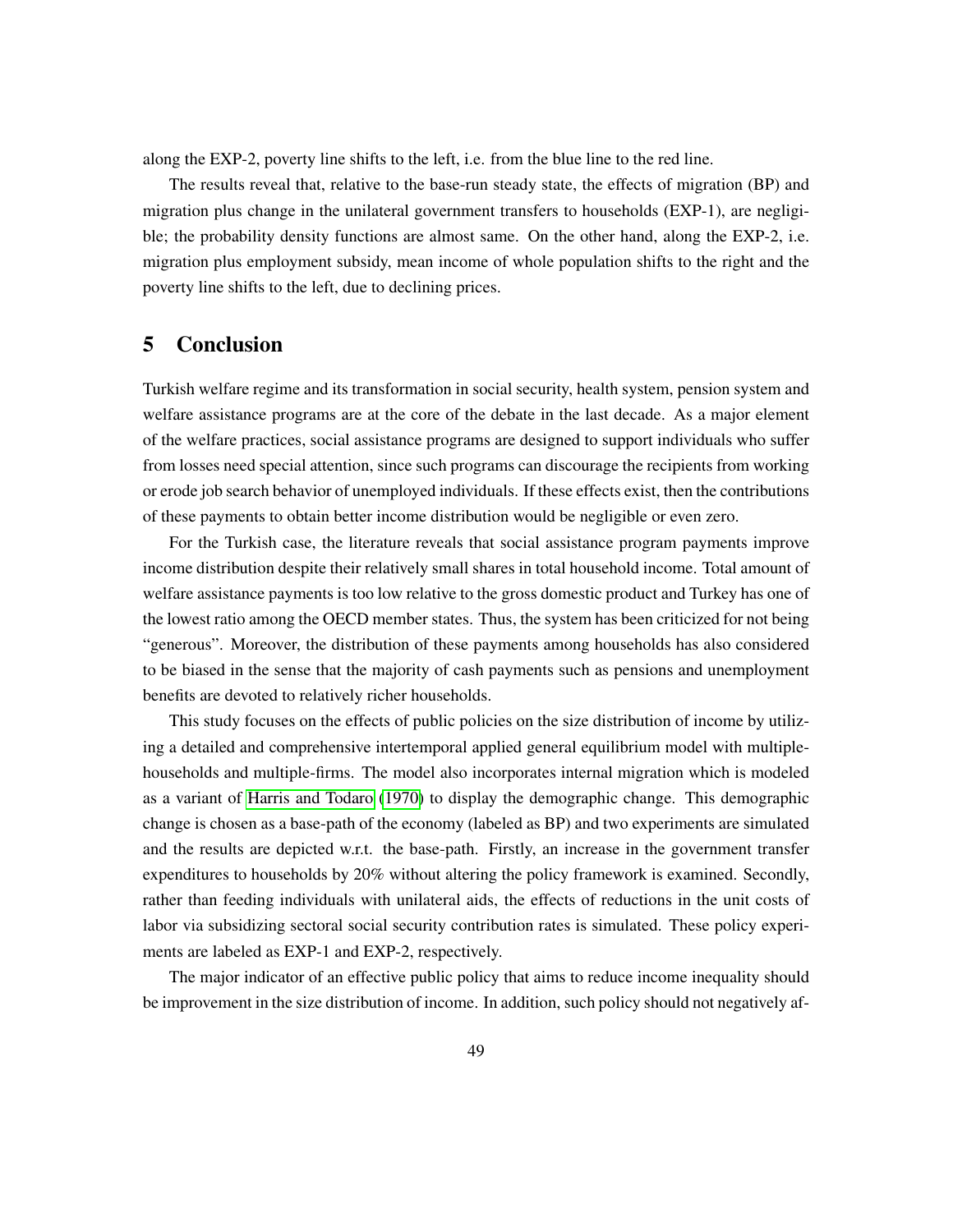fect labor supply decision of individuals. The demographic change reduces total labor supply where (non-) Ricardian households choose to work (more) less and leads to limited shifts of disposable income from Ricardian households to non-Ricardian households. In the presence of demographic change, increasing unilateral transfers reduce labor supplies of all households and cause relatively higher shifts in the distribution of disposable income in favor of non-Ricardian households. On the other hand, reducing the cost of labor suppresses the negative effects of the demographic change and leads to increasing labor supplies of all households. This experiment also leads to the highest changes in the income distribution in favor of non-Ricardian households.

Along each path, informality, the share of informal employment in total employment, increases, while it reaches the highest level along the EXP-2. The are two basic reasons of such an outcome. Firstly, an immigrant is assumed to find a job as an unskilled formal wage earner with 30% probability. Since each policy shock invokes migration, total labor supply of informal workers increases faster than that of unskilled formal wage earners. Secondly, since there is no data on sectoral social security contribution payments by type of workers, the experiment is designed in such a way that *the unit cost of composite labor* is reduced. As demand of labor for all types of workers increases, in accordance with the composition of sectoral composite labor input, informality increases.

These findings indicate that the recent policy package is not sufficient to alleviate income inequality even if total government expenditures on social transfers is increased. Decreasing real GDP and discouraging effects on informal workers' labor supply decisions are negative economic consequences. Moreover, worsening position of households who hold the majority of capital implies a political-economy aspect of such a change in the composition of government expenditures.

The model economy also allows us to analyze several policy alternatives. For instance, EXP-2 is a part of the employment subsidy program of the government enacted in 2008. In addition to this, the effects of other policy tools such as subsidizing production taxes to reduce total cost of production or lowering corporate tax rate to stimulate investment can also be evaluated. Here, some sectors can be selected or each sector can be subsidized via its share in total exports and / or its share in total investment. In addition to EXP-1, increasing transfers can be accompanied with changing households' shares in total transfers or unilateral transfer framework can be altered via solving the amount of transfer payment as a function of labor supply, i.e. changing the structure into a conditional manner.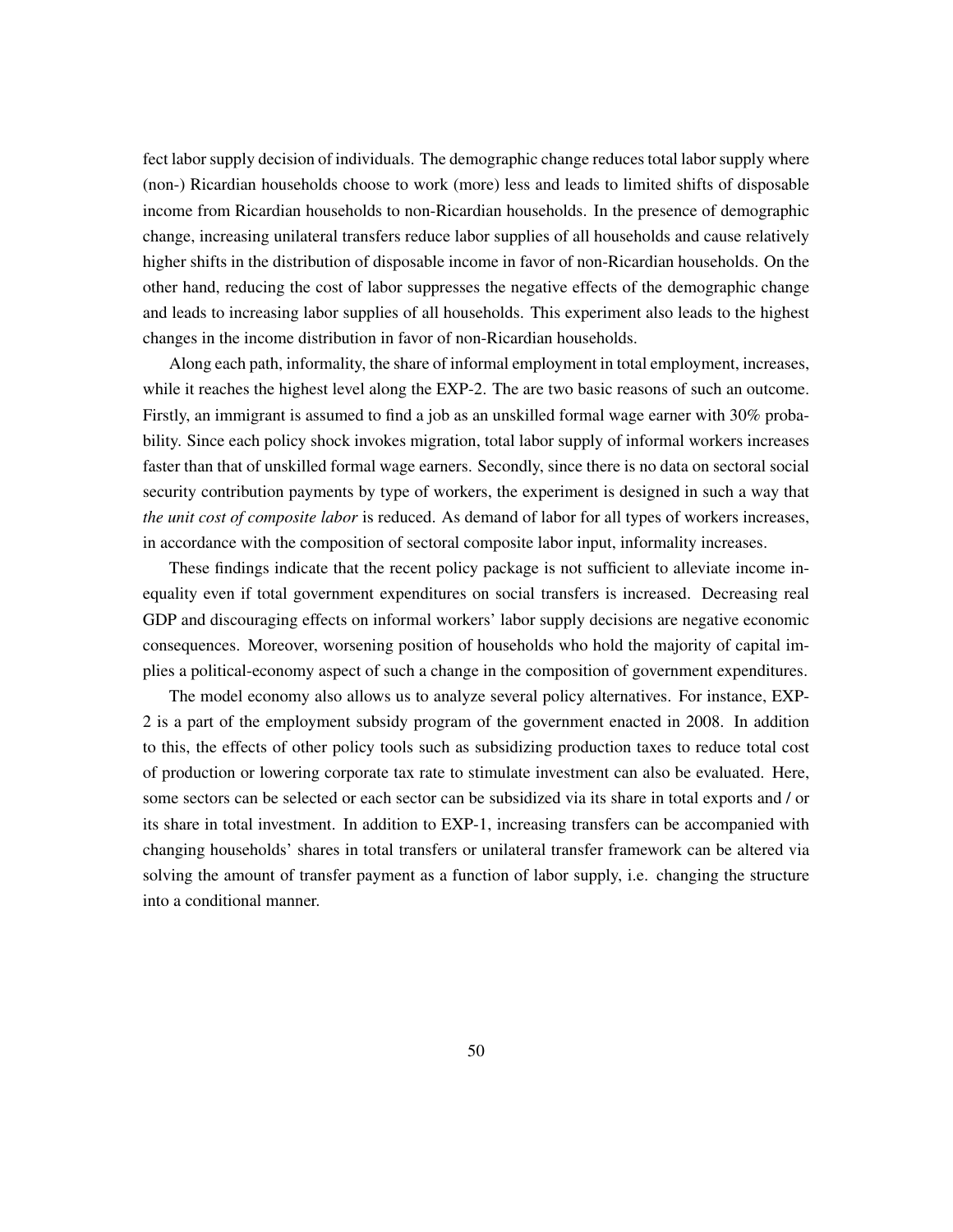## <span id="page-50-1"></span><span id="page-50-0"></span>Appendix A Household Results

#### Table A.1: Households Results (EXP-1)

#### Percentage deviations from the base-path (BP)

|           |                | T   | $\bf ls$ | <b>LSUP</b> | W     | winc     | inc    | <b>PTC</b> | tc       | sav      | <b>POP</b> |
|-----------|----------------|-----|----------|-------------|-------|----------|--------|------------|----------|----------|------------|
|           |                | 10  | $-0.311$ | $-0.870$    | 0.312 | 0.000    | 0.342  | 0.409      | 0.023    | $-0.006$ |            |
|           |                | 30  | $-0.254$ | $-0.724$    | 0.334 | 0.079    | 0.395  | 0.376      | 0.056    | 0.254    |            |
|           | <b>CH</b>      | 50  | $-0.236$ | $-0.678$    | 0.342 | 0.105    | 0.418  | 0.346      | 0.086    | 0.365    |            |
|           |                | 75  | $-0.234$ | $-0.668$    | 0.343 | 0.108    | 0.423  | 0.329      | 0.103    | 0.388    |            |
|           |                | 100 | $-0.239$ | $-0.673$    | 0.341 | 0.101    | 0.419  | 0.322      | 0.110    | 0.365    |            |
|           |                | 10  | 0.115    | $-0.239$    | 0.512 | 0.628    | 1.398  | 0.414      | 0.027    | 5.289    | $-0.237$   |
|           |                | 30  | 0.193    | $-0.331$    | 0.564 | 0.758    | 1.690  | 0.381      | 0.059    | 5.996    | $-0.484$   |
| Ricardian | R <sub>H</sub> | 50  | 0.214    | $-0.437$    | 0.578 | 0.793    | 1.830  | 0.350      | 0.090    | 6.184    | $-0.607$   |
|           |                | 75  | 0.232    | $-0.523$    | 0.592 | 0.825    | 1.920  | 0.332      | 0.108    | 6.215    | $-0.695$   |
|           |                | 100 | 0.247    | $-0.573$    | 0.603 | 0.852    | 1.969  | 0.325      | 0.115    | 6.171    | $-0.749$   |
|           |                | 10  | 0.062    | 0.128       | 0.516 | 0.579    | 0.583  | 0.414      | 0.052    | 1.388    |            |
|           |                | 30  | 0.055    | 0.088       | 0.510 | 0.566    | 0.617  | 0.381      | 0.085    | 1.719    |            |
|           | <b>SF</b>      | 50  | 0.038    | 0.068       | 0.496 | 0.534    | 0.624  | 0.350      | 0.116    | 1.823    |            |
|           |                | 75  | 0.016    | 0.038       | 0.478 | 0.494    | 0.616  | 0.332      | 0.133    | 1.796    |            |
|           |                | 100 | $-0.003$ | 0.012       | 0.464 | 0.461    | 0.604  | 0.325      | 0.140    | 1.719    |            |
|           |                | 10  | $-1.690$ | $-1.344$    | 0.963 | $-0.743$ | 1.776  | 0.406      | 1.364    |          | 0.079      |
|           |                | 30  | $-1.679$ | $-1.324$    | 0.949 | $-0.746$ | 1.757  | 0.376      | 1.376    |          | 0.153      |
|           | <b>USF</b>     | 50  | $-1.675$ | $-1.329$    | 0.930 | $-0.761$ | 1.737  | 0.344      | 1.389    |          | 0.186      |
|           |                | 75  | $-1.671$ | $-1.329$    | 0.909 | $-0.777$ | 1.715  | 0.325      | 1.386    |          | 0.207      |
|           |                | 100 | $-1.667$ | $-1.325$    | 0.894 | $-0.787$ | 1.699  | 0.318      | 1.376    |          | 0.219      |
|           |                | 10  | $-2.151$ | $-1.889$    | 0.870 | $-1.300$ | 1.916  | 0.406      | 1.504    |          | 0.360      |
|           |                | 30  | $-2.050$ | $-1.494$    | 0.764 | $-1.301$ | 1.766  | 0.374      | 1.386    |          | 0.669      |
|           | IW             | 50  | $-1.996$ | $-1.301$    | 0.717 | $-1.293$ | 1.696  | 0.343      | 1.348    |          | 0.791      |
|           |                | 75  | $-1.954$ | $-1.187$    | 0.680 | $-1.287$ | 1.639  | 0.325      | 1.310    |          | 0.864      |
| non-      |                | 100 | $-1.925$ | $-1.135$    | 0.654 | $-1.284$ | 1.601  | 0.318      | 1.279    |          | 0.898      |
| Ricardian |                |     |          |             |       |          | 13.504 | 0.408      | 13.043   |          |            |
|           |                |     |          |             |       |          | 13.562 | 0.376      | 13.136   |          |            |
|           | <b>TRF</b>     |     |          |             |       |          | 13.580 | 0.344      | 13.191   |          |            |
|           |                |     |          |             |       |          | 13.580 | 0.325      | 13.212   |          |            |
|           |                |     |          |             |       |          | 13.573 | 0.318      | 13.213   |          |            |
|           |                |     |          |             |       |          | 0.005  | 0.427      | $-0.420$ |          |            |
|           |                |     |          |             |       |          | 0.057  | 0.396      | $-0.338$ |          |            |
|           | <b>RET</b>     |     |          |             |       |          | 0.073  | 0.364      | $-0.290$ |          |            |
|           |                |     |          |             |       |          | 0.073  | 0.345      | $-0.271$ |          |            |
|           |                |     |          |             |       |          | 0.066  | 0.338      | $-0.271$ |          |            |

Note: The column variables are as follows: *ls* per capita (composite) labor supply, *LSUP* total labor supply, *w* per capita (composite) wage rate, *winc* per capita gross wage income, *inc* per capita disposable income, *PTC* price of composite consumption, *tc* per capita composite consumption and *sav* per capita savings and *POP* is total population. Notice that, along the base-run steady state, the population figures of all households are constant. Thus, changing population figure for the end of the horizon shows the cumulative change in rural population, i.e. total number of immigrants.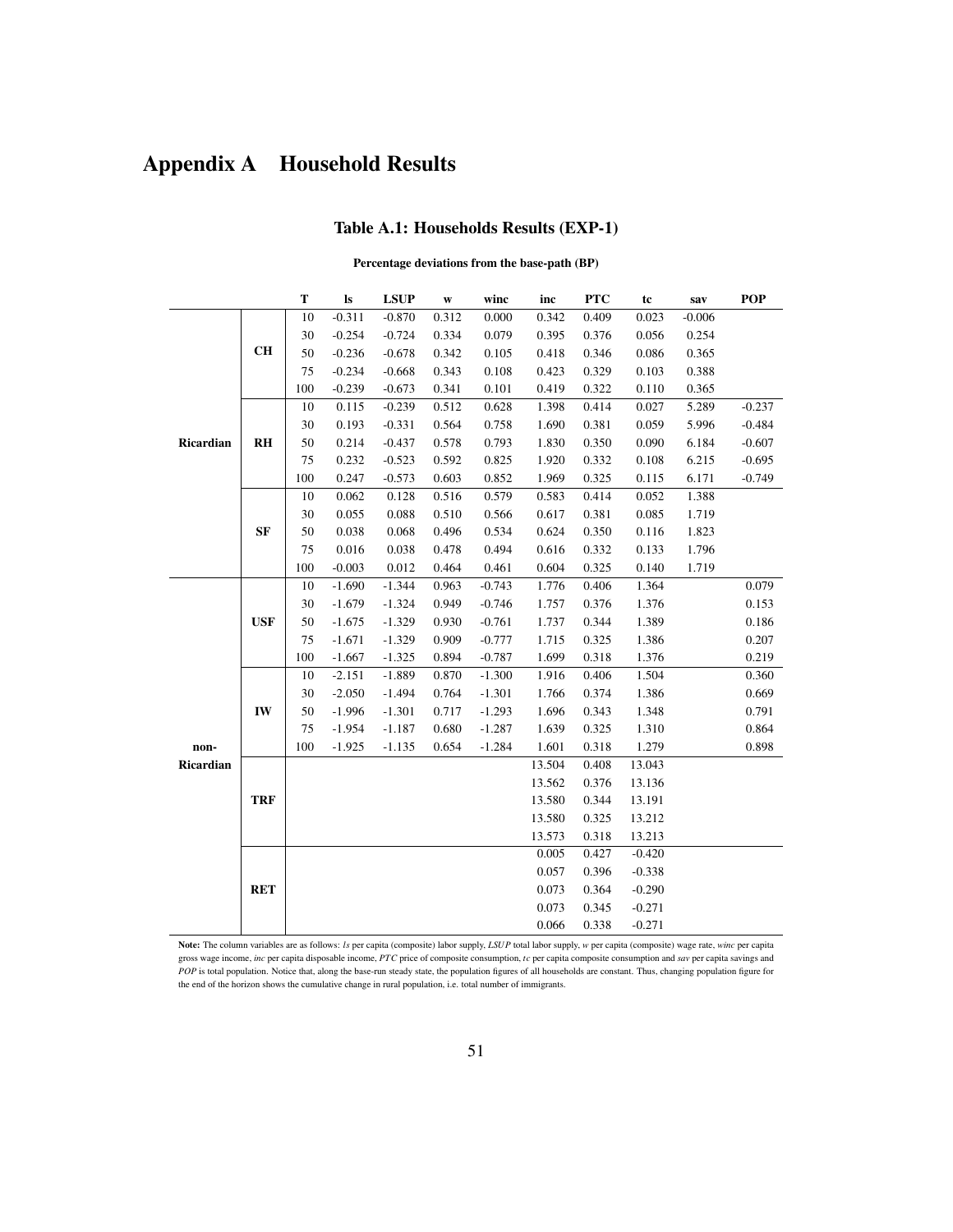### Table A.2: Households Results (EXP-2)

#### Percentage deviations from the base-path (BP)

<span id="page-51-0"></span>

|           |                | T   | ls    | <b>LSUP</b> | W        | winc     | inc      | <b>PTC</b> | tc    | sav    | POP      |
|-----------|----------------|-----|-------|-------------|----------|----------|----------|------------|-------|--------|----------|
|           |                | 10  | 5.867 | 15.918      | 1.131    | 7.064    | 2.487    | $-2.079$   | 0.944 | 16.483 |          |
|           |                | 30  | 4.799 | 13.213      | 0.698    | 5.530    | 1.753    | $-2.358$   | 1.232 | 13.030 |          |
|           | <b>CH</b>      | 50  | 4.465 | 12.348      | 0.561    | 5.051    | 1.476    | $-2.295$   | 1.167 | 11.742 |          |
|           |                | 75  | 4.353 | 11.997      | 0.512    | 4.887    | 1.382    | $-2.248$   | 1.118 | 11.351 |          |
|           |                | 100 | 4.344 | 11.884      | 0.504    | 4.869    | 1.385    | $-2.234$   | 1.104 | 11.425 |          |
|           |                | 10  | 0.414 | 10.708      | $-1.191$ | $-0.782$ | 5.580    | $-2.175$   | 0.747 | 34.150 | $-3.396$ |
|           |                | 30  | 1.039 | 6.124       | $-0.794$ | 0.237    | 7.123    | $-2.468$   | 1.050 | 36.644 | $-5.492$ |
| Ricardian | R <sub>H</sub> | 50  | 1.356 | 5.087       | $-0.583$ | 0.766    | 7.527    | $-2.400$   | 0.980 | 35.656 | $-6.084$ |
|           |                | 75  | 1.548 | 4.593       | $-0.448$ | 1.093    | 7.819    | $-2.349$   | 0.927 | 34.703 | $-6.414$ |
|           |                | 100 | 1.642 | 4.295       | $-0.377$ | 1.258    | 8.046    | $-2.335$   | 0.912 | 34.135 | $-6.608$ |
|           |                | 10  | 9.027 | 14.637      | 6.452    | 16.062   | 6.484    | $-2.301$   | 1.019 | 59.986 |          |
|           |                | 30  | 8.167 | 13.078      | 5.514    | 14.131   | 5.354    | $-2.605$   | 1.335 | 53.808 |          |
|           | <b>SF</b>      | 50  | 8.070 | 12.604      | 5.335    | 13.835   | 5.045    | $-2.544$   | 1.271 | 53.089 |          |
|           |                | 75  | 8.141 | 12.451      | 5.314    | 13.888   | 4.969    | $-2.496$   | 1.221 | 54.273 |          |
|           |                | 100 | 8.243 | 12.444      | 5.340    | 14.023   | 4.991    | $-2.481$   | 1.206 | 55.990 |          |
|           | <b>USF</b>     | 10  | 0.412 | 3.475       | 3.362    | 3.788    | 3.159    | $-1.905$   | 5.163 |        | 1.130    |
|           |                | 30  | 0.496 | 3.790       | 2.205    | 2.711    | 1.963    | $-2.270$   | 4.331 |        | 1.738    |
|           |                | 50  | 0.544 | 3.957       | 1.974    | 2.528    | 1.709    | $-2.199$   | 3.996 |        | 1.865    |
|           |                | 75  | 0.565 | 3.999       | 1.922    | 2.498    | 1.646    | $-2.144$   | 3.874 |        | 1.913    |
|           |                | 100 | 0.568 | 3.966       | 1.928    | 2.507    | 1.650    | $-2.127$   | 3.860 |        | 1.931    |
|           |                | 10  | 0.316 | 13.779      | 0.999    | 1.318    | 0.845    | $-2.080$   | 2.988 |        | 5.144    |
|           |                | 30  | 0.467 | 15.014      | $-0.559$ | $-0.095$ | $-0.784$ | $-2.396$   | 1.652 |        | 7.582    |
|           | IW             | 50  | 0.479 | 14.651      | $-0.910$ | $-0.435$ | $-1.141$ | $-2.326$   | 1.213 |        | 7.938    |
|           |                | 75  | 0.471 | 14.286      | $-1.003$ | $-0.536$ | $-1.231$ | $-2.273$   | 1.067 |        | 7.974    |
| non-      |                | 100 | 0.460 | 14.075      | $-0.996$ | $-0.540$ | $-1.219$ | $-2.257$   | 1.062 |        | 7.931    |
| Ricardian |                |     |       |             |          |          | 3.304    | $-2.157$   | 5.581 |        |          |
|           |                |     |       |             |          |          | 2.506    | $-2.484$   | 5.117 |        |          |
|           | <b>TRF</b>     |     |       |             |          |          | 2.256    | $-2.406$   | 4.777 |        |          |
|           |                |     |       |             |          |          | 2.184    | $-2.348$   | 4.640 |        |          |
|           |                |     |       |             |          |          | 2.194    | $-2.329$   | 4.632 |        |          |
|           |                |     |       |             |          |          | 3.304    | $-2.265$   | 5.698 |        |          |
|           |                |     |       |             |          |          | 2.506    | $-2.596$   | 5.237 |        |          |
|           | <b>RET</b>     |     |       |             |          |          | 2.256    | $-2.530$   | 4.910 |        |          |
|           |                |     |       |             |          |          | 2.184    | $-2.478$   | 4.781 |        |          |
|           |                |     |       |             |          |          | 2.194    | $-2.462$   | 4.774 |        |          |

Note: The column variables are as follows: *ls* per capita (composite) labor supply, *LSUP* total labor supply, *w* per capita (composite) wage rate, *winc* per capita gross wage income, *inc* per capita disposable income, *PTC* price of composite consumption, *tc* per capita composite consumption and *sav* per capita savings and *POP* is total population. Notice that, along the base-run steady state, the population figures of all households are constant. Thus, changing population figure for the end of the horizon shows the cumulative change in rural population, i.e. total number of immigrants.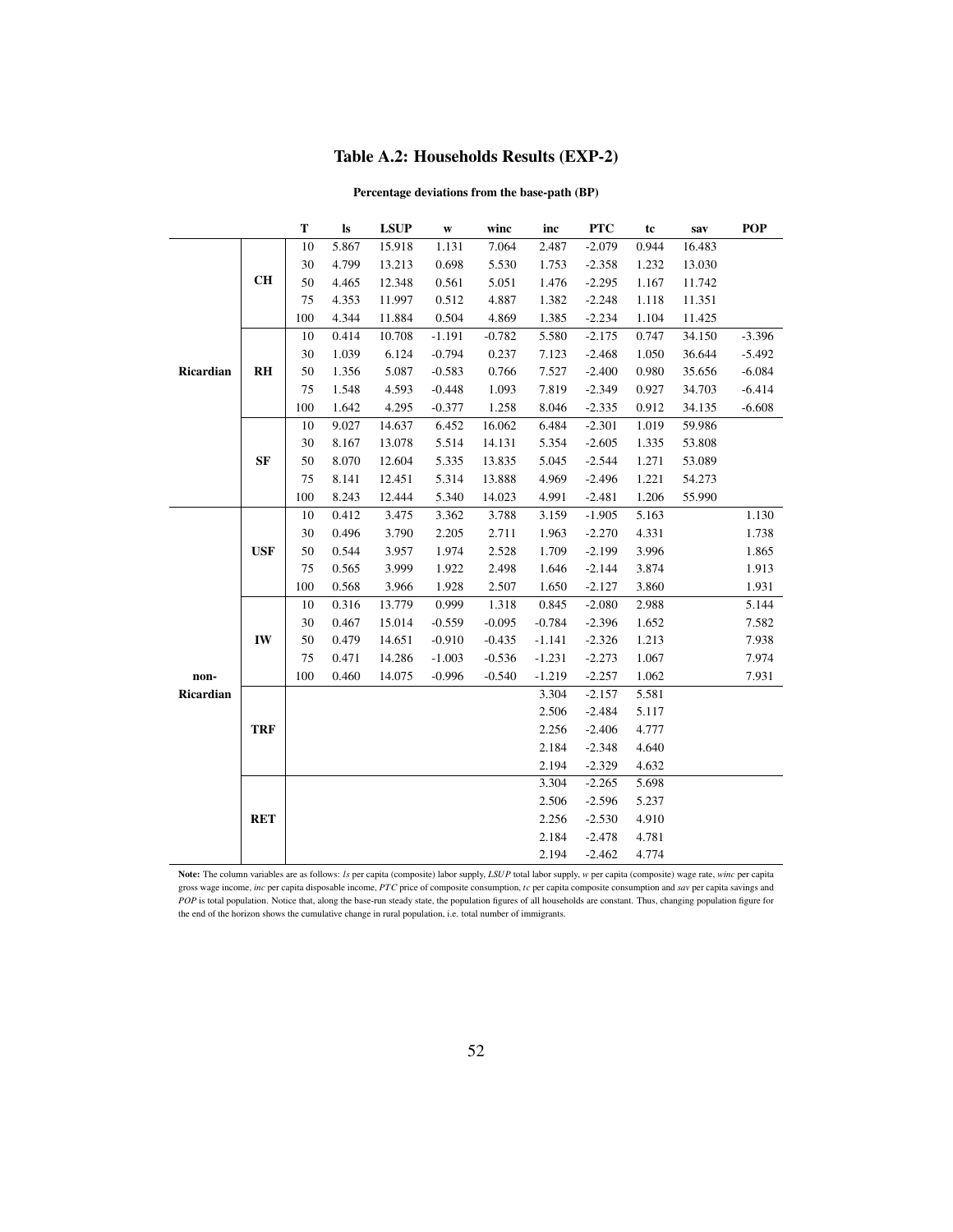### **References**

- <span id="page-52-11"></span>Agénor, P.-R., Chen, D. H. C., & Grimm, M. (2004). *Linking Representative Household Models with Household Surveys for Poverty Analysis: A Comparison of Alternative Methodologies* (Policy Research Working Papers, No. 3343). World Bank.
- <span id="page-52-9"></span>Agenor, P.-R., Izquierdo, A., & Fofack, H. (2003). ´ *IMMPA: A Quantitative Macroeconomic Framework for the Analysis of Poverty Reduction Strategies* (Policy Research Working Papers, No. 3092). World Bank.
- <span id="page-52-0"></span>Aiginger, K. (2002). *The New European Model of the Reformed Welfare State (NEM-RWS)* (Working Paper, No. 2). European Forum.
- <span id="page-52-2"></span>Aiginger, K., Guger, A., Leoni, T., & Walterskirchen, E. (2007). *Reform Perspectives on Welfare State Models in Global Capitalism* (Working Papers, No. 303). The Austrian Institute of Economic Research (WIFO).
- <span id="page-52-5"></span>Aile ve Sosyal Politikalar Bakanlıgı - (Ministry of Family and Social Policies). (2013). ˘ *Annual Report.*
- <span id="page-52-6"></span>Aile ve Sosyal Politikalar Bakanlıgı - (Ministry of Family and Social Policies). (2014). ˘ *Annual Report.*
- <span id="page-52-7"></span>Aile ve Sosyal Politikalar Bakanlıgı - (Ministry of Family and Social Policies). (2015). ˘ *Annual Report.*
- <span id="page-52-8"></span>Annabi, N., Cisse, F., Cockburn, J., & Decaluwe, B. (2005). ´ *Trade Liberalisation, Growth and Poverty in Senegal: a Dynamic Microsimulation CGE Model Analysis* (Working Paper, No. 7). CEPII Research Center.
- <span id="page-52-3"></span>Aybars, A. İ., & Tsarouhas, D. (2010). Straddling two continents: Social policy and welfare politics in Turkey. *Social Policy & Administration*, *44*(6), 746-63.
- <span id="page-52-4"></span>Bahçe, S., & Köse, A. H. (2014). The Effects of the New Welfare System on the Inter- and Intra-*Class Distribution of Income in Turkey.* Retrieved (16.02.2016), from [http://goo.gl/](http://goo.gl/vNiG4H) [vNiG4H](http://goo.gl/vNiG4H)
- <span id="page-52-1"></span>Balaban, U. (2014). Türkiye ve Avrupa Birliği'nde Sosyal İçerme Uygulamaları: 2000'li Yıllara İlişkin Karşılaştırmalı Bir Değerlendirme (Social Inclusion Practices in Turkey and the European Union in the 2000s: A Comparative Assessment), (in Turkish). *Mülkiye Dergisi*, 38(1), 103-49.
- <span id="page-52-10"></span>Baslevent, C. (2014). Social Transfers and Income Inequality in Turkey: How Informative is the Survey of Income and Living Conditions? *Ekonomi-tek*, *3*(3), 23-42.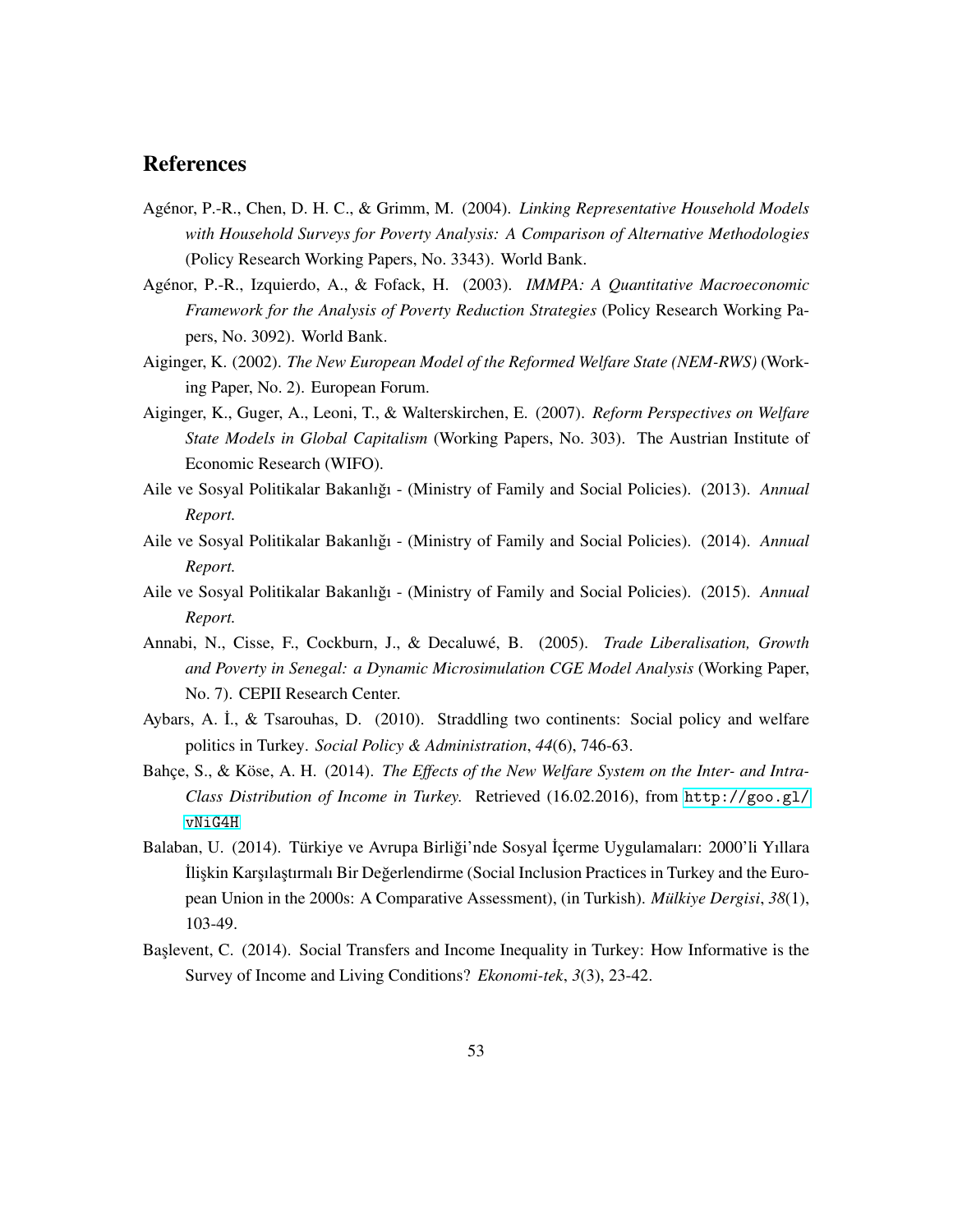- <span id="page-53-1"></span>Begg, I., Mushövel, F., & Niblett, R. (2015). *The Welfare State in Europe: Visions for Reform* [Chatham House Europe Programme, Research Paper].
- <span id="page-53-8"></span>Boccanfuso, D., Decaluwé, B., & Savard, L. (2008). Poverty, income distribution and CGE microsimulation modeling: Does the functional form of distribution matter? *Journal of Economic Inequality*, *6*(2), 149-84.
- <span id="page-53-11"></span>Boeters, S., & Savard, L. (2011). *The Labour Market in CGE Models* (CPB Discussion Paper, No. 201). CPB Netherlands Bureau for Economic Policy Analysis.
- <span id="page-53-10"></span>Boratav, K., & Yeldan, E. (2001). *Turkey, 1980-2000: Financial Liberalization, Macroeconomic (In)-Stability and Patterns of Distribution* [Mimeo].
- <span id="page-53-2"></span>Boratav, K., Yeldan, E., & Köse, A. H. (2000). *Globalization, Distribution and Social Policy: Turkey, 1980-1998* (Working Papers, No. 20). Center for Economic Policy Analysis.
- <span id="page-53-9"></span>Bourguignon, F., Robilliard, A.-S., & Robinson, S. (2003). *Representative versus real households in the macro-economic modeling of inequality* (Working Papers, No. 10). Développement, Institutions et Mondialisation (DIAL).
- <span id="page-53-7"></span>Buffie, E. F., & Atolia, M. (2012). Trade, Growth, and Poverty in Zambia: Insights from a Dynamic GE Model. *Journal of Policy Modeling*, *34*(2), 211-29.
- <span id="page-53-5"></span>Bugra, A., & Adar, S. (2007). An Analysis of Social Policy Expenditures in Turkey in a Comparative *Perspective.* Retrieved (23.02.2016), from <http://goo.gl/LUY5K0>
- <span id="page-53-3"></span>Buğra, A., & Keyder, C. (2003). *New Poverty and The Changing Welfare Regime of Turkey* [Report] prepared for the United Nations Development Programme].
- <span id="page-53-4"></span>Buğra, A., & Keyder, Ç. (2005a). *Poverty and Social Policy in Contemporary Turkey* [Boğaziçi University Social Policy Forum, Working Paper].
- <span id="page-53-0"></span>Buğra, A., & Keyder, C. (2005b). Sosyal Politika Nedir? - What is Social Policy? (in Turkish). *˙Iktisat ˙Is¸letme ve Finans*, *20*(227), 5-33.
- <span id="page-53-12"></span>Bülbül, S., & Köse, A. (2010). Türkiye'de Bölgelerarası İç Göç Hareketlerinin Çok Boyutlu Ölçekleme Yöntemi ile İncelenmesi (Examining Between Regional Internal Migration Movements in Turkey with Multidimensional Scaling, (in Turkish)). *˙Istanbul Universitesi ¨ ˙Is¸letme Fakultesi Dergisi - Istanbul University Journal of the School of Business Administra- ¨ tion*, *39*(1), 75-94.
- <span id="page-53-13"></span>Calvo, G. A. (1975). Urban Unemployment and Wage Determination in LDC'S: Trade Unions in the Harris-Todaro Model. *International Economic Review*, *19*(1), 65-81.
- <span id="page-53-6"></span>Cloutier, M.-H., Cockburn, J., & Decaluwe, B. (2008). ´ *Education and Poverty in Vietnam: a Computable General Equilibrium Analysis* (Working Paper, No. 08-04). Inter-University Centre on Risk, Economic Policies, and Employment (CIRPÉE).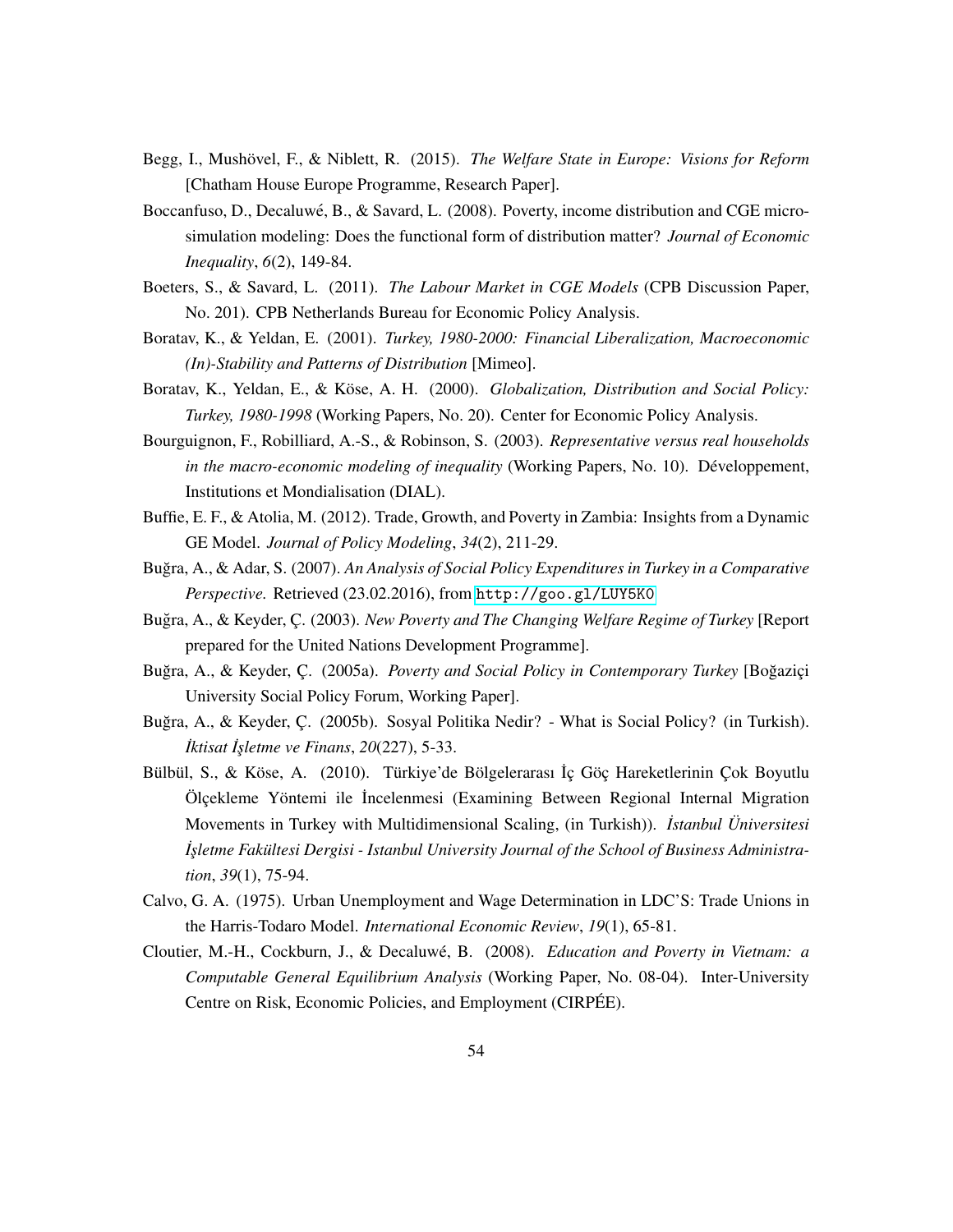- <span id="page-54-10"></span>Coady, D. P., & Harris, R. L. (2001). *A regional general equilibrium analysis of the welfare impact of cash transfers* (TMD Discussion Paper, No. 76). International Food Policy Research Institute (IFPRI).
- <span id="page-54-9"></span>Cogneau, D., & Robilliard, A.-S. (2000). *Growth, Distribution and Poverty in Madagascar: Learning from a Microsimulation Model in a General Equilibrium Framework* (Discussion Paper Series, No. 61). IFPRI TMD.
- <span id="page-54-13"></span>Cole, W. E., & Sanders, R. D. (1985). Internal Migration and Urban Employment in the Third World. *The American Economic Review*, *75*(3), 481-94.
- <span id="page-54-8"></span>Decaluwé, B., Dumont, J.-C., & Savard, L. (1999). *Measuring Poverty and Inequality in a Computable General Equilibrium Model* (Working Paper, No. 99-20). Universite Laval - ´ Département d'économique.
- <span id="page-54-7"></span>Decaluwé, B., Patry, A., Savard, L., & Thorbecke, E. (1999). *Poverty Analysis Within a General Equilibrium Framework* (Working Paper, No. 99-09). University of Laval Department of Economics.
- <span id="page-54-1"></span>Değer, C. (2011). An Overlapping Generations Analysis of Social Security Reform in Turkey (Ph.D. Thesis). Middle East Technical University, Department of Economics.
- <span id="page-54-6"></span>de Janvry, A., Sadoulet, E., & Fargeix, A. (1991). Politically Feasible and Equitable Adjustment: Some alternatives for Ecuador. *World Development*, *19*(11), 1577-94.
- <span id="page-54-5"></span>Dervis¸, K., de Melo, J., & Robinson, S. (1982). *General Equilibrium Models for Development Policy*. Cambridge University Press: New York.
- <span id="page-54-3"></span>de Santis, R. A. (2000). The Impact of a Customs Union with the EU on Turkey's Welfare, Employment and Income Distribution: An AGE Model with Alternative Labour Market Structures. *Journal of Economic Integration*, *15*(2), 195-238.
- <span id="page-54-4"></span>Dissou, Y., & Didic, S. (2011). *Public Infrastructure and Economic Growth: A Dynamic General Equilibrium Analysis with Heterogeneous Agents* [Mimeo]. Retrieved (16.02.2015), from <goo.gl/GjuleY>
- <span id="page-54-2"></span><span id="page-54-0"></span>Esping-Andersen, G. (1990). *The three worlds of welfare capitalism*. Princeton University Press.
- Esping-Andersen, G. (1999). *Social Foundations of Postindustrial Economies*. Oxford University Press.
- <span id="page-54-14"></span>Fields, G. S. (2005). *A guide to multisector labor market models* (Social Protection Discussion Paper Series, No. 32547). The World Bank.
- <span id="page-54-11"></span>Filiztekin, A. (2015). Income Inequality Trends in Turkey. *İktisat İşletme ve Finans*, 30(350), 63-92.
- <span id="page-54-12"></span>Galí, J., López-Salido, J., & Vallés, J. (2004). Rule-of-Thumb Consumers and the Design of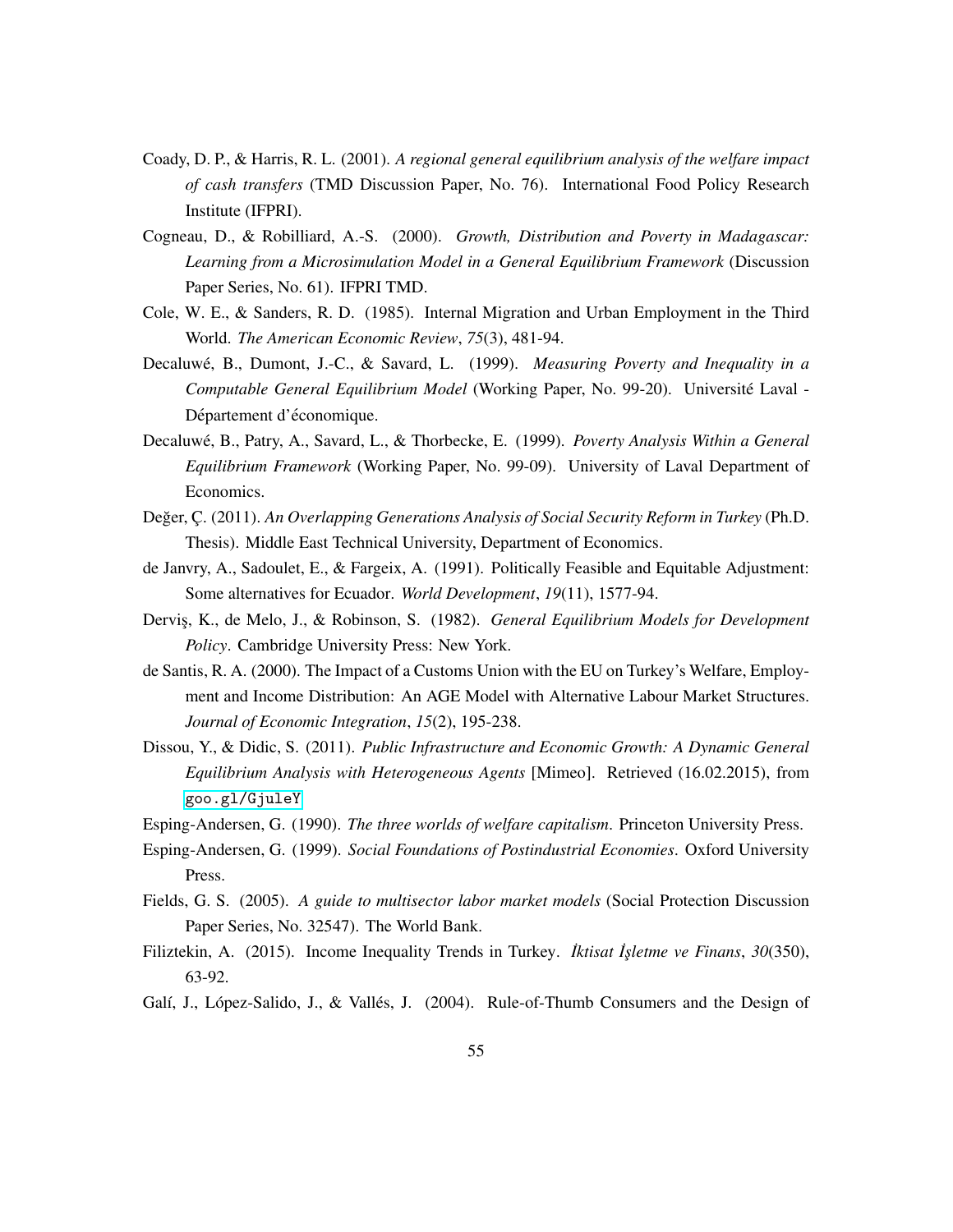Interest Rate Rules. *Journal of Money, Credit, and Banking*, *36*(4), 739-64.

- <span id="page-55-8"></span>Genc Ileri, S. (2015). *Selective Immigration Policy and Its Impacts on Natives: A General Equilibrium Analysis* (Working Papers, No. 1529). Research and Monetary Policy Department, Central Bank of the Republic of Turkey.
- <span id="page-55-0"></span>Grütjen, D. (2008). The Turkish welfare regime: An example of the Southern European model? The role of the state, market and family in welfare provision. *Turkish Policy Quarterly*, *7*(1), 111-29.
- <span id="page-55-6"></span>Güneş, Ş. (2007). Functional Income Distribution in Turkey: A Cointegration and VECM Analysis. *Journal of Economic and Social Research*, *9*(2), 23-36.
- <span id="page-55-5"></span>Gürsel, S., Levent, H., Selim, R., & Özlem Sarıca. (2000). *Türkiye'de Bireysel Gelir Dağılımı* ve Yoksulluk: Avrupa Birliği ile Karşılaştırma (Personal Income Distribution and Poverty in *Turkey: A Comparison with European Union), (in Turkish)* (Tech. Rep. No. 2000-12/295). TÜSİAD.
- <span id="page-55-7"></span>Güven, A., Dalgıç, B., & Tansel, A. (2014). *Gelir Hareketliliği Eşitsizlikleri Azaltabilir mi? Türkiye Örnegi (Can Income Mobility Reduce Income Inequality? Evidence From Turkey), (in Turkish)* (ERC Working Papers, No. 1407). ERC - Economic Research Center, Middle East Technical University.
- <span id="page-55-11"></span>Harris, J. R., & Todaro, M. P. (1970). Migration, Unemployment & Development: A Two-Sector Analysis. *American Economic Review*, *60*(1), 126-42.
- <span id="page-55-3"></span>Harrison, G. W., Rutherford, T. F., & Tarr, D. G. (2003). Trade liberalization, poverty and efficient equity. *Journal of Development Economics*, *71*(1), 97 - 128.
- <span id="page-55-10"></span>Heckman, J. J., Lochner, L., & Taber, C. (1998). Explaining Rising Wage Inequality: Explorations with a Dynamic General Equilibrium Model of Labor Earnings with Heterogeneous Agents. *Review of Economic Dynamics*, *1*(1), 1-58.
- <span id="page-55-1"></span>Hone, T., Gurol-Urganci, I., Millett, C., Başara, B., Akdağ, R., & Atun, R. (2016). Effect of primary health care reforms in turkey on health service utilization and user satisfaction. *Health Policy and Planning*. doi: 10.1093/heapol/czw098
- <span id="page-55-9"></span>Hoopengardner, T. (1974). *Rural-Urban Migration in Less Developed Countries: A Dynamic View* (Discussion Paper, No. 33). Center for Research on Economic Development - The University of Michigan.
- <span id="page-55-4"></span>Jung, H.-S., & Thorbecke, E. (2003). The Impact of Public Education Expenditure on Human Capital, Growth and Poverty in Tanzania and Zambia: a General Equilibrium Approach. *Journal of Policy Modeling*, *25*(8), 701-25.
- <span id="page-55-2"></span>Karamessini, M. (2007). *The Southern European Social Model: Changes and Continuities in*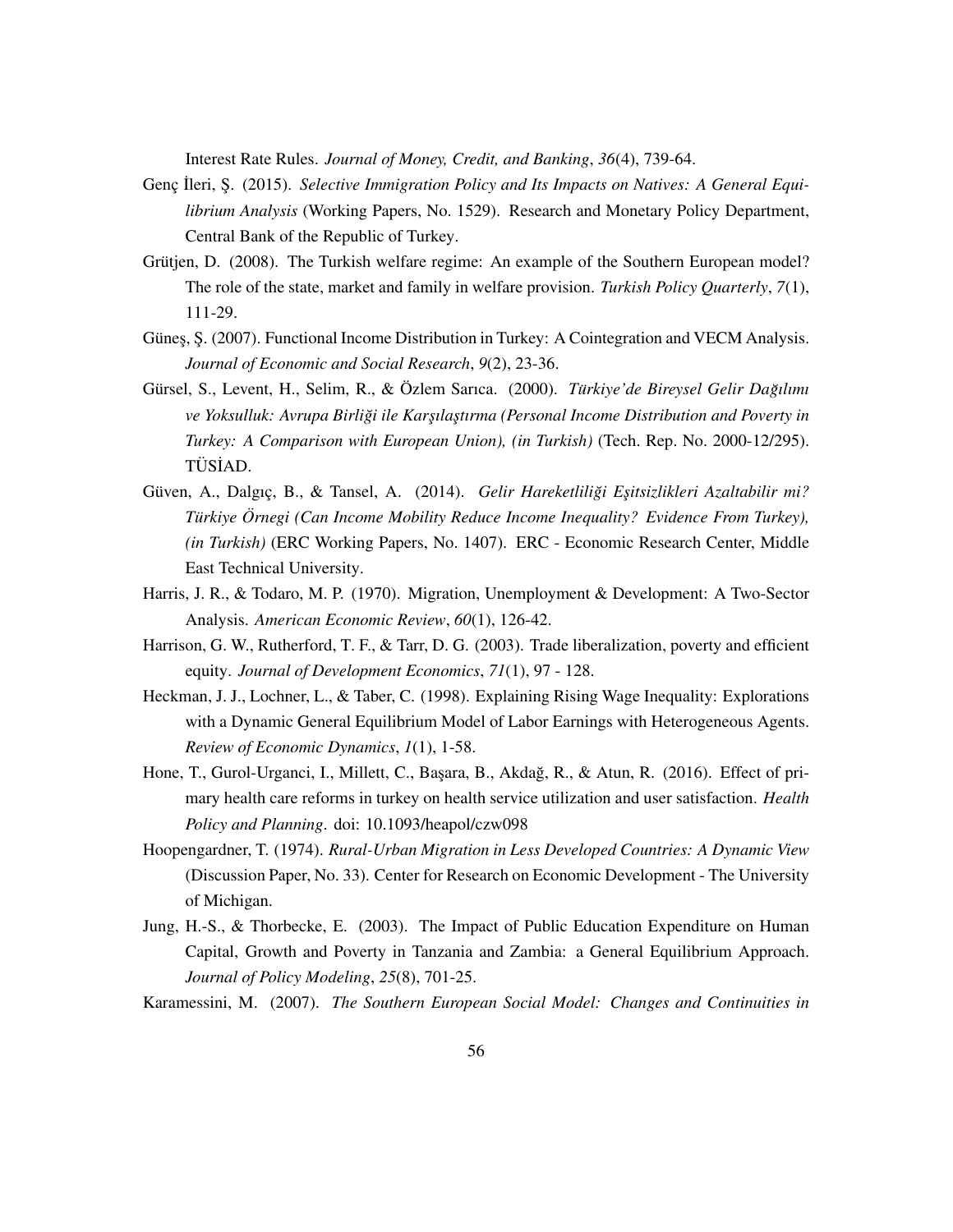*Recent Decades* (Discussion Paper, No. 174). International Institute for Labour Studies.

- Kinnunen, J., Tamminen, S., & Jussila, M. (2012). *The estimation of LES demand elasticities for CGE models* (Working Paper, No. 39). Government Institute for Economic Research Finland (VATT).
- <span id="page-56-5"></span>Latorre, M. C. (2016). A CGE Analysis of the Impact of Foreign Direct Investment and Tariff Reform on Female and Male Workers in Tanzania. *World Development*, *77*(1), 346-66.
- <span id="page-56-9"></span>Lofgren, H., Robinson, S., & El-Said, M. (2003). Poverty and Inequality Analysis in a General Equilibrium Framework: The Representative Household Approach. In F. Bourguignon & L. A. P. da Silva (Eds.), *The Impact of Economic Policies on Poverty and Income Distribution: Evaluation Techniques and Tools (Equity and development)* (p. 325-37). World Bank Publications.
- <span id="page-56-1"></span>Metin, B. (2012). Yoksullukla Mücadelede Asgari Gelir Güvencesi: Türkiye'de Sosyal Yardım ve Hizmet Sisteminde Mevcut Durum Asgari Gelir Güvencesi İhtiyacı (Minimum Income Guarantee to Straggle Against Poverty: Social Benefits and Services System in Turkey and the Need For Minimum Income Guarantee), (in Turkish). *Sosyal Güvenlik Dergisi*, 2(1), 117-51.
- Moreira, E. P., & Bayraktar, N. (2008). Foreign aid, growth and poverty: A policy framework for Niger. *Journal of Policy Modeling*, *30*(3), 523-39.
- <span id="page-56-4"></span>OECD. (2014). *Social Expenditure Update.* Retrieved (03.04.2016), from [http://goo.gl/](http://goo.gl/Bs6DVr) [Bs6DVr](http://goo.gl/Bs6DVr)
- <span id="page-56-6"></span>Özmucur, S. (1996). Yeni Milli Gelir Serisi ve Gelirin Fonksiyonel Dağılımı, 1968-1994 (The New GDP Series and the Functional Income Distribution in Turkey, 1968-1994), (in Turkish). *METU Studies in Development*, *23*(1), 85-127.
- <span id="page-56-0"></span>Seker, S. D. (2011). *The Dynamics of Poverty in Turkey* (Ph.D. Thesis). Middle East Technical University, Department of Economics.
- <span id="page-56-8"></span>Seker, S. D., & Dayıoğlu, M. (2016). The effect of the global financial crisis on household income, inequality and poverty in Turkey. *METU Studies in Development*, *43*(1), 361-90.
- <span id="page-56-7"></span>Selim, R., & Senesen, Ü. (1999). Gelir Vergisinin 1960'dan sonra Türkiye Kisisel Gelir Dağılımı Uzerine Etkisi (The Effects of Income Tax on Personal Income Distribution in Turkey since ¨ 1960), (in Turkish). *˙Iktisat ˙Is¸letme ve Finans*, *14*(158), 30-8.
- <span id="page-56-2"></span>Şenses, F. (1999). Yoksullukla Mücadele ve Sosyal Yardımlaşma ve Dayanışmayı Teşvik Fonu (The Fight AGainst Poverty and the Encouragement of the Social Assistance and Solidarity Fund), (in Turkish). *METU Studies in Development*, *26*(3-4), 427-51.
- <span id="page-56-3"></span>S¸ enses, F. (2010). *Income Distribution, Labor Markets and Poverty: The Intersecting and Most*